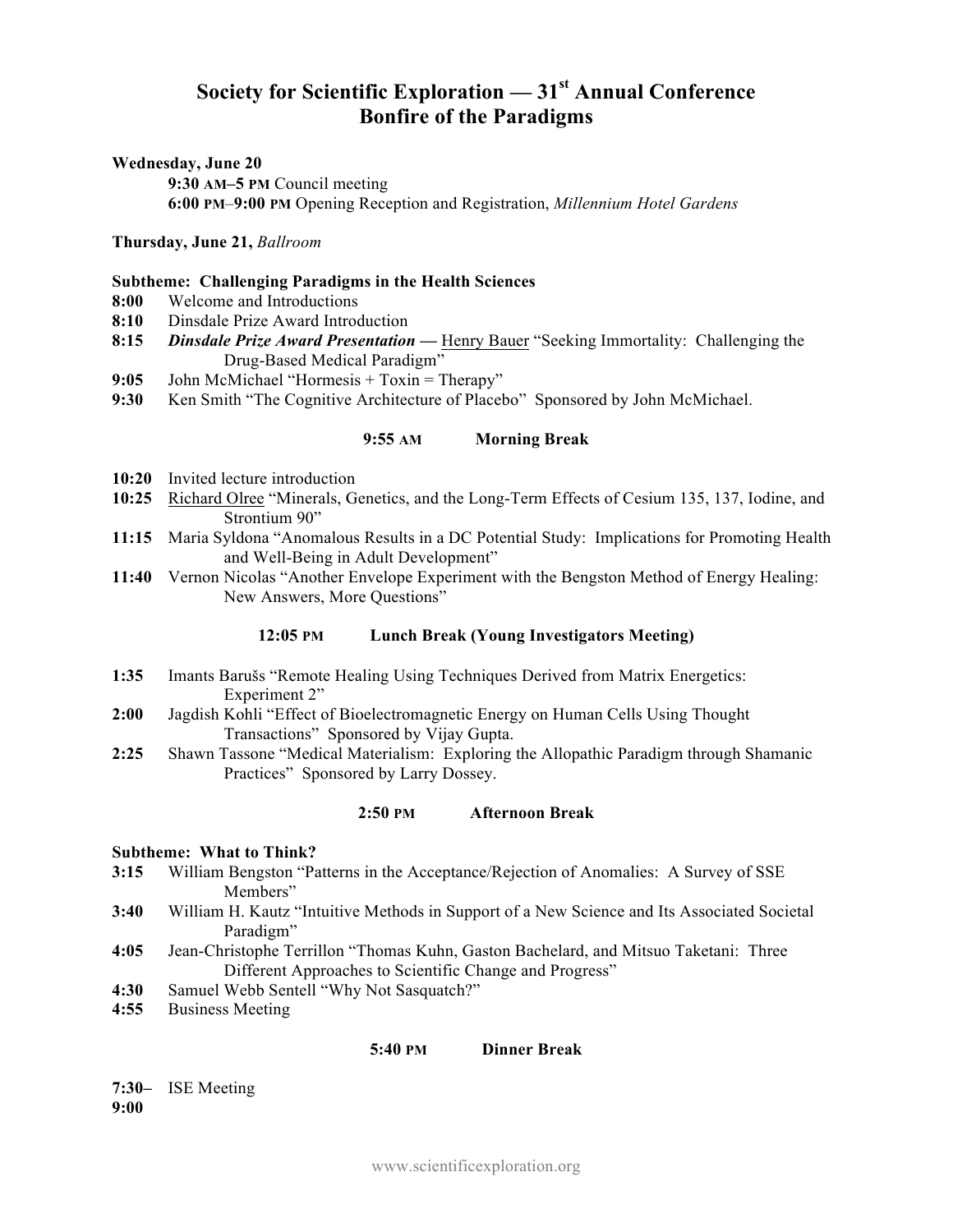# **Society for Scientific Exploration — 31st Annual Conference Bonfire of the Paradigms**

**Friday, June 22,** *Ballroom*

#### **Subtheme: Challenging Paradigms in the Physical Sciences**

- **8:00** Announcements
- **8:05** Invited lecture introduction
- **8:10** David Dilley "Natural Climate Pulse: Global Warming–Global Cooling–Carbon Dioxide"
- **9:00** Pieter Tans "Greenhouse Gases and Climate Change"
- **9:25** Gifford H. Miller "Unprecedented Recent Summer Warmth in Arctic Canada"

#### **9:50 AM Morning Break**

- **10:15** Richard Blasband "Weather Modification in Israel"
- **10:40** Robert M. Wood "Does the Planetary Torque on the Oblate Spinning Sun Affect Solar Activity?"
- **11:05** Andrei Apostol "Stress Forecasting in Vrancea (Romania): From Anomalies in Geophysics to the Mainstream"
- **11:30** Robert L. Hastings "Unexplained Aerial Incursions at Nuclear Weapons Sites Demand a Renewed Scientific Interest in the UFO Phenomenon"

#### **11:55AM Lunch Break (Women's Luncheon)**

- **1:40** Stoyan Sarg "Theoretical Feasibility of Cold Fusion According to the Basic Structures of Matter– Supergravitation Unified Theory"
- **2:05** Rick Cantwell "Search for Evidence of Cold Fusion: Looking for Charged Particle Emissions Resulting from Pd-D Co-Deposition" Sponsored by Garret Moddel.
- **2:30** Olga Dmitriyeva "Searching for Cold Fusion: Conventional Heat Generation Processes and Measurement Artifacts in Gas Loading Experiments" Sponsored by Henry Bauer.

#### **2:55 PM Afternoon Break**

- **3:20** Fran McCabe "The Secret Life of Gyroscopes" Sponsored by Bill Bengston.
- **3:45** Sky Nelson "Physics, Synchronicity, and Experimenter Expectation" Sponsored by Adam Curry.

#### **4:10 PM Panel Set-up (short break)**

**4:20** Panel Discussion — *Health in the 21st Century* Moderator: Thomas M. Dykstra Panel: Henry Bauer, Richard Olree, John Reed, John McMichael

#### **5:50 PM Dinner**

- **7:30–** Panel Discussion *Global Warming* Moderator: Charlie Tolbert
- **9:00** Panel: Henry Bauer, David Dilley, Pieter Tans, Gifford Miller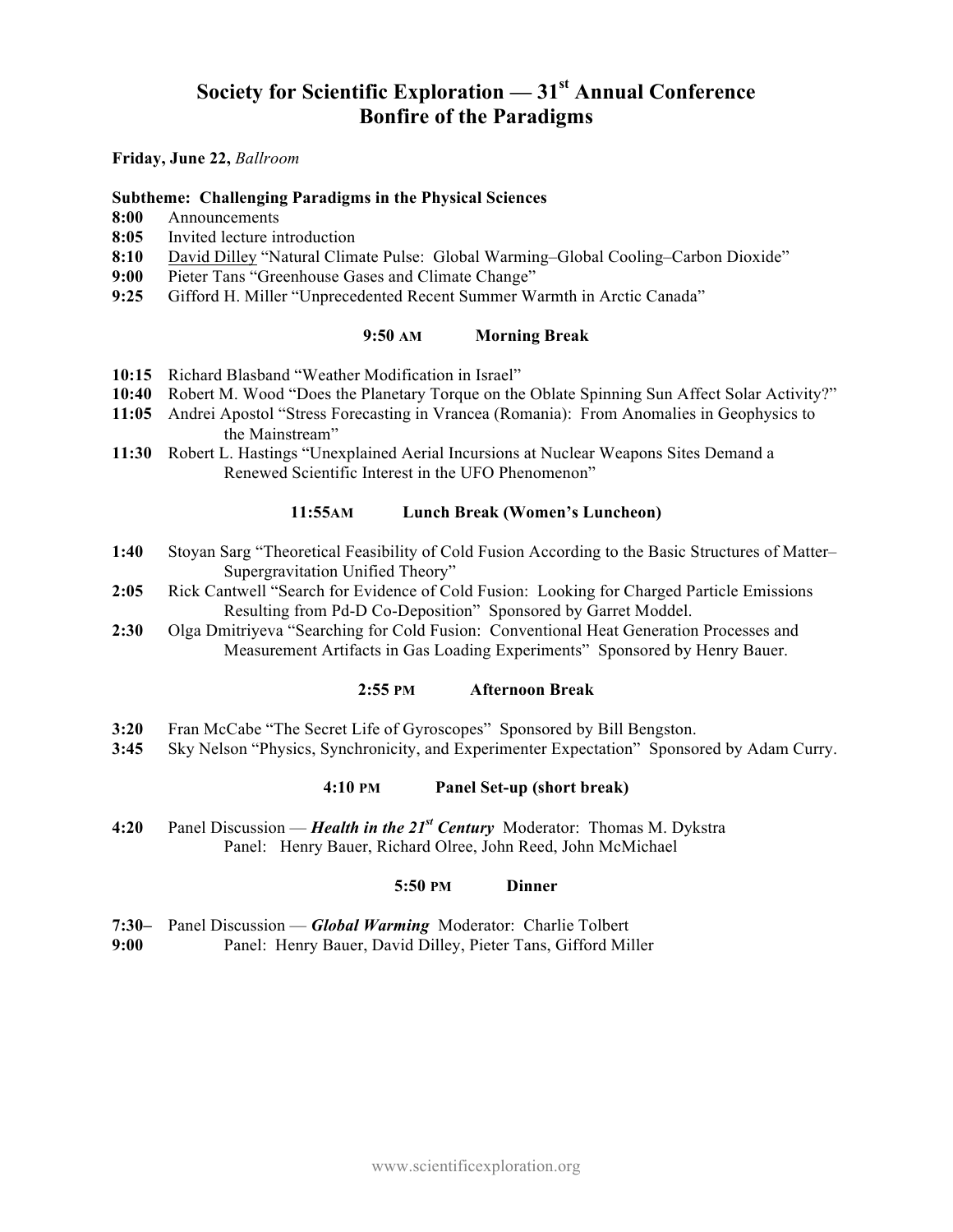# **Society for Scientific Exploration — 31st Annual Conference Bonfire of the Paradigms**

#### **Saturday, June 23,** *Ballroom*

#### **Subtheme: Challenging Paradigms in the Biological Sciences**

- **8:00** Announcements
- **8:05** Invited lecture introduction
- **8:10** Thomas M. Dykstra "Challenging the Insect Olfaction Paradigm: New Evidence"
- **9:00** Julia Mossbridge "Predicting Seemingly Unpredictable Events Using Pattern Classification of Physiological Data"
- **9:25** Morris Freedman "Mind-Matter Interactions and the Brain: A Neurobiological Model of Psi"

#### **9:50 AM Morning Break**

- **10:15** Vijay Gupta "Effects of Bioelectromagnetic Energy on Okra Yields Using Thought Transaction"
- **10:40** Ben Bendig "Plant Sensitivity to Human Spontaneous Emotion" Sponsored by Ken Arnette.
- **11:05** J. Norman Hansen "A Torsional Pendulum That Detects and Measures What May Be a Form of Bioenergy"
- **11:30** Glen Rein "Immuno-Enhancing Effects of Longitudinal Electromagnetic Fields Generated from a Caduceus Coil"

#### **11:55 AM Lunch Break**

- **1:25** Juan Acosta-Urquidi "EEG Alpha Spectral Power is Augmented during Energy Healing" Sponsored by Richard Blasband.
- **1:50** Yury Kronn "Suppressing Cancer Cell Growth with Technologically Developed Subtle Energy Patterns"
- **2:15** Kenny Arnette "Energy Medicine and the Chakras: Shedding Scientific Light on an Ancient Paradigm"
- **2:40** Mo Wheeler "Upgrading the Immune System through Multiple Composite Frequencies"

#### **3:05 PM Afternoon Break**

#### **Subtheme: Psi Effects**

- **3:30** Julie Beischel "Anomalous Information Reception by Credentialed Mediums Regarding Non-Human Animal Discarnates"
- **3:55** Courtney Brown "A Remote Viewing–Inspired Revision of Human History and the Nature of Physical Reality"
- **4:20** Chuck Lear "Consciousness and the Quantum Paradigm" Sponsored by Dean Radin.
- **4:45** William D. Rowe SR. "The Reeducation of a Hard Scientist"
- **6:15** Cocktails
- **7:15** Banquet

**Program Committee:** Adam Curry, Luke Hendricks, Thomas Dykstra (Chair) **Local Chair:** Dominique Surel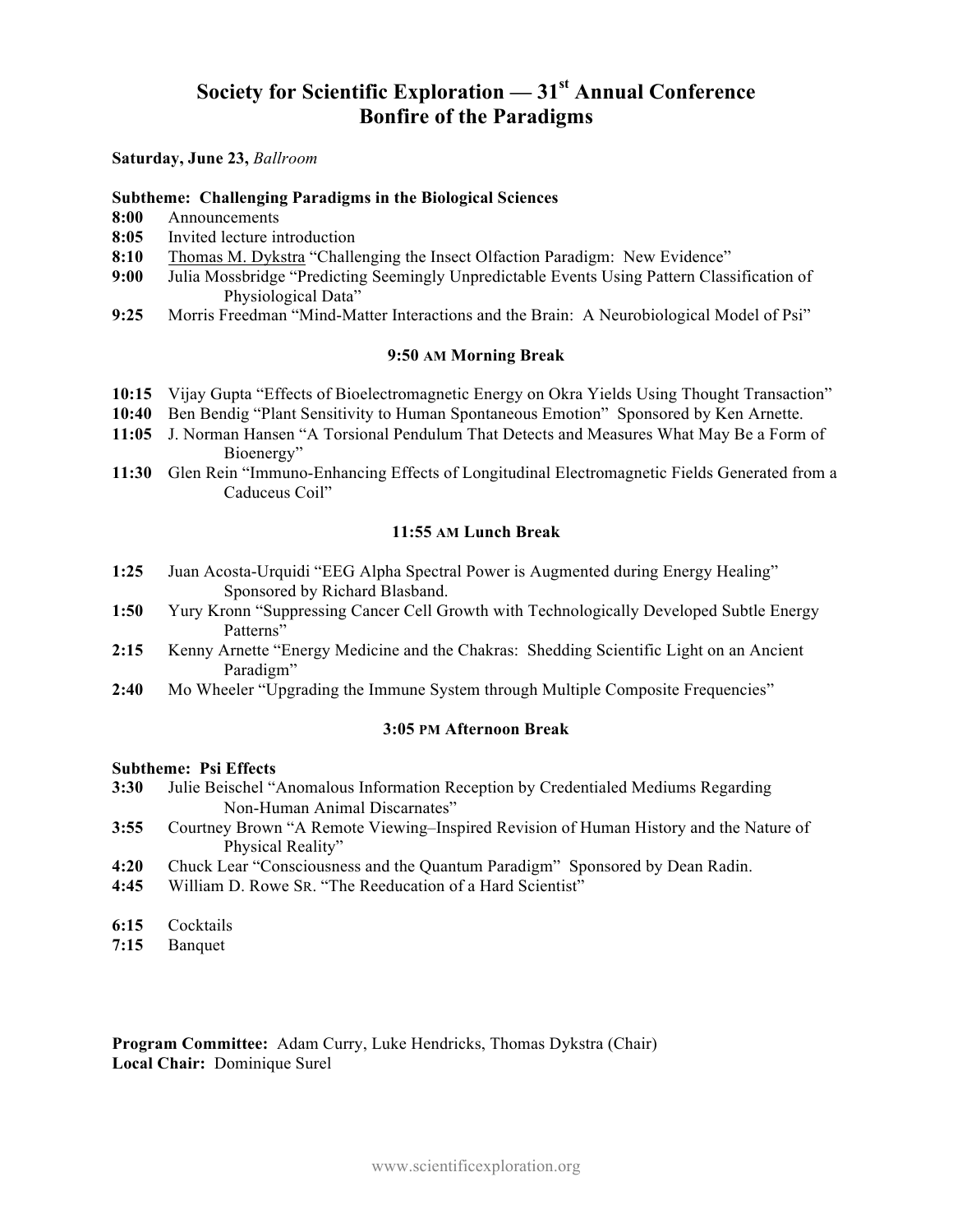## EEG Alpha Spectral Power is Augmented During Energy Healing Juan Acosta-Urquidi

This study provides objective scientific data that Energy Healers can shift brain states when engaged in healing. A broad sample of practitioners from many traditions were voluntarily recruited for this study, including Reiki, Pranic, Johrei, Faith Healing, Shamanic, Vedic, Quantum Touch, and Deeksha. A partial report has been previously communicated (J. Acosta-Urquidi, AAPB, 2009; ISSSEEM, 2010).

EEG data was recorded using Lexicor NRS-24 and Mitsar 201 amplifiers (St. Petersburg, Russia), employing 19-channel electrocap, referential linked ears, impedances ca. 5 KOhms, 250 samples/sec. Data from *N* = 20 healers (8 male, 12 female, age 40–65) were analyzed using Neuroguide software (www.appliedneuroscience.com). Peak Absolute FFT spectral power values (uV2) were compared before (baseline resting eyes closed, EC) and during eyes closed healing state (HS). Data were statistically analyzed (paired correlated samples *t*-test). Healers were recorded under two conditions: with client present in the room (some healers preferred light touching of client), and distant healing (working with a distant client).

During the healing state (HS), healers shifted brain states across all frequency bands: Delta (0.3–4 Hz), Theta (4–8 Hz), Alpha (8–12 Hz) and Beta (13–40 Hz). However, the most consistent and reproducible result, found in 90% of the healers sample studied, was a statistically significant ( $P < 0.0024$ ,  $N = 20$ ) robust increase in global Alpha spectral power (mean % increase 109.5  $\pm$  16.34). Clients receiving a healing also exhibited highly significant (*P* < 0.0023, *N* = 9) increased Alpha power (mean % increase 105.17 ± 26.17). In recent tests with a gifted healer, we demonstrated robust EEG effects, recorded from two clients, who received a distant healing (Seattle, WA, to Santa Cruz, CA). This is a demonstration of nonlocality in the domain of energy healing. The unexpected finding that different healing traditions all share a common increase in Alpha power during HS is discussed.

It is emphasized that these studies measured shifts in EEG brain states; no claims as to the efficacy of the healing were investigated. Different topographic brainmaps showing that Alpha relative (and absolute) power is selectively increased in a Deeksha healer during on-site healing will be shown demonstrating the effect. Contact: jacostau@yahoo.com, www.energymedresearch.com.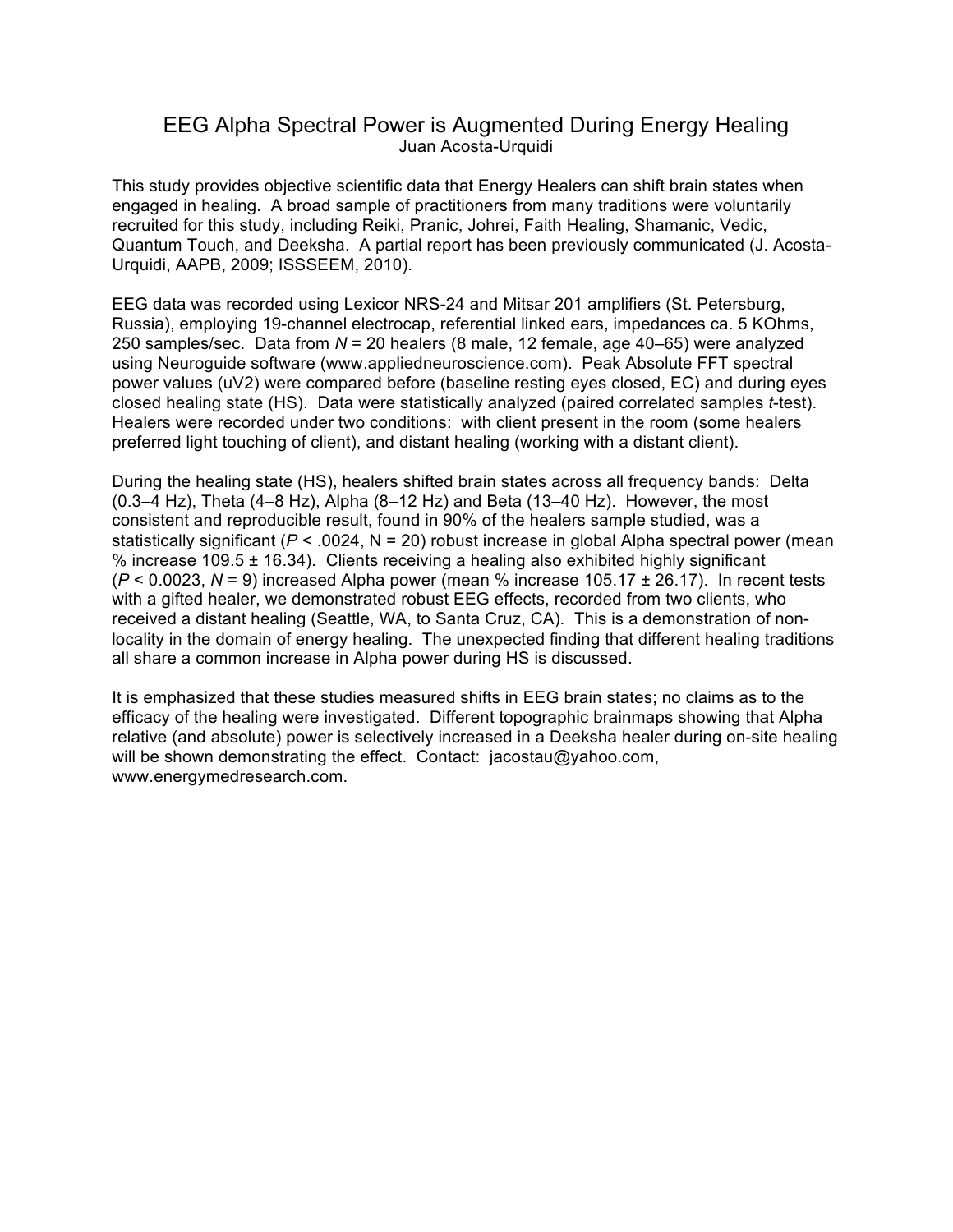# Stress Forecasting in Vrancea (Romania): From Anomalies in Geophysics to the Mainstream I.A. Moldovan<sup>1</sup>, A. Apostol<sup>2</sup>, C. Ionescu<sup>1</sup>, A.O. Placinta<sup>2</sup>, A.P. Constantin.<sup>2</sup>

### <sup>1</sup> National Institute for Earth Physics, Magurele, Romania, iren@infp.ro <sup>2</sup> Center for Bioseismology, New York, apostoland@yahoo.com

The Vrancea seismically active region of Romania, situated far from active plate boundaries, can be characterized by small–large intermediate-depth earthquakes and small–moderate normal depth ones. A bio-location methodology has been performed trying to map crustal faults in and around Vrancea. Bio-location measurements measured across tectonic faults and geomagnetic continuous recordings have been used in the last decade in order to correlate the data to the local and regional earthquake activity. Certain correlations had been claimed, but they have been rejected by mainstream geophysics, due to an after-the-fact subjective evaluation. As a result, a real-time evaluation and stress forecasting has been proposed and implemented during the years 2009–2012.

A stress forecasting of a large earthquake for a window of time October 22–26, 2011, was issued to the National Institute for Earth Physics (INFP), on October 21 at 10:00 AM. A large earthquake magnitude 7.2 was recorded in Van, Eastern Turkey, on October 23. Another stress forecasting was issued on January 10, 2012, at 10:00 AM, for a moderate intermediate-depth earthquake in Vrancea, in a window of time of six days. A magnitude 4.3 earthquake was recorded ten hours later. This time the bio-location anomaly started in the same day with a geomagnetic anomaly.

However, our data suggest such anomalies can be related to the resistivity anisotropy and magnetotelluric wave splitting (MWS) around crustal faults nearby and not to possible phenomena at the focal region, as previously reported. On the other hand, the resistivity anisotropy anomalies recorded around tectonic faults are possible related to stress variations in magnitude and direction observed before, during, and after moderate–large local and regional earthquakes. Finally, a valid earthquake prediction is not possible, but stress forecasting is able to offer some data before local and regional moderate and large earthquakes.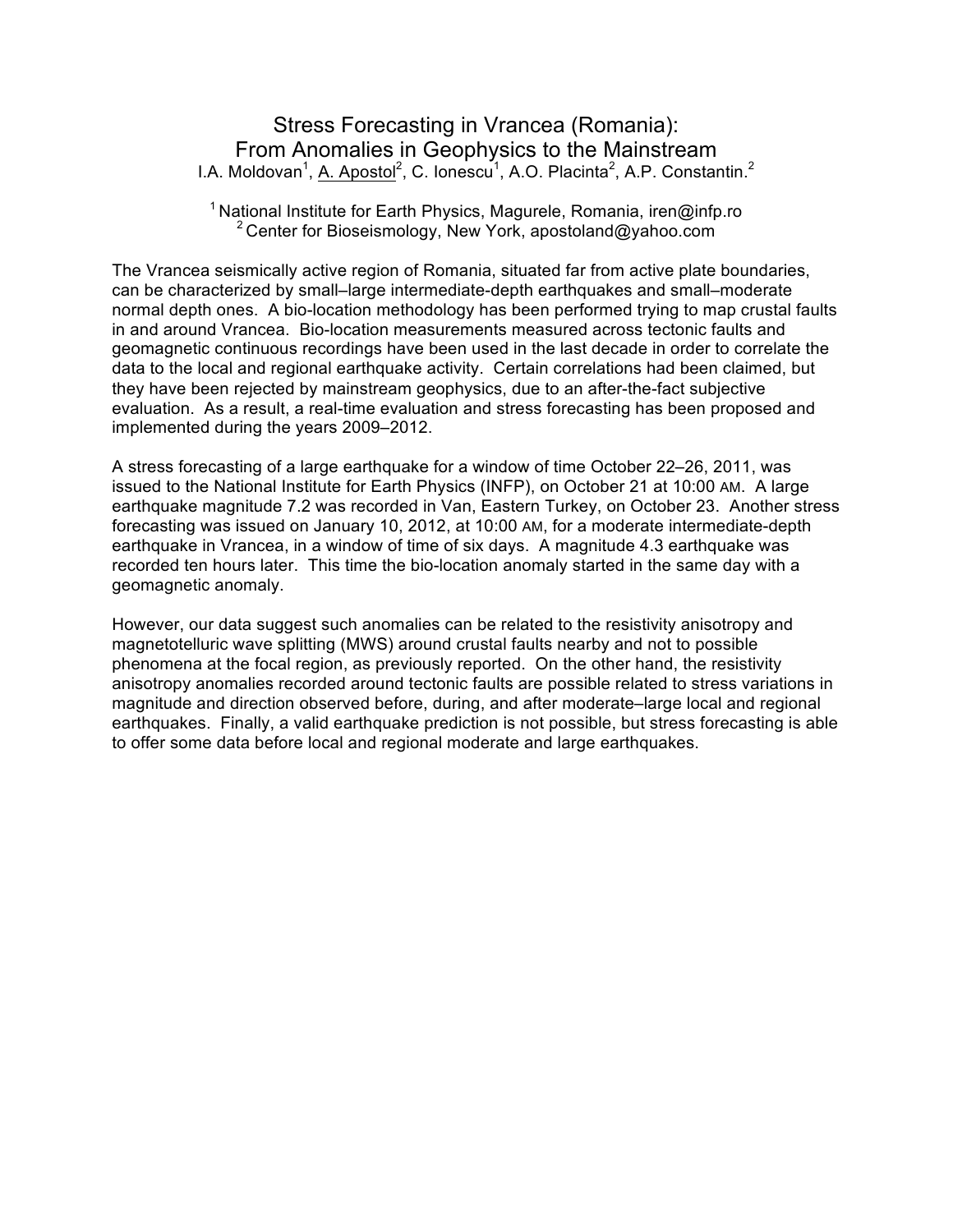## Energy Medicine and the Chakras: Shedding Scientific Light on an Ancient Paradigm J. Kenneth Arnette, Transpersonal Institute for the Scientific Study of the Paranormal

Chinese medicine is an ancient medical art based on the concept of qi, or vital life energy, and its role in the health of the body. Essentially, disease is seen as an imbalance of qi, and treatment of disease is accomplished through methods that re-balance this energy. Examples of these treatments include acupuncture, herbs, Reiki and related methods such as Healing Touch, cupping, and many other approaches.

In the theory of Chinese medicine, *chakras* play a vital role. These entities are seen as energy centers in the body, and energy-balancing methods focus on these centers. But from a Western perspective, chakras are poorly understood, if at all. I propose a new, scientific way of understanding these ancient ideas, based on known classical physics (electromagnetism) as well as recent theoretical developments in physics (string theory). I will present a dualistic model in which the human being is composed of two parts, a physical body that generates an oscillating electromagnetic field (EMF), and a non-material entity ("essence") that also generates an oscillating EMF. That is, while the essence is *not* composed of matter, it *is* made of a substance that has the "physical" property of generating an EMF. For the purpose of model construction, the body and essence can be seen as two oscillating dipoles interacting via their EMFs. These two fields interact via constructive interference, producing an interference pattern (similar to a double-slit experiment) that manifests as alternating nodes and crests along the spinal cord. The strength of this interaction and thus the interference pattern is a function of the match (or mismatch) of the oscillation frequencies of the two EMFs: when the two fields oscillate in phase, the interaction is maximized and optimal health can be realized; as the oscillating dipoles lose phase coherence, the interaction strength decreases and the body's health can suffer as a result.

I hypothesize that Chinese and energy medicine treatments have their basis in adjusting these oscillation frequencies to re-establish phase coherence and strengthen the interaction between body and essence, leading to health improvement. Unfortunately, physics is incapable of addressing a system in which one dipole is not material, and overlaps with a dipole that is material. I therefore will present a simplified model that will demonstrate the properties I have described through a straightforward qualitative analysis.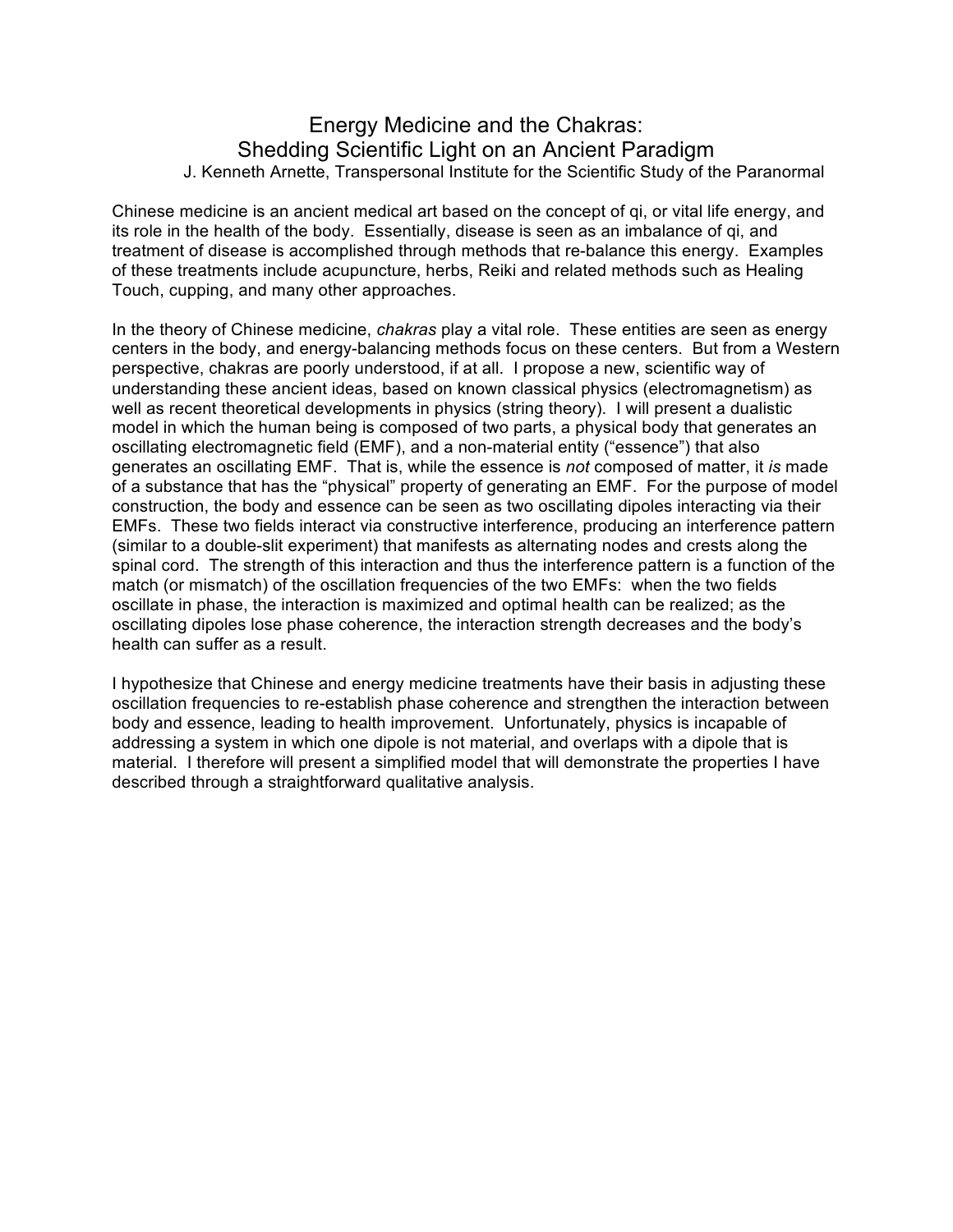## Remote Healing Using Techniques Derived from Matrix Energetics: Experiment 2 Imants Barušs

At the 2010 meeting of the Society for Scientific Exploration I presented A Preliminary Study of Remote Healing using Techniques Derived from Matrix Energetics and said that I would report the results of Experiment 2 at a further meeting. In Experiment 2, a volunteer participant would be sent an e-mail indicating a time at which I would begin a healing session and be asked to respond on a six-point Likert scale to three questions asking whether anything unusual was experienced at the time of the session, whether the participant felt more fatigued than expected, and whether the participant felt more energized than expected. Then I would flip a coin to determine whether it would be an experimental session in which I would engage in remote healing or a control session in which I would do nothing further. In addition, in the event of an experimental session, I filled out two self-measures on ten-point Likert scales for the degrees of absorption and the nonduality of consciousness at the time of the remote healing effort.

A total of 111 sessions [53 control, 58 experimental (average length = 21 minutes;  $SD = 7$ ) minutes)] were conducted by the experimenter for 22 volunteer participants from May 26, 2010, to April 15, 2011. All of the measures were in the predicted direction and the absolute value of the difference between the degrees of self-reported fatigue and energy was statistically significantly greater for experimental sessions (*M* = 2.09) compared to control sessions  $(M = 1.57; z = 1.72; p = .04$ , one-tailed). There were no correlations with the self-report measures. The often apparently accurate remote viewing of participants, the metaphorical nature of imagery used by the experimenter, the failure to find any effects of absorption or the non-dual state of consciousness of the experimenter, the types and manner of apparent effects on participants, and the possible beneficial effects of the control condition will be discussed. Given that there is some evidence of remote influencing in this experiment, it could be fruitful to continue this line of investigation with this type of protocol in order to determine the parameters modulating the apparent anomalous effects of conscious intention on physical manifestation.

Bio: Imants Barušs is a Professor of Psychology at King's University College at The University of Western Ontario where he lectures on consciousness. He is the author of 4 books, 32 academic papers, 20 reviews, and 73 presentations. His books include *Alterations of Consciousness* (American Psychological Association, 2003) and *Science as a Spiritual Practice* (Imprint Academic, 2007). He is a member of the Society for Scientific Exploration and the New York Academy of Sciences.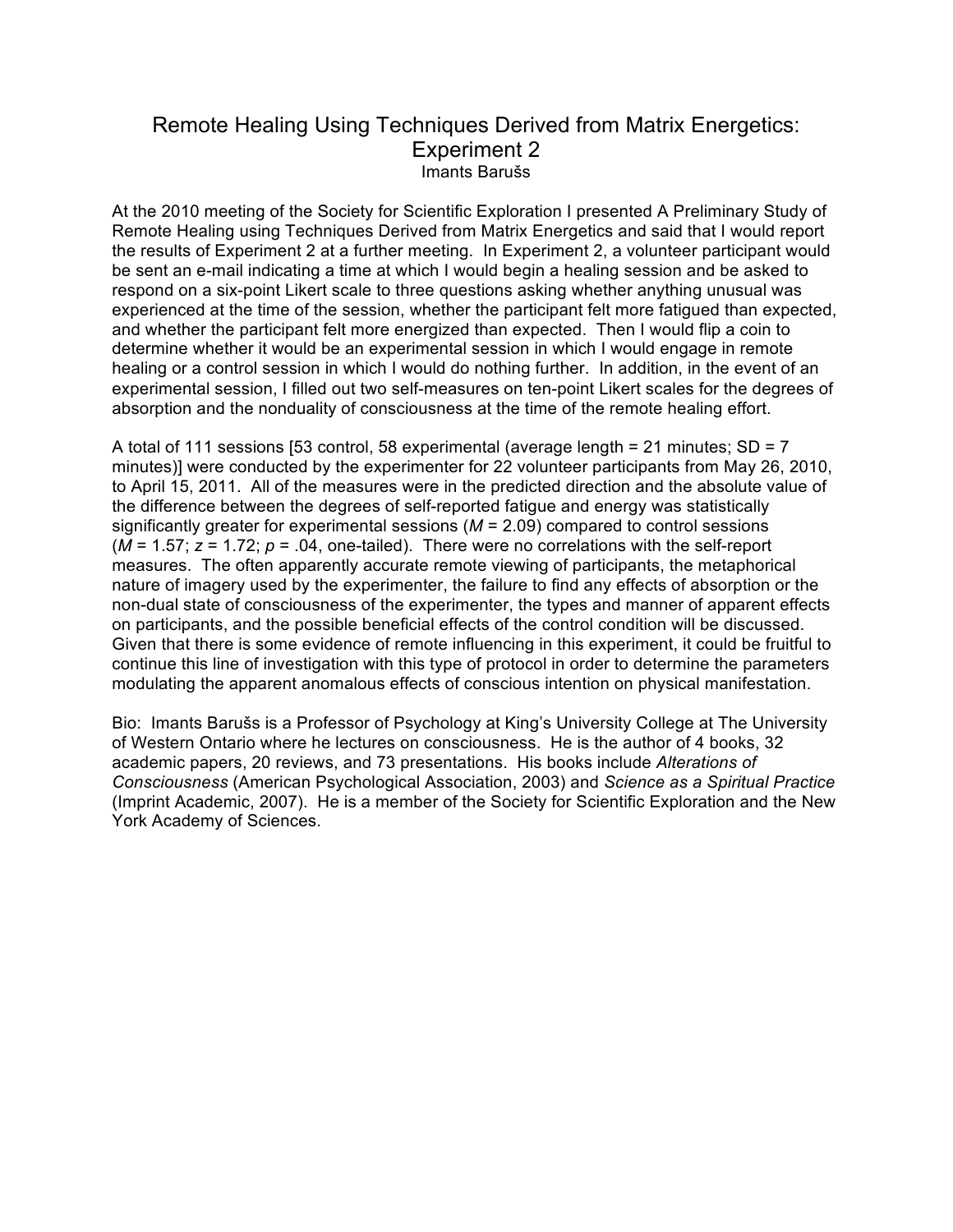## Seeking Immortality? Challenging the Drug-Based Medical Paradigm Henry H. Bauer (invited speaker and 2012 Dinsdale Award Recipient)

Chronic ailments—arthritis, cancer, cardiovascular problems, kidney and liver and other organ failures—arise in different ways and for different reasons than do infectious diseases. Drugs have been very successful in overcoming infectious diseases, but their application to chronic ailments is illogical and harmful. Is a treatment against cardiovascular disease (for example) beneficial? Does it prolong life and improve quality of life? Valid answers would be based on very large and lengthy clinical trials controlling for innumerable variables—essentially impossible. Therefore research and applications make use of surrogate markers, measurables like blood pressure, cholesterol level, etc. But in order to determine whether a surrogate marker is an accurate measure of the state of a chronic ailment would require one of those impossible clinical trials. The use of surrogate markers is based more on faith than evidence. Worse, it assumes that correlations identify causations.

The commonly used surrogate markers are not valid. Nevertheless, drugs continue to be approved because of their effect on these markers. Further, the accelerated approval of drugs initiated in the 1990s requires only two successful trials of at least six months duration. That is not nearly long enough to test safety or efficacy, and the last two decades have seen an increasing number of once-approved drugs withdrawn after less and less time on the market because of their deadly so-called "side" effects. "Side" is a fatally misleading misnomer.

The misguided drug-based treatment of chronic ailments is facilitated by semantic sleight-ofword, calling natural conditions diseases, dysfunctions, abnormal: cardiovascular disease; hypertension; "high" and "bad" cholesterol; "pre"-diabetes, "pre"-hypertension, etc.

Outstandingly illogical is the approach to blood pressure. For more than a century it's been known that blood pressure normally rises with age. But nowadays "hypertension" is defined by the same number irrespective of age, so that the average person normally attains "hypertension" at about age 60; some 75% of American seniors are treated with drugs to lower what is the normal pressure for their age.

Blood pressure increases with age. Mortality increases with age. The incidence of cancers and of organ failures increases with age. Everything that increases with age is correlated with everything else that increases with age. Therefore blood pressure is correlated with every chronic ailment, but it doesn't necessarily cause any of them.

Contact: hhbauer@vt.edu, www.henryhbauer.homestead.com.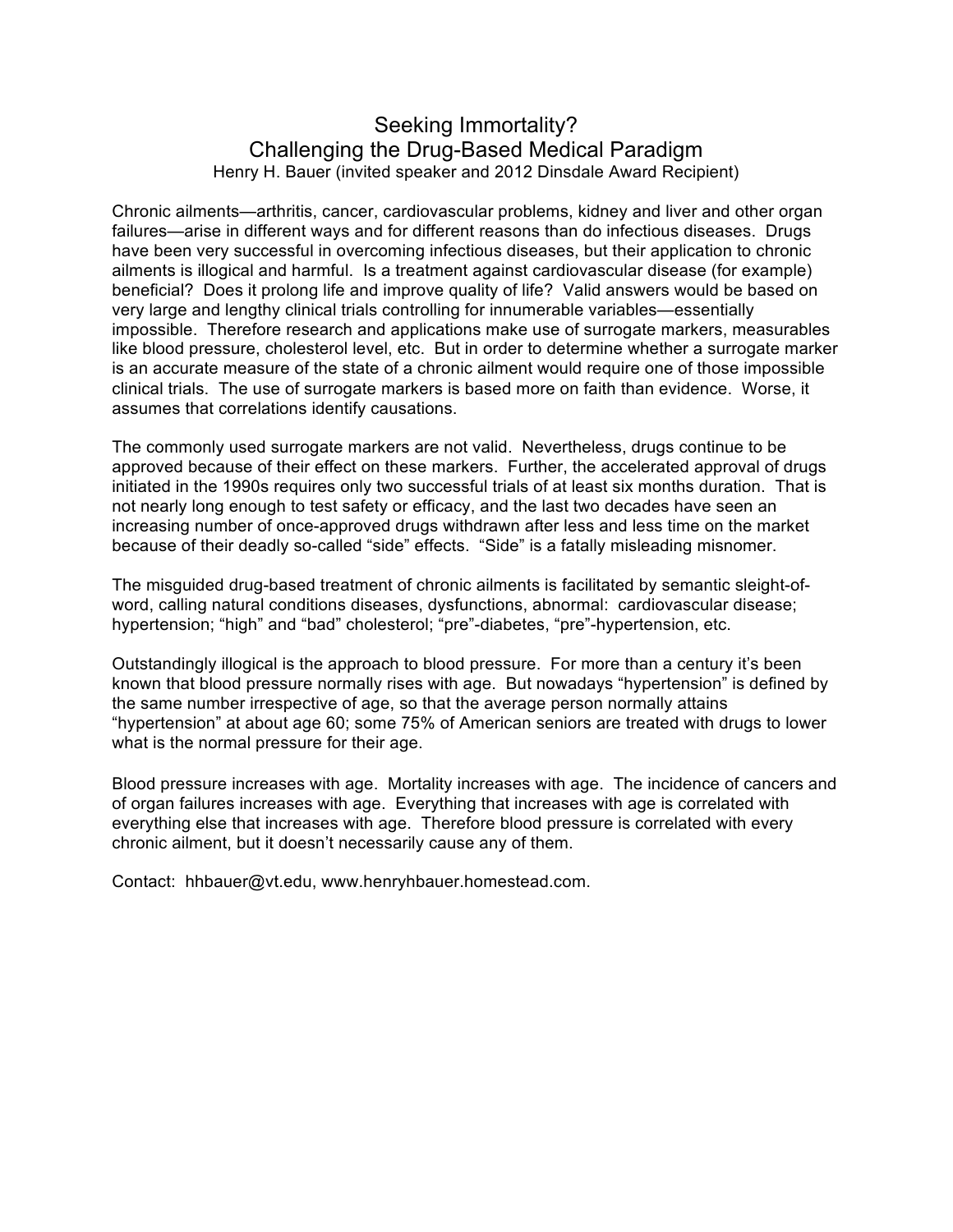## Anomalous Information Reception by Credentialed Mediums Regarding Non-Human Animal Discarnates Julie Beischel

Experts from numerous fields have suggested that we are not as different from non-human animals as we once believed. The new interdisciplinary field of Human-Animal Studies clarifies the necessity for researchers to cease neglecting the importance of human-animal relationships in the various aspects of our existence. This is true in general for parapsychology and related fields and specifically for research regarding the survival of consciousness after the physical death of the biological body. Although the presence of psi in human interactions with living animals has been studied for numerous decades, studying those connections once a companion animal has died addresses a new aspect of those relationships.

Individuals with close connections to animals grieve their losses similarly to the losses of human spouses, parents, children, etc. It follows logically that the motivation to communicate once an animal has died—from both the living person and the discarnate animal—would be similar to that which arises after the death of a human loved one. Indeed, animals are regularly present in reports from near-death experiences and other after-death phenomena and dogs, cats, horses, birds, and rodents have spontaneously appeared in our own research readings for discarnate humans performed by Windbridge Certified Research Mediums (WCRMs; i.e., mediums whose abilities to report accurate and specific information about discarnate humans has been repeatedly demonstrated under blinded conditions during screening and research at the Windbridge Institute).

In addition, we have heard numerous anecdotes about people feeling the presence of deceased companion animals or having other after-death experiences related to animals. To address these phenomena empirically, the current study employed established, published methods from mediumship research to determine if WCRMs could report accurate and specific information about the deceased companion animals of living guardian sitters under quintuple-blinded conditions using anomalous information reception. The accuracy data collected to date from this in-progress study (e.g., item scores, whole-reading scores, and forced-choice binary selections) will be discussed. The results of this study will help elucidate the nature of consciousness by addressing the survival of consciousness after bodily death in a non-human animal population.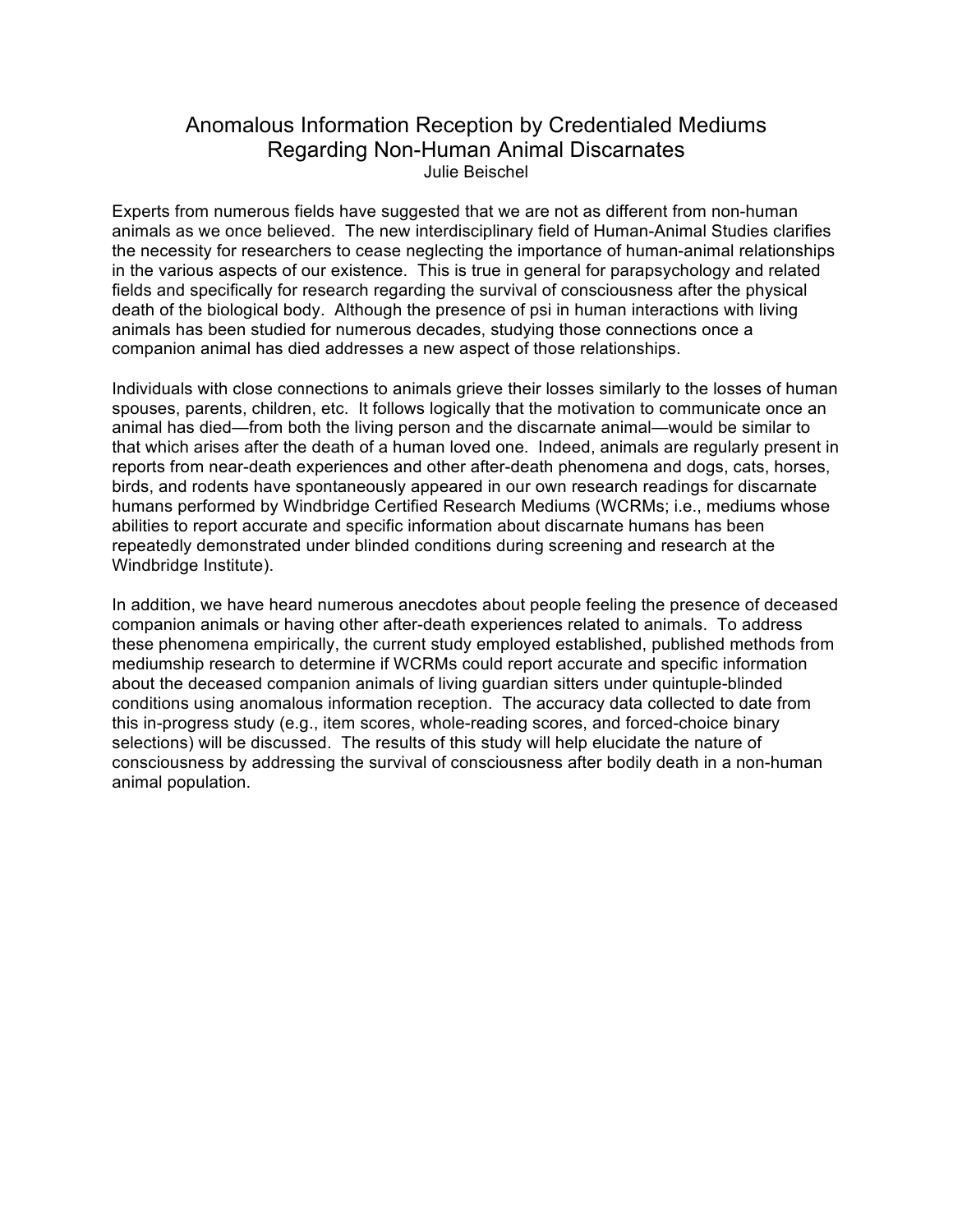### Plant Sensitivity to Human Spontaneous Emotion Ben Bendig (sponsored by Ken Arnette)

The question of plant consciousness made waves in the 1960s and '70s with the publication of research by lie detector expert Cleve Backster (1968) and the popularization of his work in *The Secret Life of Plants* by Tompkins and Bird (1973). By measuring electrical resistance in the leaves of plants, Backster demonstrated that plants were sensitive to events in the environment, including threats to the plant, death of nearby organisms, and human interaction, particularly human emotions. The current research sought to replicate some of Backster's findings, focusing on spontaneous emotion during human interaction. Plant electrical activity was measured with a GSR device during conversations involving the experimenter and acquaintances, using a plant that the experimenter had cared for (Schefflera Arboricola, Trinette variety), for a duration of more than two years.

Comparisons were made of activity during 4-second intervals of time with the presence of emotions (e.g., anger, surprise, embarrassment) versus 4-second intervals of no activity in the room containing the plant, revealing a highly significant difference (*p* < .0001). A comparison of the emotional intervals against all other human interaction intervals was also highly significant (*p* < .0001). Controls employed indicate that these differences are not due to temperature, sound, or movement. Movement artifacts are particularly important to control for, as nearby movement produces electrical changes in the leaves, even without contact. Interaction intervals with possible movement artifacts were excluded from the calculations.

The importance of genuine emotion in evoking these responses points to the necessity of ecologically valid and spontaneous situations for a proper scientific study of plant perceptual responses. Further work needs to be done to replicate findings about long-distance effects, as well as other "Backster effects" involving single celled organisms and human cells. Additionally, the nature of the signal and the reason for electrical manifestation of these responses are in need of further investigation.

Contact information: Ben Bendig, M.A., C.Phil, UCLA Department of Psychology, bbendig@ucla.edu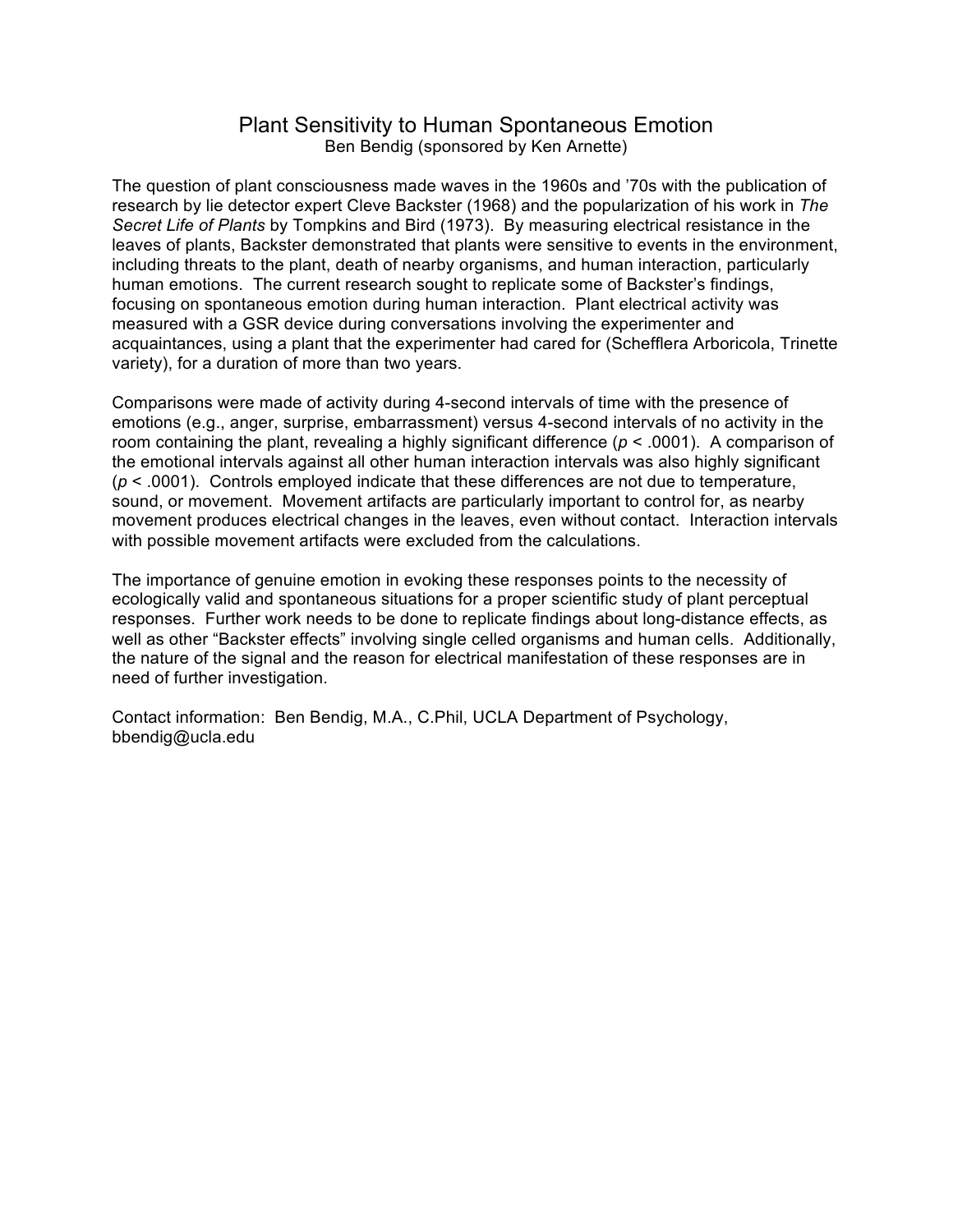# Patterns in the Acceptance/Rejection of Anomalies: A Survey of SSE members William F. Bengston

I recently administered an email survey to 488 present and 1471 former SSE members, asking about their acceptance or rejection of ten selected anomalies that have been featured in our publications and conferences. Respondents were also asked about the extent of their knowledge of each of these anomalies, and whether their opinions have been influenced by published work, personal experience, or presentation by a credible authority. Background questions included degree and area of advanced training, whether they are actively involved in conventional and anomalies research, and whether they regularly read our publications.

349 respondents claimed to be current members, and 79 self reported themselves as former members, for a total of 428 usable responses. These response data are analyzed to determine the degrees of acceptance/rejection of the various anomalies and the predictors of opinion. These predictors supply the basis for understanding how individuals shift their interests towards anomalies, as well as providing suggestions for potentially increasing interest in anomalies research.

Bill Bengston is a professor of sociology at St. Joseph's College in New York, and President of the SSE. His research has produced the first successful full lifespan cures of transplanted mammary cancer and methylcholanthrene induced sarcomas in experimental mice by "energy healing" techniques that he helped to develop. He has also investigated assorted correlates to healing such as geomagnetic micropulsations and EEG harmonics and entrainment. Contact: wbengston@sjcny.edu.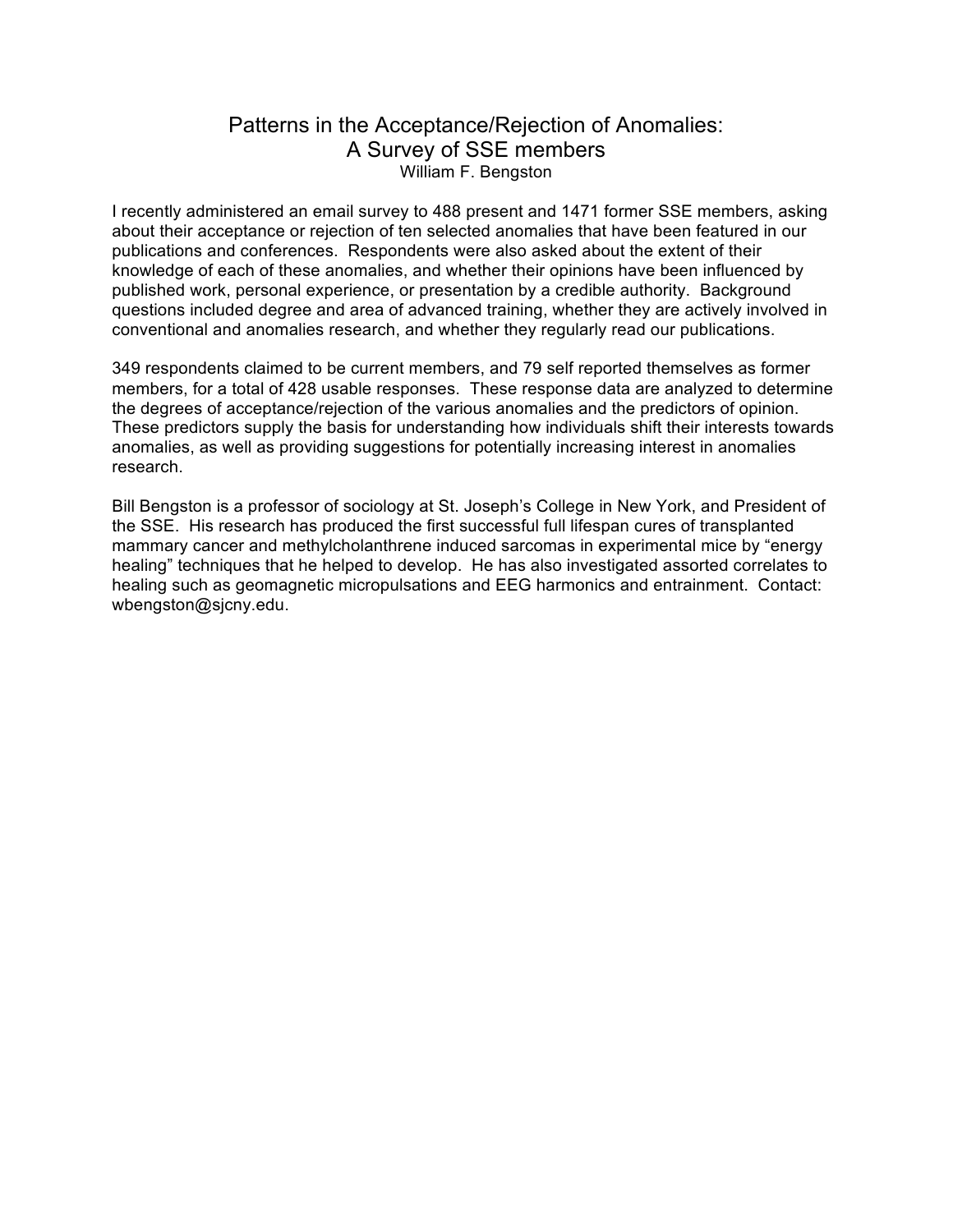### Weather Modification in Israel Richard Blasband

In 1983, I conducted a weather modification operation in Israel (sponsored by Richard Fox, a Philadelphia businessman). For the previous six years the water level in the Sea of Galilee had decreased every year until reaching dangerously low levels in 1983. Most farming in Israel depends upon water from this source.

A reconnaissance the previous year and the clearing of all potential legal issues paved the way for our beginning operations in January, when the rainy season usually begins. At that time certain meteorological factors come into play, which will be described in the oral presentation. Needless to say we wanted to optimize our possibilities so began working in Haifa at that time.

I and my companion, who provided major assistance throughout the entire trip, utilized a device that Wilhelm Reich had invented that he labeled the "cloudbuster" because of its ready ability to break up clouds when operated in a certain way. It is a simple apparatus made up of six (in our work) ten-foot-long metal pipes 1/12 inch in diameter, "grounded" by flexible metal cable into running water. The pipes are attached to a wooden "Lazy Susan"–type base that can be readily rotated and elevated.

Utilizing what Reich called the "orgonomic potential" in the atmosphere one is able to have clouds concentrate and, in time, produce rain over the site of operations. This is functionally the reverse of cloudbusting.

Operating at the beach with the pipes grounded into the Mediterranean Sea on a cloudless day with no rain or clouds in the past several weeks and no rain expected within 48 hours, the limits of accurate prediction in those days, we succeeded in bringing clouds and rain within 24 hours at the Haifa location. Utilizing essentially the same type of operating protocol we moved in leaps south along the coast generating rain at each stop as the storm systems built and followed us.

Moving East we crossed Israel, stopping once before arriving at the Negev, the vast desert which makes up a good part of Israel. Operating in the desert and then at Elat, at the southernmost tip of Israel, we succeeded in bringing rain to most of the state, including the desert.

Weather reports noted that the water level in the Sea of Galilee was above that expected for that time of year and that rainfall there on the 24 and 25th of January, when we were in Elat, was heavier in the South compared to what it was in the North, an anomalous situation, but consistent with our intentions.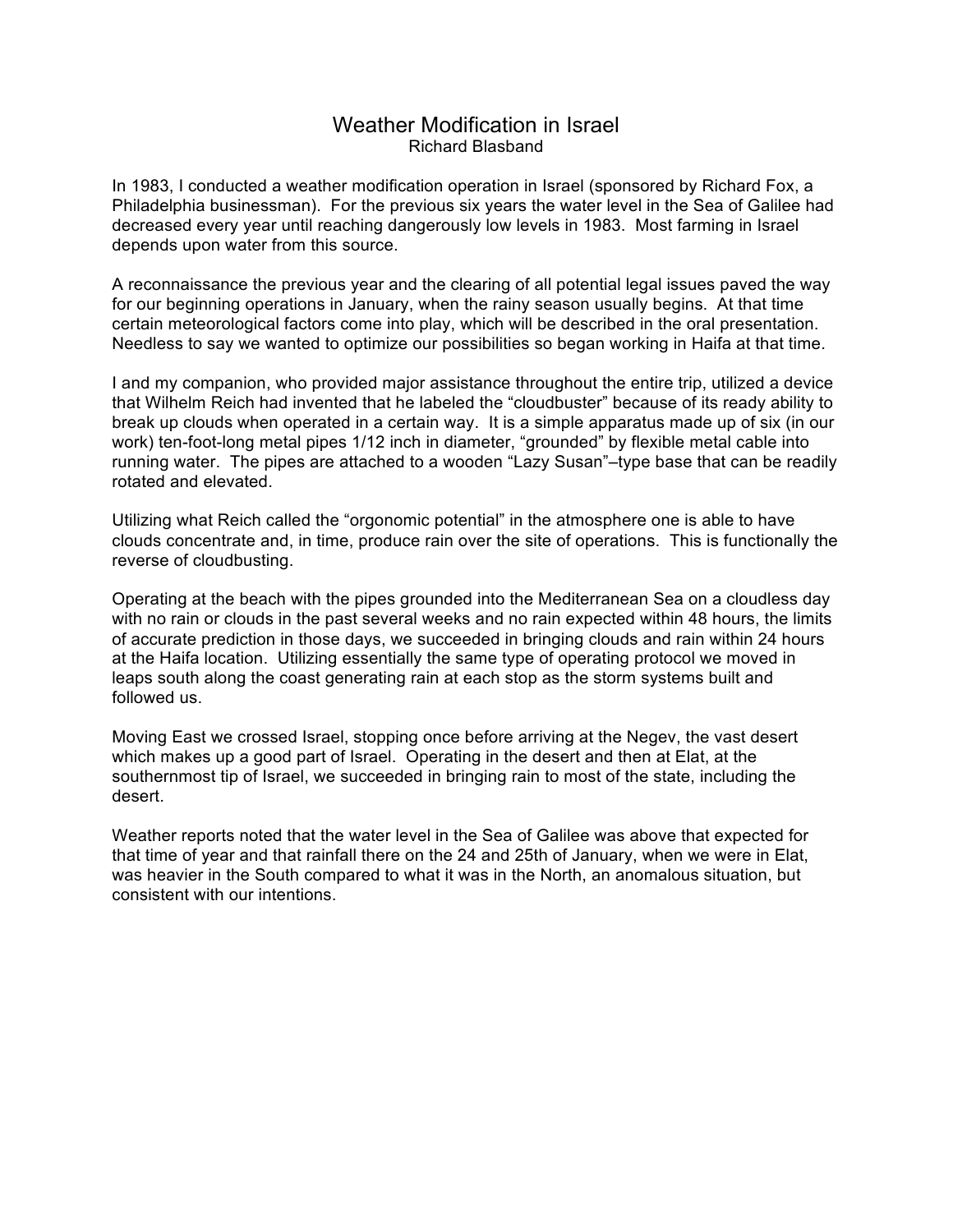# A Remote Viewing–Inspired Revision of Human History and the Nature of Physical Reality Courtney Brown

The time is now appropriate to utilize the extant remote viewing research to draw basic conclusions about our understanding of physical existence and even human history. Drawing from an extensive collection of studies conducted both at The Farsight Institute and independently, Courtney Brown will outline some basic and fundamental lessons that seem inescapable from this research. These lessons include the non-solidity of physical matter, the illusion of time and the existence of simultaneous sequentiality, the vibratory nature of the universe, as well as radical revisions to the understanding of basic human history. These lessons differ dramatically from what is taught in schools today, and they offer a direct challenge to some of humanity's most sacred beliefs.

This presentation will connect the dots while offering a daring perspective on using remote viewing for both scientific and historical research. The presentation will also offer suggestions as to why humanity appears so resistant to accepting these new ideas, suggestions that are based not on psychology, but rather quantum mechanics. Many of the comments made will focus on macro-level physical implications of the superposition principle that operates on the quantum level. The logic of how multiple macro realities can coexist without "bumping" into one another will be explained.

This will also address the issue of why the past and future are not visible to normal observation, despite being available to remote viewing perception. Finally, he will discuss the illusion of physical distance, and explain why distance is a result of constructive and destructive interference processes. This will also yield insight into the localized limitations of General Relativity. On a more practical level, this presentation will explain the basic principle behind faster-than-light travel, both in terms of information that is conveyed through the remote viewing process, as well as the implied requirements necessary to achieve physical faster-than-light travel. All of these ideas will be tied together by an interpretation of quantum mechanics generalized to the macro level.

Bio: Courtney Brown is a college professor and Director of The Farsight Institute. He has recently published a book on the science of remote viewing titled *Remote Viewing: The Science and Theory of Nonphysical Perception*.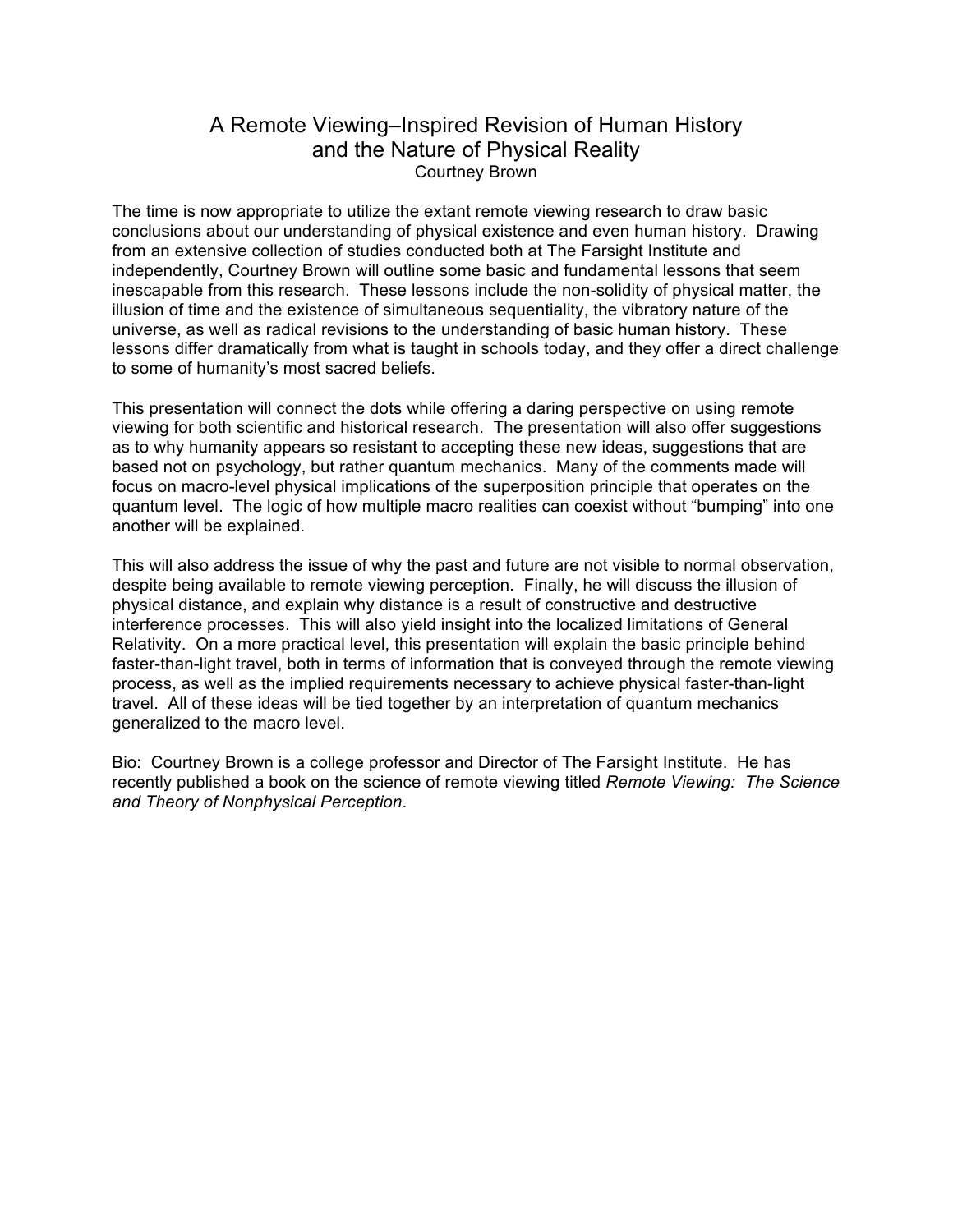## Search for Evidence of Cold Fusion: Looking for Charged Particle Emissions Resulting from Pd-D Co-Deposition Rick Cantwell\* & Matt McConnell (sponsored by Garret Moddel) Coolescence LLC, 2450 Central Ave Ste F, Boulder CO 80301, U.S.A. Contact: rick@coolescence.com

Pd-D co-deposition, the simultaneous depositing of palladium and deuterium onto the cathode of an electrolytic cell, has been reported as a reliable method for the initiation of cold fusion. More recently Pd-D co-deposition has been reported by Mosier-Boss et al. in 2007 and 2009 in order to generate charged particles. In this work a CR-39, a solid-state particle detector, is used to record evidence of charged particles. We have used these techniques as well as electronic detectors to look for charged particles emitted during Pd-D co-deposition. We examined whether conventional processes might account for some of the charged particle observations.





Pd-D co-deposition cell Pd deposits formed by co-deposition

The earlier work suggests anomalous nuclear products are responsible for tracks observed on CR-39 detectors. CR-39 pits similar to those reported by Mosier-Boss et al. were found using both *in situ* CR-39 and Mylar-protected CR-39. However, CR-39 protected by a combination of Mylar and a small air gap did not show any pits. The electrolyte, as its chemistry changes during the electrolysis, is shown to damage the acrylic cell containing the experiment and to damage an aluminum foil separated from the electrolyte by a Mylar film. This damage together with the absence of pits when a small air gap is added to the Mylar protection suggests chemical reactions may be the source of the observed CR-39 pits. The absence of any detected charged particles using a YAP:Ce scintillation detector further supports the conclusion.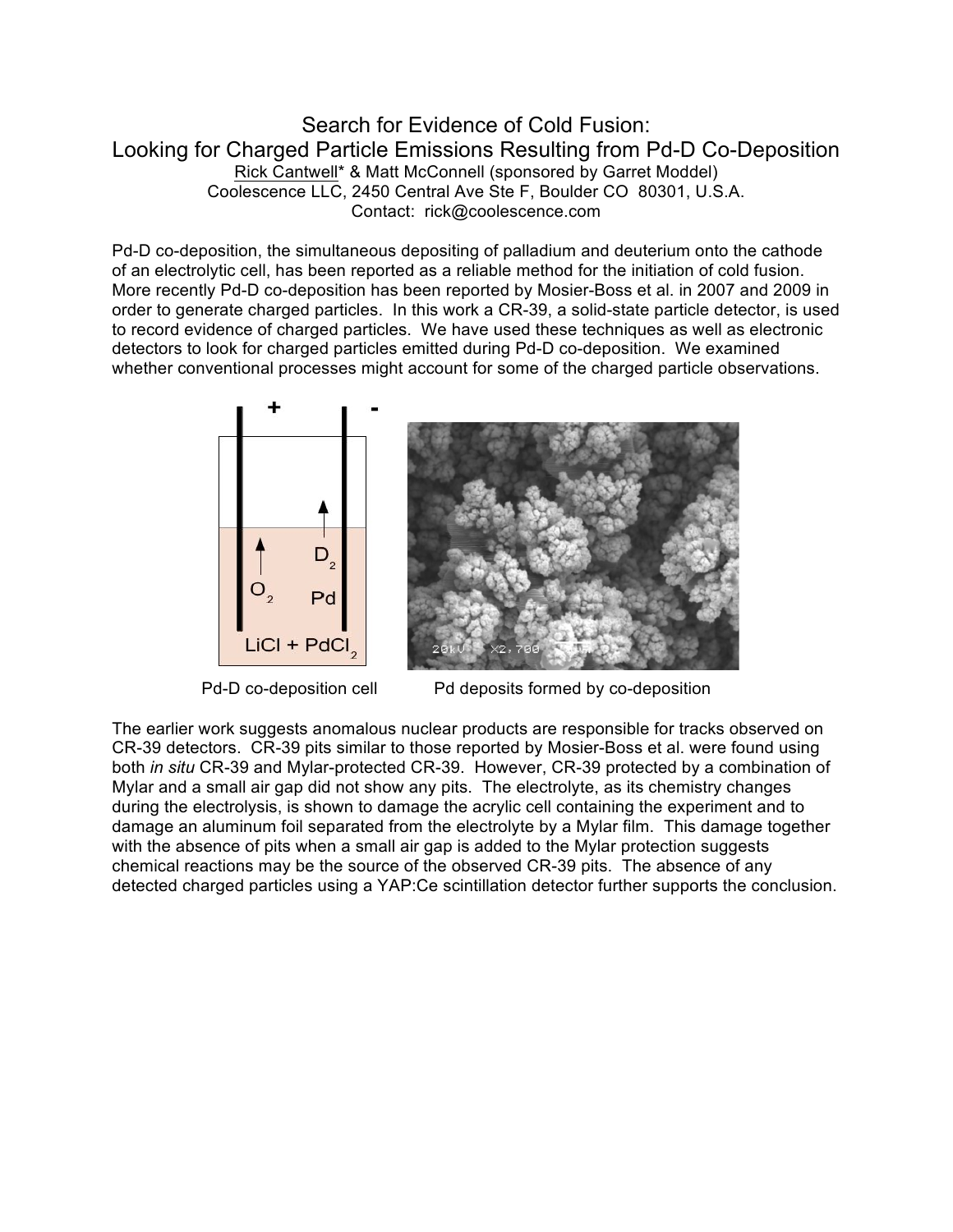## Natural Climate Pulse Global Warming–Global Cooling–Carbon Dioxide David Dilley (Invited Speaker) Global Weather Oscillations Inc.

The United Nations Intergovernmental Panel on Climate Change (IPCC), media and governmental agencies, often release alarming news snippets of climate research based on a very brief history of Earth's climate (100 years). In the process, they disregard natural climate cycles that Earth has experienced during the past half million years, and insinuate human activity (especially carbon dioxide levels) is causing severe weather events that have never happened before.

We have all experienced severe weather, and can recall similar situations in the past. These are called climate cycles. A good example is the historical tornado outbreak killing nearly 1,000 people in the mid 1950s and again in 2011. There is also the historical Mississippi River Flood of 2011 and four other historical floods during the past 90 years. Generally speaking, droughts, blizzards, heat waves, major hurricane landfalls, major earthquakes, and volcanic eruptions continue to recur in well-defined cycles.

Global Weather Oscillations Inc. (GWO) formed in 1991 with the specific understanding that weather and climate occurs in cycles. If you understand the natural mechanisms that control climate oscillations, you can predict climate cycles well into the future, but what about global warming? Is it caused or greatly exacerbated by human activity? Is carbon dioxide really a bad gas as suggested by the IPCC? Does it perpetuate warming and change Earth's climate forever? Or, is it more likely that Earth is merely experiencing a natural global warming cycle, and the current high levels of carbon dioxide is just a natural cycle, even highly beneficial for photosynthesis and the resulting oxygen production?

All of these points will be discussed in light of mainstream research, as well as new climate cycle research by GWO and other research groups. Much of this information has not been disseminated to the general public by the media, Federal Government or the universities. Instead of snippets, Mr. Dilley's presentation provides a step-by-step guide through Earth's Natural Climate Pulse during the past half million years. We will examine nearly 2,200 cycles during the past half million years, including the interstadial warm cycles that occur approximately every 116,000 years, and the 10,000-year carbon dioxide cycle. The temperature cycles, carbon dioxide cycles, and natural mechanisms will all be tied together in order to provide a complete picture of Earth's climate in the past, and into the future.

Bio: Mr. Dilley is a Meteorologist with over 40 years of climate/weather research and forecasting experience. He is CEO of Global Weather Oscillations Inc. (GWO). He is the author of the peer reviewed eBook *Global Warming–Global Cooling, Natural Cause Found*, and the booklet *Earth's Natural Climate Pulse*. Mr. Dilley's research isolated one of the main drivers of climate cycles, and he has incorporated these findings into climate forecasting models. The models forecast hurricane landfalls and the El Niño up to four years in advance, historical major earthquakes, and other earth/climate cycles. He is a member of the American Meteorological Society (AMS), the National Weather Association (NWA), former Meteorologist with the National Weather Service, former Co-Host of the radio talk show "the Politically Incorrect Weather Guys," and will be appearing in the documentary film "the Boy Who Cried Warming" to be released during the winter of 2012. Contact: davidgwo@aol.com, www.GlobalWeatherCycles.com.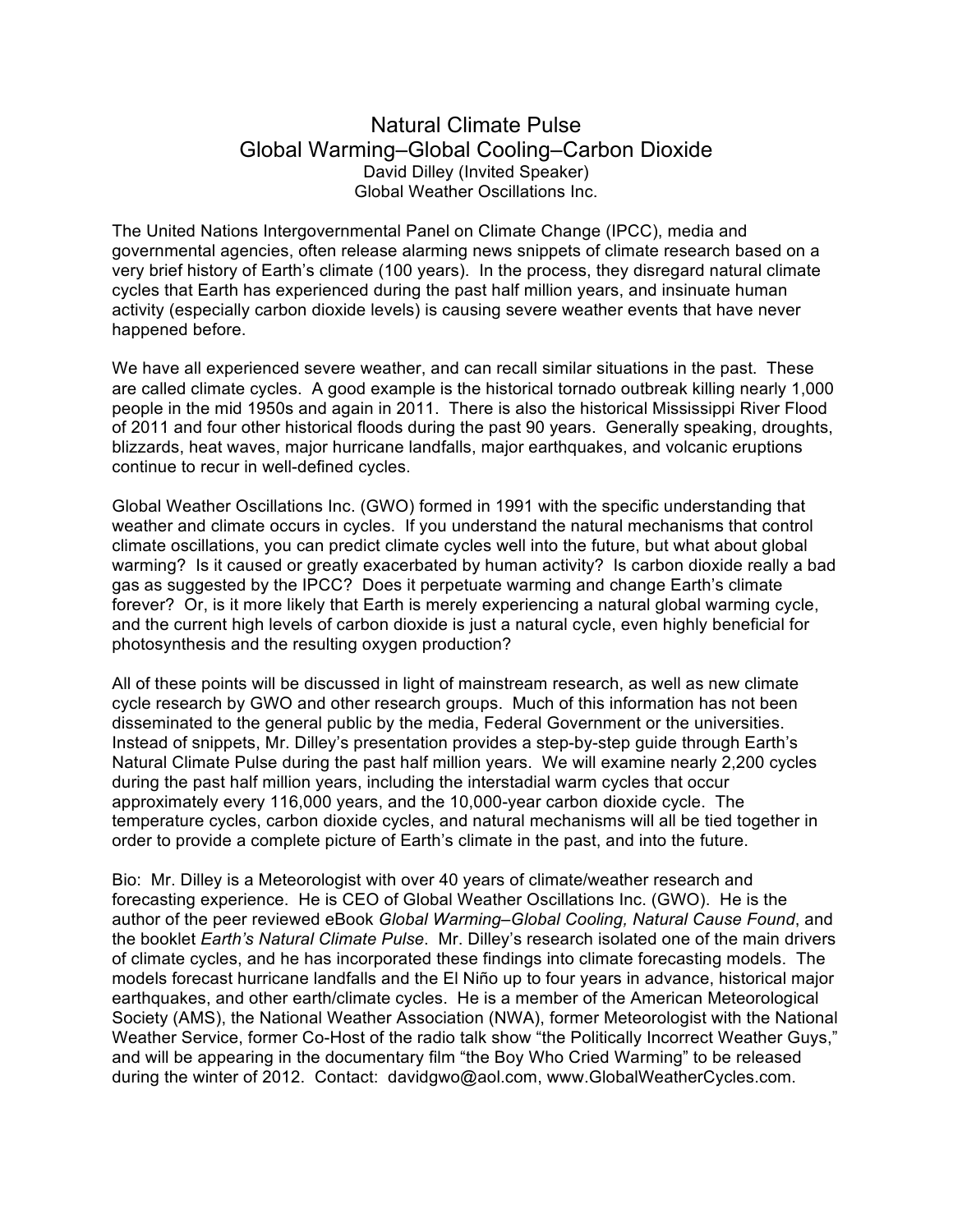# Searching for Cold Fusion: Conventional Heat Generation Processes and Measurement Artifacts in Gas-Loading Experiments

O. Dmitriyeva<sup>1,2</sup>, R. Cantwell<sup>2</sup>, M. McConnel<sup>2</sup>, and G. Moddel<sup>1</sup> (sponsored by Henry Bauer)

<sup>1</sup> Department of Electrical, Computer, and Energy Engineering, University of Colorado, Boulder CO 80309-0425, U.S.A. Email: olga.dmitriyeva@colorado.edu 2 Coolescence LLC, 2450 Central Ave Ste F, Boulder CO 80301, U.S.A.

Experiments in low-energy nuclear reactions (LENR), which used to be referred to as cold fusion, have been reported for liquid electrolyte (the Pons-Fleischmann effect) and gas phase systems. Many laboratories have observed excess heat in these systems and interpreted this as evidence for nuclear reactions. We have replicated and carefully analyzed the results of gas phase reactions. In the experiments reported here, we examined whether conventional heatgeneration processes and measurement artifacts could account for at least some of these observations.



Depiction of H/D exchange reaction in Pd-impregnated alumina

We carried out an experimental study of excess heat production during hydrogen and deuterium loading of Pd-, Pt-, and Ni-enriched material. Earlier studies have shown that a conventional hydrogen/deuterium (H/D) chemical exchange reaction in water can account for at least some of excess heat observed during gas-loading experiments. We have found that metal in its nanoparticle form catalyzes H/D exchange reactions in the material and produces heat that might be mistaken for a nuclear reaction. That excess heat can be eliminated by prebaking the material in vacuum at 390ºC, thereby removing residual water. We also studied the influence of temperature gradients on heat measurements. The presence of gas changes drastically the heat conduction inside the vessel. Therefore, when under pressure, the heat transfer efficiency changes. This change in heat transfer in the presence of temperature gradients artificially shifts the temperature measurement baseline, which could be mistaken for excess heating. We suggest it is crucial to test the measurement system with inert gas to eliminate potential measurement errors induced by temperature gradients.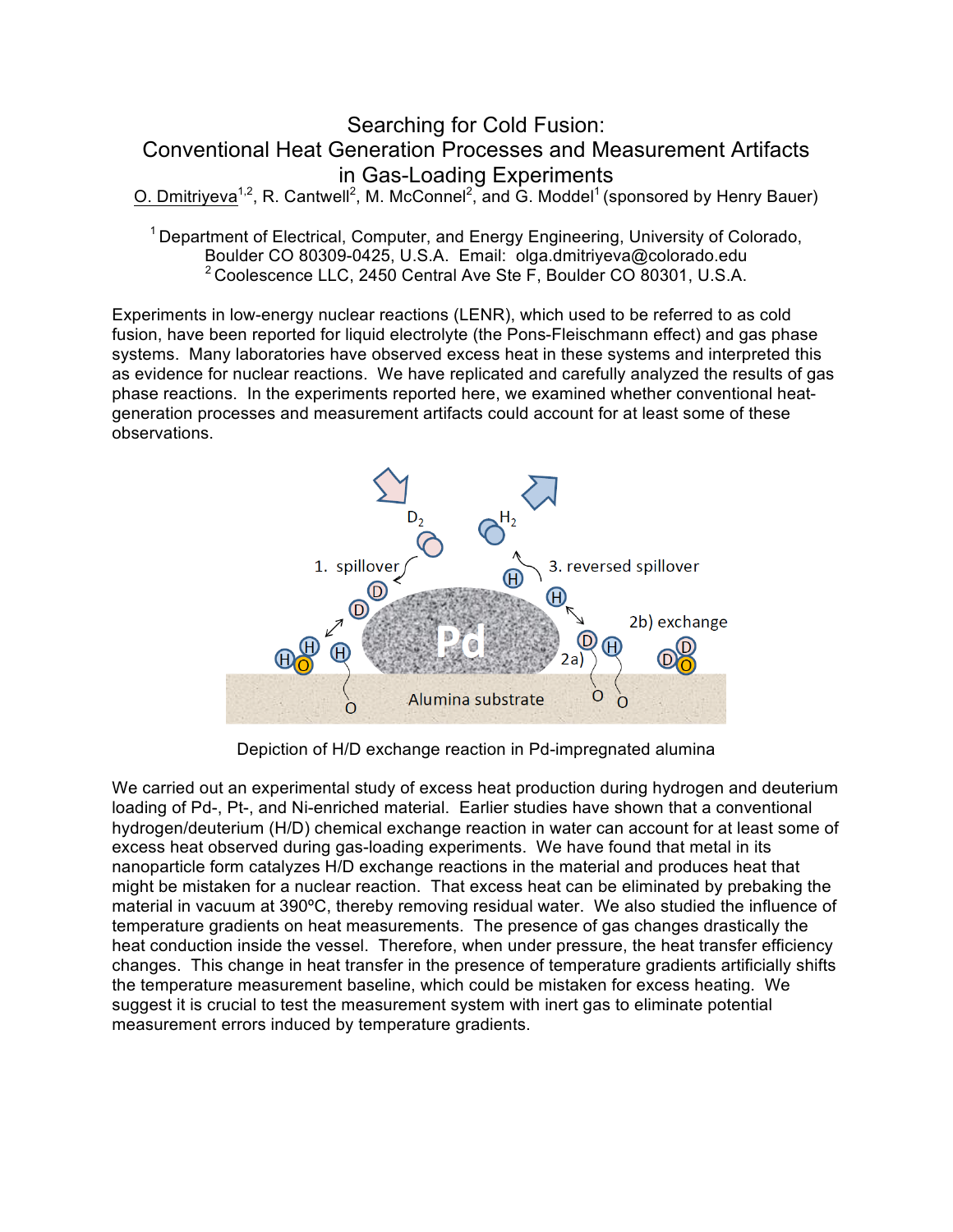### Challenging the Insect Olfaction Paradigm: New Evidence Thomas M. Dykstra (Invited Speaker) Dykstra Laboratories, Inc.

Entomology textbooks report that a given insect smells an odorant when the odorant passes through tiny holes in the insect's sensillae, latches on to an odorant binding protein, is transported across the sensillar lymph via diffusion, and then somehow binds with an odorant receptor on the dendritic membrane.

If obeying the laws of diffusion, the odorant cannot reach the dendritic membrane in time. Therefore, in an attempt to speed up the process, electrostatic attraction is brought forward as a new mechanism. After analysis of charges on the dendritic membrane (positive) as well as the charges on pheromone binding proteins (highly positive), electrostatic repulsion is instead determined to be occurring, further invalidating the textbook paradigm.

Research with frog oocytes (eggs) has revealed that odorants can activate (via ion flow) the oocyte, once insect odorant receptors are expressed in its plasma membrane. Activation definitely occurs, but binding has not been demonstrated, only assumed. Since binding is all but impossible *in vivo*, the question remains as to how the odorant activates the receptor *in vivo*, and *in vitro*, and if the mechanism is the same for each. Adding to the doubt, the binding sites on the odorant receptor have not been determined yet.

Research with liposomes has also revealed that odorants can activate the artificial membrane when insect odorant receptors are expressed in its membrane. However, this effect was also demonstrated with non-odorant receptor proteins where binding is not at all likely. If binding cannot reasonably occur, then maybe activation of the odorant receptor is occurring at a distance. If at a distance, then electromagnetics may be implicated.

The transfer of electromagnetic energy is assisted by certain media. An ionic solution can provide the necessary medium. All biological tissues contain ionic solutions. Not only does this include the insect sensilla, but the insect effectively protects this particular ionic solution from corruption via supporting cells and biological pumps. In addition to the usual salts found within living organisms, there is also the added charge benefit of the aforementioned binding proteins. Supporting evidence for charged media in arthropod sensillae comes from crustaceans, as well as from the frog oocytes and the liposome research mentioned above. In each case, activation either occurs with a charged medium, or increases in intensity with an increasingly charged medium.

Unable to satisfy the current theory of insect olfaction using physical laws, and in light of the evidence brought forward by frog oocytes and liposomes, a new theory needs to be proposed. Support for an electromagnetic theory is presented from a wide variety of sources so that a cross disciplinary approach may enable olfactory scientists to investigate this process further.

Bio: Thomas Dykstra is owner of Dykstra Laboratories, Inc., based in Gainesville, FL, USA. The laboratory is devoted to research and development in the field of bioelectromagnetics (how electromagnetic fields influence life). Mr. Dykstra has consulted with engineers, agricultural scientists, academic institutions, government agencies, and private companies. He has travelled internationally to present lectures on diverse topics covering entomology, olfactory physiology, biophysics, paramagnetism, neurobiology, and antennae.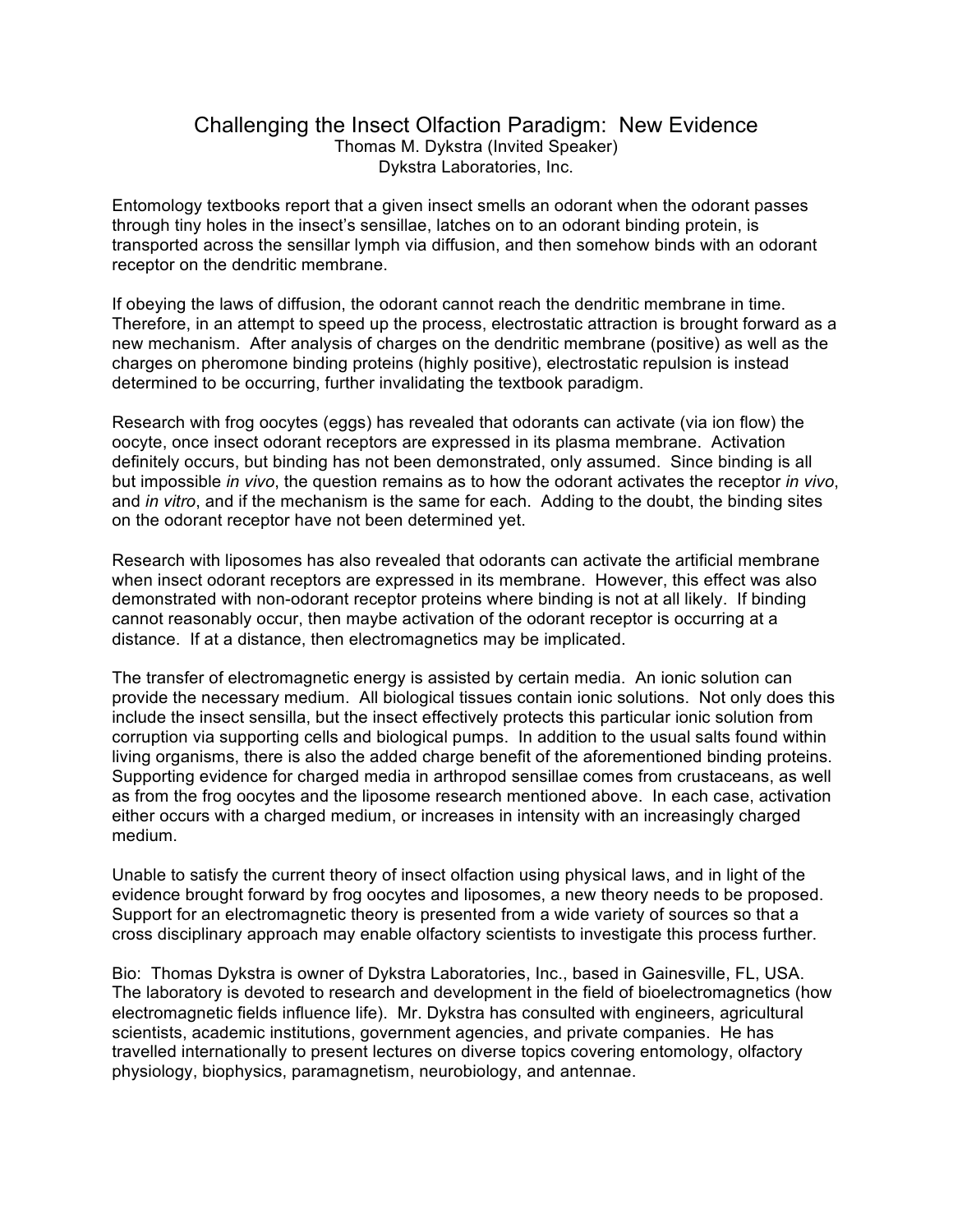## Mind-Matter Interactions and the Brain: A Neurobiological Model of Psi Morris Freedman

Despite an extensive literature on psi, there has been little emphasis on neurobiological mechanisms underlying this phenomenon. This presentation will focus on research related to a novel neurobiological approach to studying psi and is based upon the theory that the frontal lobes serve to inhibit psi. This concept implies that humans may have innate psi abilities that are biologically suppressed by the frontal lobes.

The rationale for postulating a psi-inhibitory role for the frontal lobes relates to their mediation of self-awareness. Mental states that have been associated with psi include an immersion leading to loss of awareness of oneself and immediate surroundings, and altered mental states such as meditation and hypnosis, in which there may be decreased awareness of self. These associations suggest that psi may be facilitated by reduced self-awareness, a state that is difficult for most individuals to attain. This difficulty may explain why psi effects are hard to demonstrate and reproduce under experimental conditions. From a neuroanatomical perspective, there is an established literature relating frontal lobe function to self-awareness. Thus the frontal lobes may inhibit psi through facilitation of self-awareness. Therefore patients with frontal lobe damage may show reduced psi inhibition and may serve as a good model for studying psi.

As previously published by our group, mind-matter interactions were studied in patients with frontal lobe damage using a random event generator provided by the Princeton Engineering Anomalies Research (PEAR) laboratory. The output display was translated into movement of an arrow to the right or left on a computer screen. Subjects were instructed to concentrate on moving the arrow in the direction that it was pointing. There was a baseline condition in which the output was represented by a bar.

A significant effect was found in a patient with a large left frontal lesion. Moreover, this effect was directed contralateral to his lesion, i.e., to the right. In addition, this finding was replicated in a separate experiment. Regarding neurobiological mechanism, the patient's extensive leftsided brain lesion may have resulted in reduced self-awareness when attention was directed towards the right. In contrast, there were no significant effects in patients with bilateral or right frontal damage. Positive effects may require reduced self-awareness with relatively intact attention. Frontal lobe lesions, especially on the right, are associated with impaired attention. Thus impaired attention after bilateral or right frontal damage may have produced negative results.

The findings support the existence of mind-mater interactions. In addition, patients with frontal lobe damage may provide a good model for studying these interactions, and other forms of psi, within a conceptual framework that may maximize the likelihood of detecting effects.

Bio: Morris Freedman is a Professor, Division of Neurology, Department of Medicine and Director of the Behavioural Neurology Section, Division of Neurology, University of Toronto. He is Head of Neurology, Executive Medical Director of the Centre for Memory and Neurotherapeutics, Medical Director of the Ross Memory Clinic, and a scientist at the Rotman Research Institute at Baycrest. His research is aimed at improving our understanding of the mechanisms underlying cognitive impairment due to Alzheimer's disease and frontotemporal dementia. A major focus is on the study of social cognition in these disorders.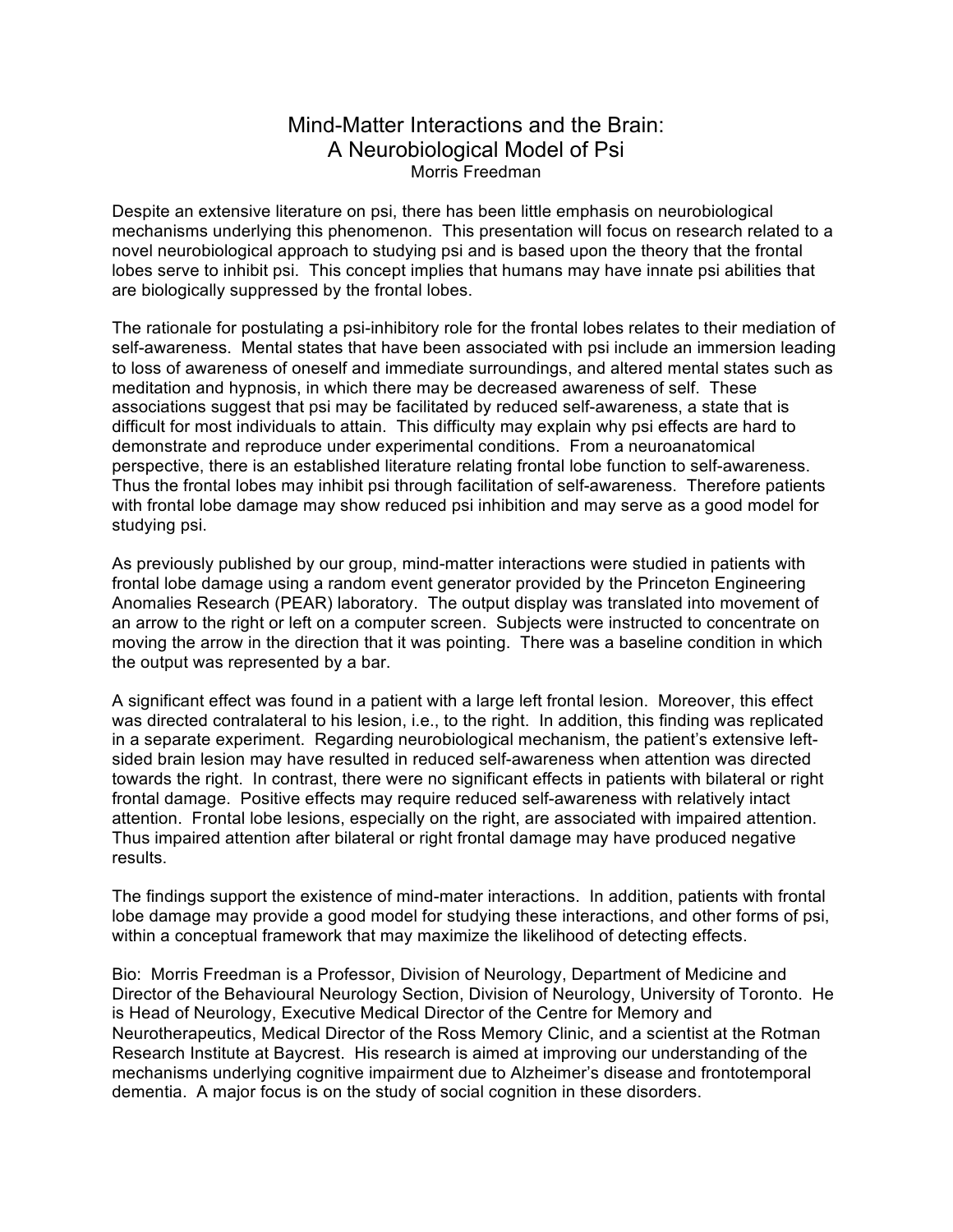## Effects of Bioelectromagnetic Energy on Okra Yields Using Thought Transaction S. Letchoumanane, World Community Service Center, Chennai, Tamil Nadu, India Vijay K. Gupta, University of Colorado, Boulder, CO, World Community Service Center-USA, Boulder, CO

A scientific paradigm shift to replace the existing chemical and biotechnological agricultural practices worldwide is the need of the moment. Evidence of harmful effects of current agriculture on people and the environment is mounting. In our research, the use of chemical fertilizer and pesticides is eliminated, while more than doubling the crop yield. It demonstrates the feasibility to address the global crisis emerging from food shortages for a growing population.

Well-established ancient practices of India for cultivation and good harvest honored sun, soil, rain, seeds, and cows as an integral part of farming, and used Panchagavya, a product derived from cow's milk, curd, ghee, dung, and urine. Panchagavya contains micronutrients, carotenoids, flavones, phenolic compounds, steroids, and vitamins to enhance plant growth. We investigated these ancient practices on okra yield (*Abelmoschus esculentus* .L) within a modern scientific framework at the VMKYKK Research Foundation, Aliyar, Tamil Nadu.

The overarching hypothesis of our research is that plants respond to electromagnetic energy as an external stimulus. Bose (1919) conducted experiments on the response of plants to external electromagnetic stimuli. Quoting Bose, "the growing plants not only perceive but respond to the stimulus of electrical waves. These effects were found in all growing plants." Waechter (2002) reviewed extensive literature and hypothesized that "Qi energy and the Western scientific concept of … bioelectromagnetic (BioEM) energy is the same phenomenon. The countless similarities … suggest … that these two concepts are … intimately related". He further stated that "As one enters a meditative state … the frequency of brain wave drops …, and that BioEM field extends beyond the physical boundaries of the body into the surrounding space." We hypothesize that BioEM energy is projected through thoughts, which Rajendran et al. (2003) supported. They conducted a laboratory experiment using thought transaction in low mental frequencies on tomato plants. Their observations showed major resistance against root knot nematodes.

We systematically investigated the effect of thought transaction in low mental frequencies and Panchagavya in two plots. In the first, two-minute and five-minute thoughts were given every morning for the wellness of the crop and good yield. A control set was used against which to compare yields. The experiment lasted for 60 days. Panchagavya treatment was given as 3% spray at 10-day intervals. A second experiment was repeated with only thought transaction, excluding Panchagavya. Yield data were analyzed statistically.

Results of both the experiments showed that plants responded exceedingly well to BioEM energy using thought transaction. Okra yield increased by 121% over the control set. Panchagavya alone by comparison was found to enhance the yield by 68%. There is no significant difference between combination of thought transaction with and without Panchagavya. Our findings demonstrate that environmental pollution and health hazards can be avoided, and crop yield doubled, by adopting ancient practices that are modernized and scientifically validated.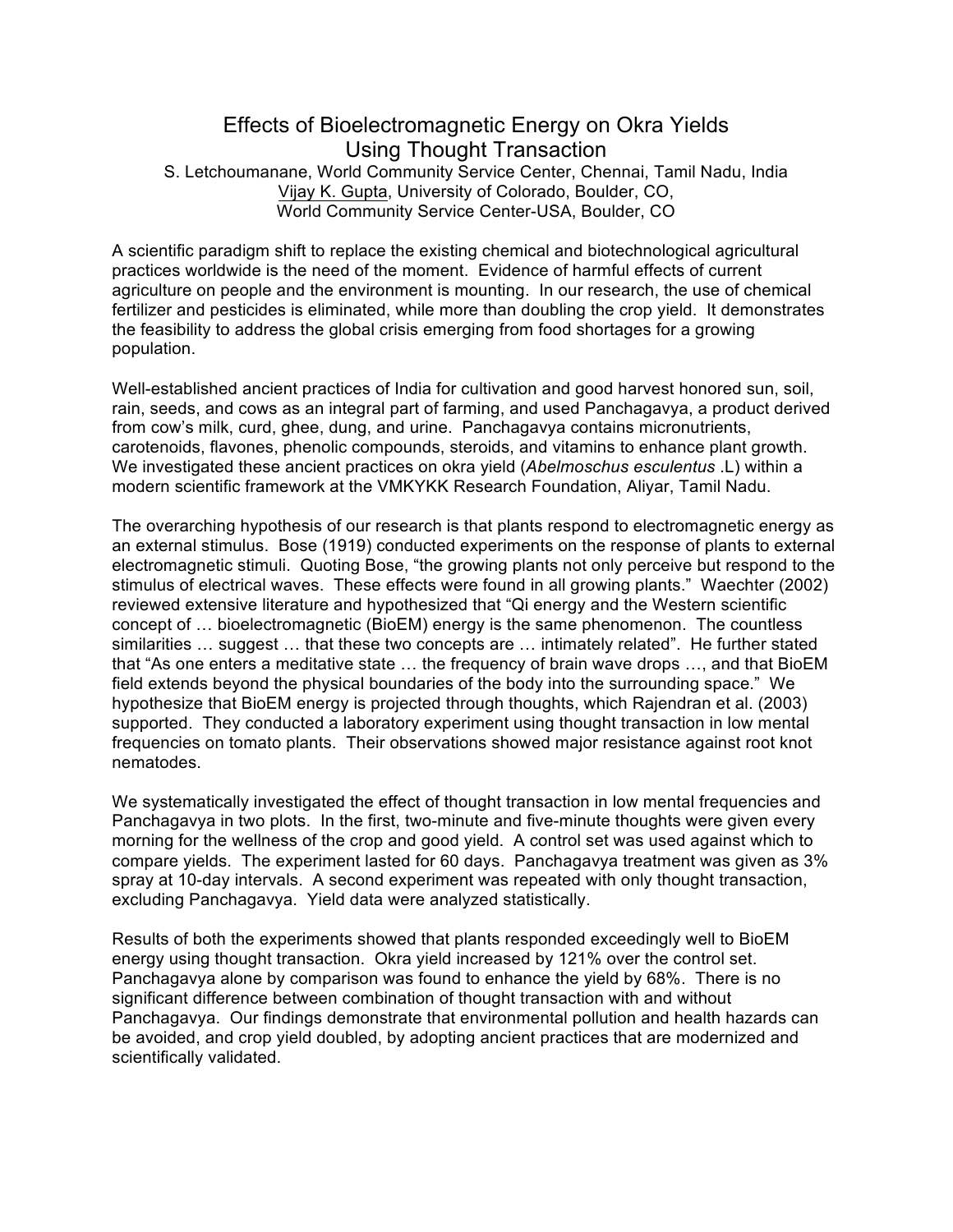## A Torsional Pendulum That Detects and Measures What May Be a Form of Bioenergy J. Norman Hansen

Many people believe that humans and other living organisms produce fields of bioenergy that permeate and extend beyond the periphery of these organisms. Scientific experiments designed to detect these biofields have consistently failed, so the concept of bioenergy has no scientific credibility. The idea in this experimental approach is that the devices used to detect these fields may be inappropriate in that they typically detect some type of photon energy. If biofields do not consist of components of the electromagnetic spectrum, a different type of detector should be employed. These experiments employ a detector that is designed to detect a physical "pushing" force instead of being a detector of photons. The detector used here is a simple torsional pendulum that is suspended above the subject. The experimental design includes a video camera connected to a computer that can detect and measure the pendulum movements with high precision, and store this information into a data file for later analysis.

Experiments show that the pendulum detects and measures substantial forces which drastically alter the motions of the pendulum when a subject is seated under it. The following effects are consistently observed with every subject in every experiment performed up to now. 1. Substantial shifts of the center of oscillation of the pendulum; shifts as large as 2.2 cm (7 deg) requiring a force that is equivalent to 45 mg, are observed. 2. Many new frequencies of oscillation of the pendulum are introduced when a subject is present. 3. Dramatic changes in the amplitudes of oscillation of the pendulum are observed throughout the experiment: increasing, decreasing, and increasing again, in quasi-consistent patterns. 4. These shifts of the center of oscillation, the new frequencies of oscillation, and the changes in amplitudes all persist for 30–60 min after the subject has left the pendulum. This is inconsistent with the physics of a simple harmonic oscillator such as a torsional pendulum, which should return to simple harmonic oscillation immediately after any exterior disturbances are discontinued.

It is important that the effects on the pendulum are substantial, so one does not need statistical analysis to demonstrate that these effects have occurred, because they are obvious upon inspection of the data.

After conducting control experiments, especially with respect to the possible effects of subjectgenerated air currents on the pendulum, it is concluded that the effects are exerted by some kind of force field that is generated by the subject seated under the pendulum. We know of no force, such as one within the electromagnetic spectrum, which can account for these results. The idea that a previously unknown force is responsible is difficult to accept. It is therefore expected that a conventional explanation will be discovered, but it is difficult to identify a conventional force that can explain these results. It is important that other investigators repeat and confirm these observations.

Bio: Professor of Biochemistry, Emeritus. Department of Chemistry and Biochemistry, University of Maryland, College Park, Maryland USA. Contact: nhansen@umd.edu.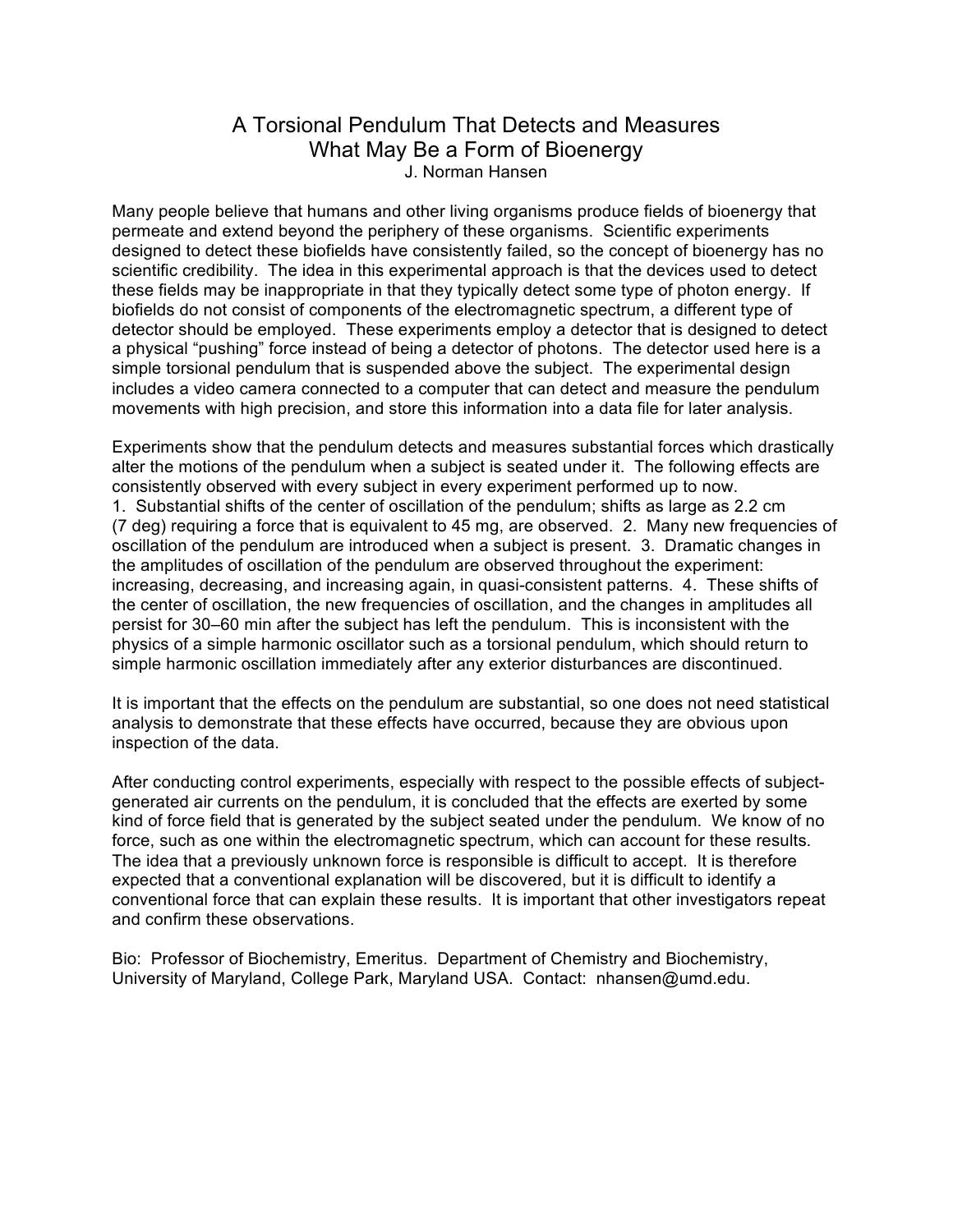# Unexplained Aerial Incursions at Nuclear Weapons Sites Demand a Renewed Scientific Interest in the UFO Phenomenon Robert L. Hastings

The UFO-Nukes Connection is now thoroughly documented. Declassified U.S. government files establish a convincing, ongoing pattern of UFO activity at American nuclear weapons sites extending back to December 1948.

I have interviewed more than 130 U.S. military veterans—including ICBM launch and targeting officers—regarding their involvement in nuclear weapons–related UFO incidents. Seven of these individuals—former U.S. Air Force officers, including a deputy base commander appeared at my September 27, 2010, press conference in Washington, DC, which CNN streamed live (http://www.youtube.com/watch?v=3jUU4Z8QdHI). The veterans report extraordinary encounters which have obvious national security implications. More to the point, implicit in these revelations are potentially paradigm-altering repercussions.

The events divulged leave little doubt that the U.S. nuclear weapons program is an ongoing source of interest to someone possessing vastly superior technology. Moreover, declassified KGB documents and testimony from ex–Soviet Army personnel suggest that similar incidents occurred in the former U.S.S.R. Consequently, it appears as if an as-yet-unidentified third party has interjected itself into the six-decade nuclear arms standoff in a most startling and provocative manner.

As revealed at the press conference, incidents occurred in 1967 during which significant numbers of ICBMs malfunctioned just as security personnel reported disc-shaped craft silently hovering above them. In another case, in 1980, a disc was observed to direct laser-like beams into the largest U.S. nuclear weapons depot in Europe. To dismiss these Air Force officers' detailed accounts as mere fantasies or fabrications is to suggest that those who held the fate of the entire planet in their hands during the Cold War were dangerously demented or otherwise untrustworthy. Surely, this was not the case.

While this research material does not qualify as scientific data *per se*, the statements offered by these ex-military sources make abundantly clear the need for a fresh, unbiased scientific study of the UFO subject. Indeed, the late atmospheric physicist Dr. James McDonald—one of only a handful of scientists to have actually studied UFOs—advocated a renewed examination of the phenomenon decades ago. After several authorized visits to the U.S. Air Force's UFO Project Blue Book to review its sighting reports, he wrote, "There are hundreds of good cases in the Air Force files that should have led to top-level scientific scrutiny of the problem years ago, yet these cases have been swept under the rug in a most disturbing way by Project Blue Book investigators and their consultants."

In a prepared statement delivered to the U.S. Congress' House Committee on Science and Astronautics on July 29, 1968, McDonald said, "My own present opinion, based on two years of careful study, is that UFOs are probably extraterrestrial devices engaged in something that might very tentatively be termed 'surveillance.'" Documents and witness testimony which have become available long after McDonald's death strongly suggest this hypothesis has merit and that the superpowers' nuclear weapons were one target of that ongoing surveillance during the Cold War era.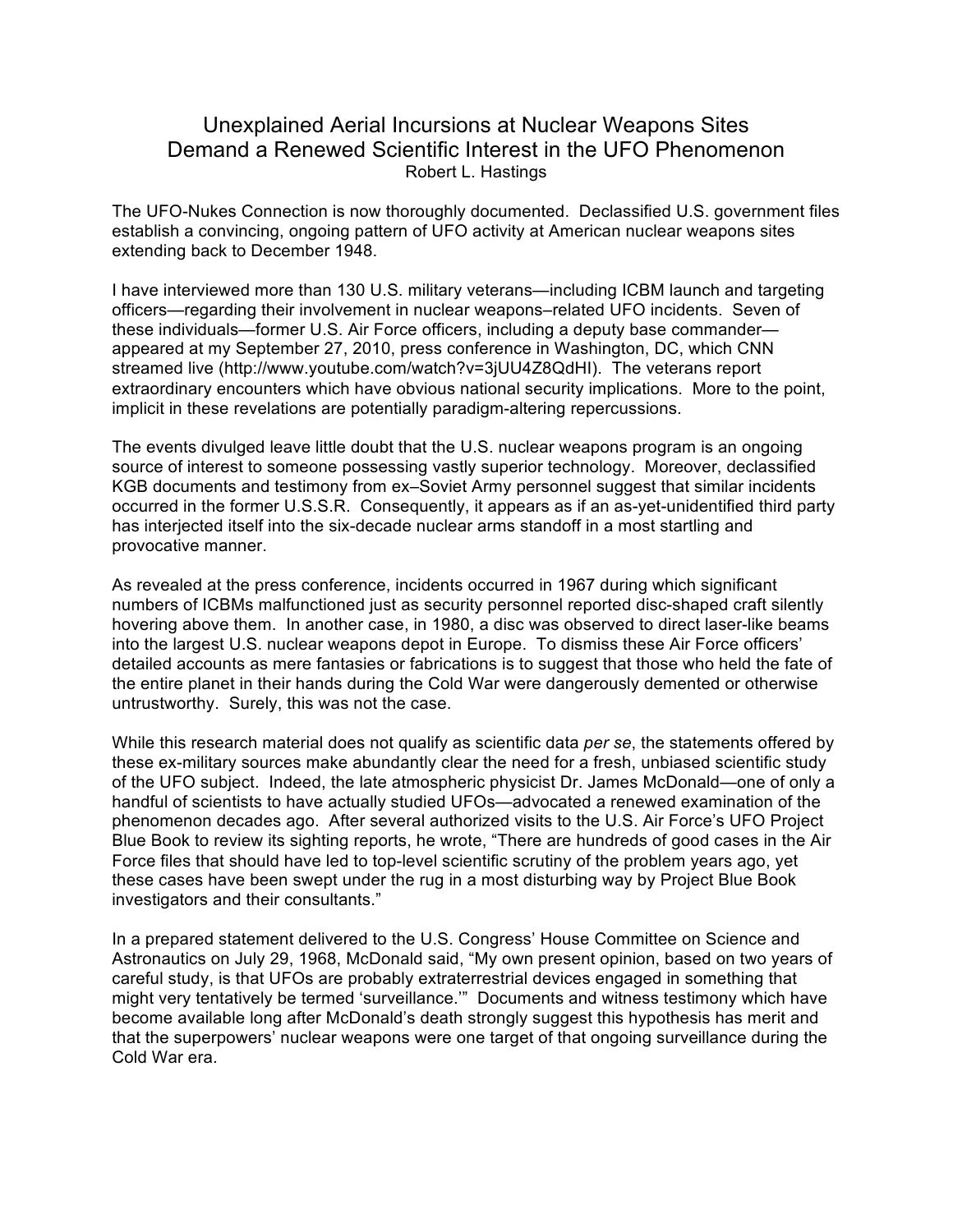## Intuitive Methods in Support of a New Science and its Associated Societal Paradigm William H. Kautz

Modern science has unquestionably been an immense boon to the expansion of human knowledge, the development of civilization and creation of the current societal paradigm. However, it is now apparent that it suffers from severe shortcomings which are blocking its application to the study of the human mind, mind-related fields generally. and even fundamental physics and biology. The pressure to transcend these limitations is calling for major changes in the way science must be carried out and applied. In this presentation I identify these specific shortcomings and explain which of them which might be circumvented, which disregarded, and which modified to meet the emerging need for a new and more broadly inclusive science.

Primary to this trend is the need for another way of acquiring knowledge besides the traditional methodology of experimentation, deduction, analysis, hypothesizing, and verification. In 1978 to 1993 the author's Center for Applied Intuition carried out a series of experiments to elicit, from a team of highly skilled intuitive individuals, new and useful information that had not been obtainable scientifically. Employing the method of intuitive consensus—which employs a set of skilled intuitives in a special inquiry mode—three knowledge-bound areas (among others) were explored: earthquake triggering, bipolar (manic) depression, and HIV/AIDS. Abundant new and detailed information was obtained. Later examination (2011) of these intuitive findings revealed that they corresponded very well with results from mainstream research over the intervening years. They showed that intuitive consensus has a significant potential for generating totally new information, ideas, perspectives, and hypotheses in almost any scientific area which is held up by a lack of knowledge. This method and the conditions for conducting future intuitive inquiries successfully, along with the implications for changes to modern science and the current societal paradigm, are described.

Bio: William H. Kautz, Sc.D. M.I.T. '51, conducted basic and applied research in computer science and geophysics at SRI International (Stanford Research Institute) for thirty-five years, eventually as Staff Scientist. He then founded and directed for fifteen years the Center for Applied Intuition, a research, training, and educational organization in San Francisco. He is the author of seven books and fifty journal and magazine articles, and taught at Stanford University, Technical University of Denmark, and other institutions. He currently lives, writes, and teaches in Tucson and Prague.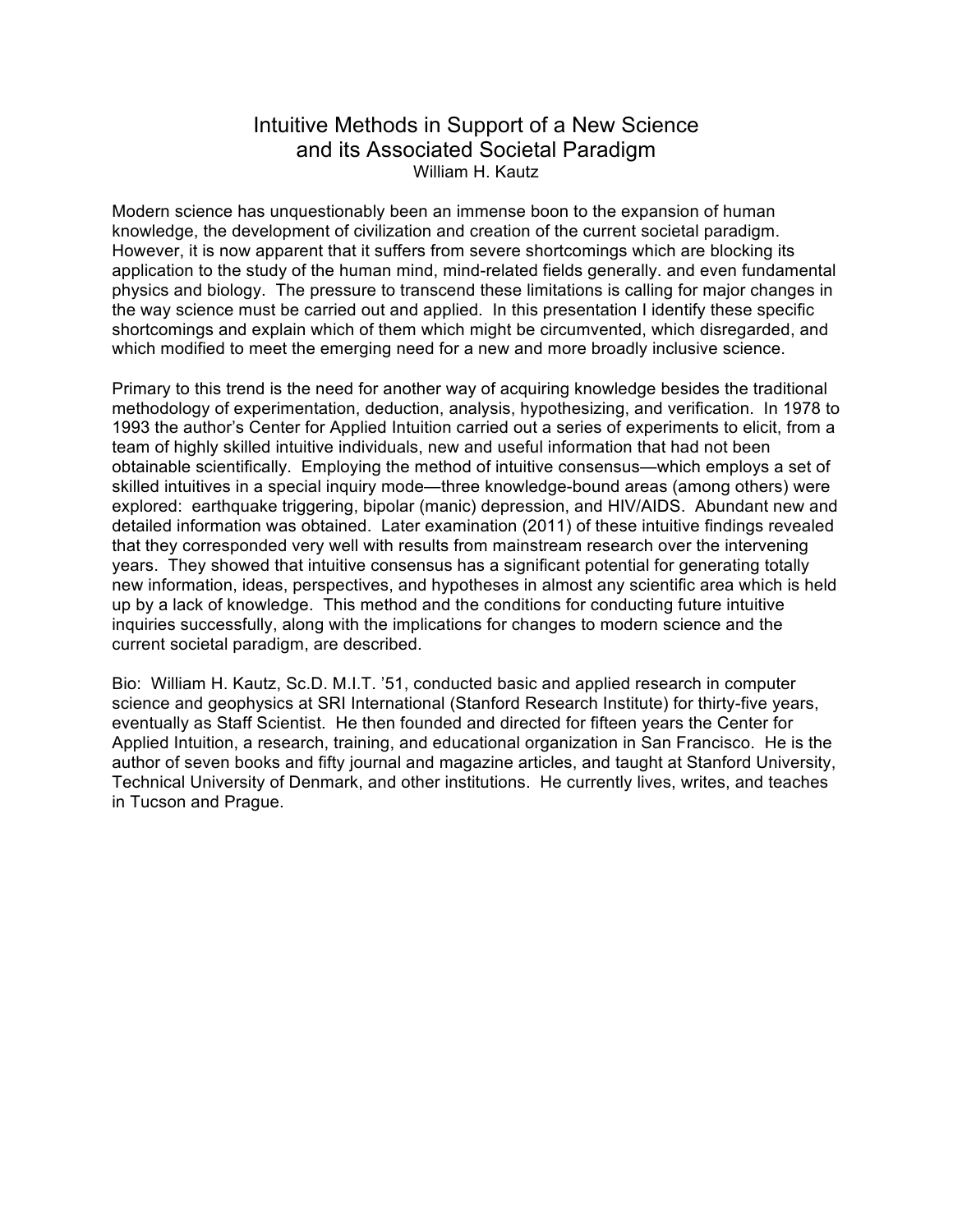## Effect of Bioelectromagnetic Energy on Human Cells Using Thought Transactions Jagdish Kohli, San Ramon, CA; Shanmugamurthy Lakshmanan, NJIT, NJ; & Hans Chaudhry, NJIT, NJ (sponsored by Vijay Gupta)

Three forms of energies are responsible for all manifested life including humans; Active Energy, Gross Energy, and Subtle Energy. The mix of these energies varies in each person and differentiates the health of one person from another (Palep, 2004, p. 54). This three-energy interactive model of a holistic human being was discovered thousands of years ago by many saint- and sage-scientists in India. Palep (2004) has explained the scientific foundation of Ayurveda—an ancient Indian system of holistic health and healing. Tamini (1961) has given a thorough commentary on the ancient science of Yoga including Ayurveda. Our objective is to combine concepts from both ancient and modern sciences and give preliminary results that demonstrate the effect of thought transactions on body cells.

Waechter (2002) reviewed extensive literature and hypothesized that the concept Qi energy in the ancient Chinese system of holistic healing is closely related to bioelectromagnetic (BioEM) energy in Western science. Emoto (2005) showed that directed positive thoughts created welldefined crystalline structures in water and negative thoughts created ill-defined structures. Letchoumanane and Gupta (2012) hypothesized that BioEM energy is projected through thoughts, and demonstrated its effect on doubling okra yield.

Our hypothesis is that directing thoughts towards a particular organ, tissue, or group of cells can also change behavior. Human liver and cancer cells and Rat Neurons are considered for the experiments. These cells are separated into two sets: The first set serves as the control against which results are compared using thought transactions. The cells are diagnosed using optical microscopy and impedance spectroscopy (Prodan, 1999). The first set of results from this experiment in progress will be presented.

There is an urgent need to develop a comprehensive quantitative framework combining ancient sciences with modern science for understanding the dynamics of thoughts and regulation of genes in the cells. The success of this research may one day stop the growth of cancer cells and address other major diseases using non-invasive thought-based treatments.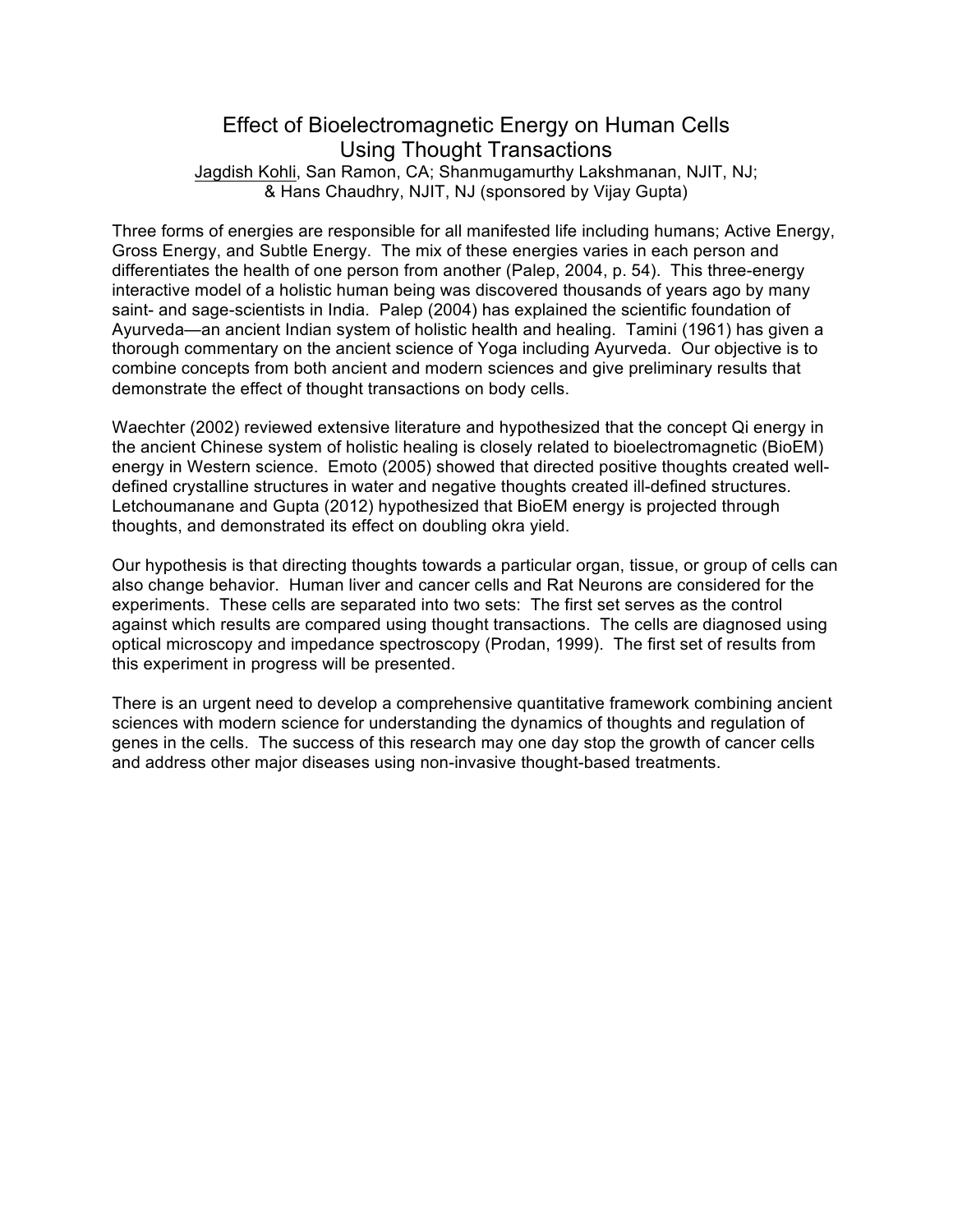# Suppressing Cancer Cell Growth with Technologically Developed Subtle Energy Patterns Boris Minev, Yury Kronn, & Mouad Edderkaoui

We are presenting the results of experiments conducted in the UCSD Moore's Cancer Center (hereafter referred to as CCSD) and in the UCLA/VA Pancreatic Research Lab (PR Lab). In both labs, experiments were conducted *in vitro*, comparing the growth of cancer cells in standard growth media and in the same media infused with subtle energy patterns developed using Vital Force Technology™. Both labs were treated twice a day by spraying water infused with the energy pattern "Clean Sweep" to ensure an energetically clean environment.

The ratio of dead cells to live cells was determined utilizing DNA-labeling dyes and Flow Cytometry analysis. Experiments at the PR Lab showed necrosis cell death of pancreatic cancer cells doubled over a two-week period from 9% in the control to 18% in the energyinfused media. When cancer cells were treated with the VFT energy pattern in addition to the anti-cancer drug Gemcitabine, the increase in cell death went from 15% in the control to 36% in the energy-infused media.

Another pilot experiment was conducted in the PR Lab on mice with cancer. The mice were injected with a saline solution infused with the same VFT energetic pattern that was used for the *in vitro* experiment. After three weeks the total tumor volume in the treated mice was 57% less than the total tumor volume of the control group. The number of tumors per mouse was decreased by 32%.

Experiments in the CCSD lab were conducted using the Breast Cancer cell line MDA231 and the Acute Monocytic Leukemia cell line THP-1 growing in standard media RPMI-1640. After 14 days the control had 9 million cancer cells while the cells grown in the subtle energy–infused media had a total of 500,000 cells—18 times less than in the control, and 60% of these cells were dead. Therefore, less than 3% of the cancer cells were alive in the energy-infused media in comparison with the control.

These results suggest an intriguing opportunity to develop a cancer suppression treatment using subtle energy infused media. It can be done either by designing additives to existing and future anti-cancer medicine or as a component in cancer prevention and supplements.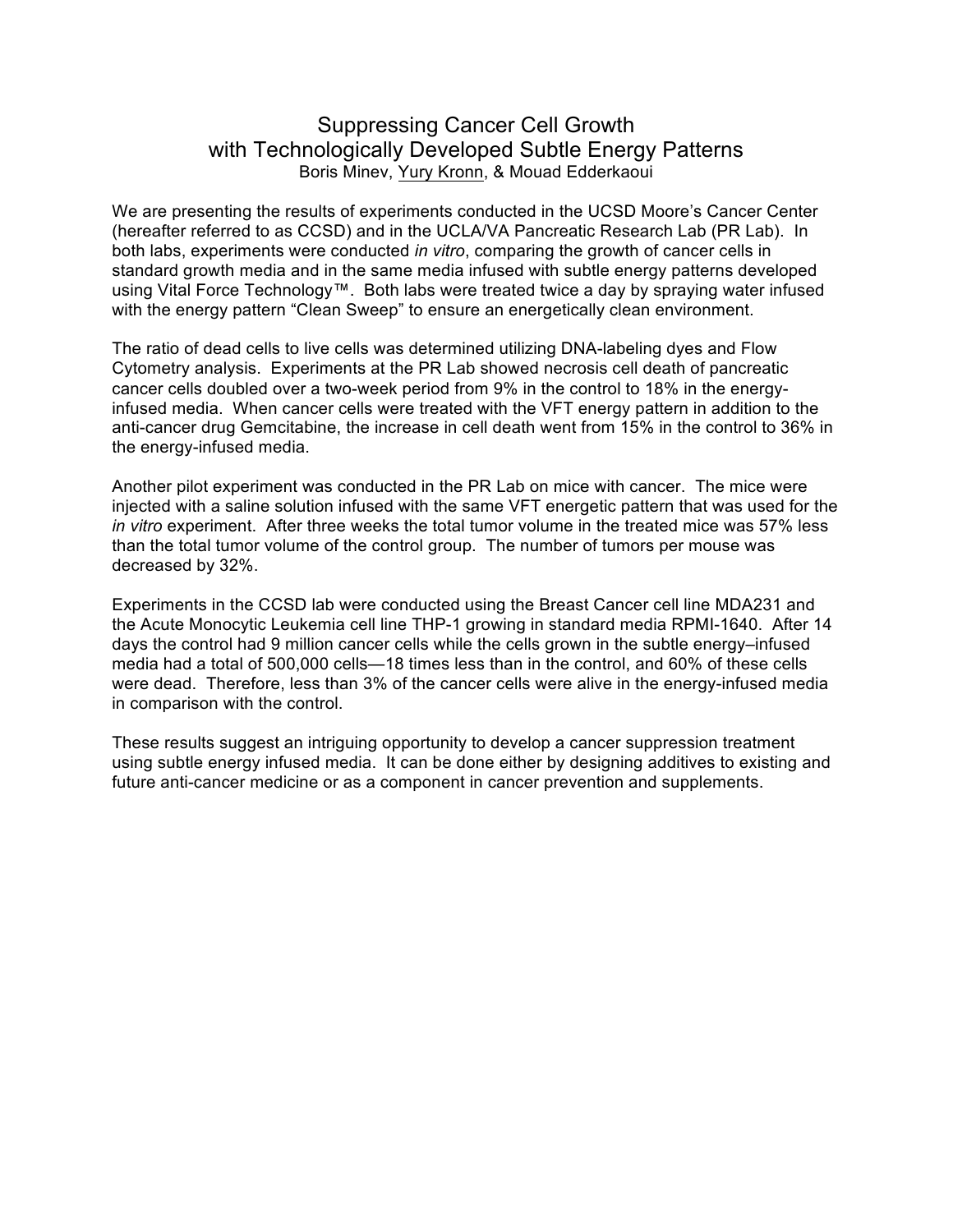### Consciousness and the Quantum Paradigm C. W. Lear (sponsored by Dean Radin)

Many popular attempts to use quantum mechanics to explain the relationship between consciousness and matter have been misinformed and have abused the theory. Critics cry out against this and have often rejected out of hand any interpretations of quantum theory resulting in consciousness, saying they are too far removed from the rigor of the established scientific community. The elements of the present interpretation are not new, but taken together as an integrated hypothesis, they can offer fresh insight into a difficult debate. To do so requires several fundamental adjustments to core concepts and definitions within both consciousness and contemporary quantum mechanics.

These fundamental adjustments will be defined and discussed using five methodologies. (1) We first replace the classical wave-particle duality with a wave-event complementarity in which persistent objects are instead seen as transitory events. (2) We then suggest that time reversal of cause and effect allows a measurement to affect the prior state of a system. These two paradigm changes by themselves remove the need for wave-particle duality and collapse of the wave function, often regarded as flaws in the theory. Suitably defined, the event picture also serves as a foundation for conscious interaction, introducing the connection we seek. (3) We then call on wave phase coherence and "indistinguishability of identical particles" as a basis for emergent integration of such events into self-identity. (4) Next, the emergent quantum state of a system depends on how it is measured. Usually such a measurement is defined as occurring by an inert instrument outside the system. But conscious observation may act as a measuring device. Finally, (5) local decreases in system entropy allow highly ordered states to emerge as a result of the conscious observation process.

These five principles will be used to develop an orderly integration of consciousness and material processes. Thus, wave-event complementarity may be represented by a mathematical device in the form of binary exchange operators which allow combinations of two types of events fitting an elementary definition of bipolar conscious interaction in living nature (yin-yang, etc.). Combinations of bipolar events lead to more complex interactions, including a mathematical description of the quantum spin matrices and thence to models of spacetime and momentum space. Causal time reversal allows future influence such as premonitions. Phase coherence and conscious observational causality show how self-identity emerges and results in high level ordering of living systems.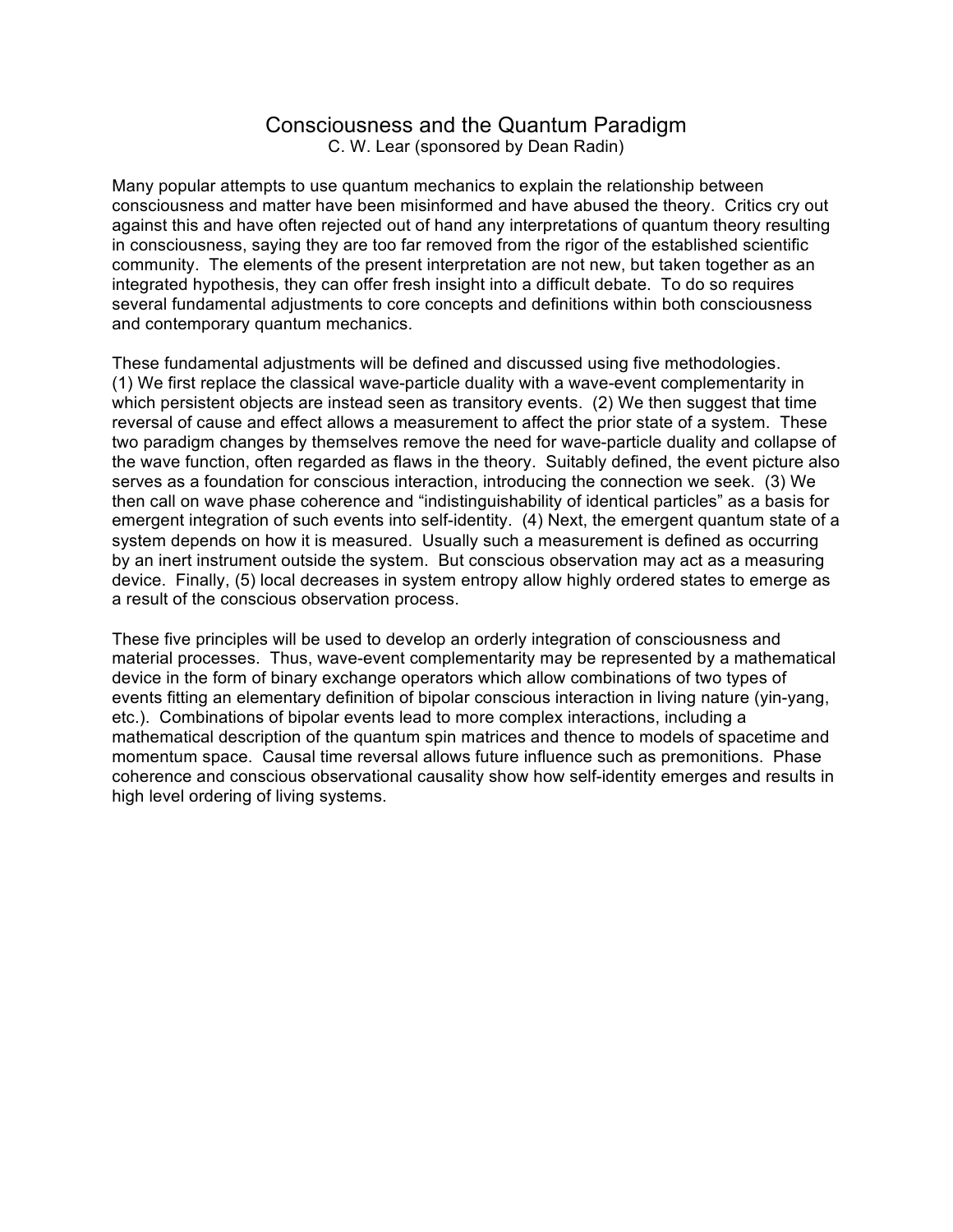### The Secret Life of Gyroscopes Fran McCabe (sponsored by Bill Bengston)

Most technically savvy people know that the primary behavior of rapidly spinning gyroscopes is to strongly resist any change in the angular orientation of their spin-axes. However, rapidly spinning gyroscopes are perfectly happy and well-behaved with any movement along that axis, or relocation of that axis which remains exactly parallel to its original orientation during such movement or at its new location. Most of those technically savvy people above have had the opportunity to play with a toy gyroscope and have forced the gyroscope's spin-axis to accept an angular change and have thus, directly experienced a phenomenon called "precession," which resists that applied force with a force of its own and of proportional intensity.

Gyroscopes are used primarily in guidance instruments and/or controls in moving vehicles, for example, gyroscopic compasses. In a much more limited range of application, and at a much larger physical size, they also serve as dampers to counter such unwanted oscillations as "roll" of a ship. Ever since the end of WWII and the entrance of the V2 rocket, and then spacecraft, not only has their sophistication and accuracy increased exponentially, but entirely new, equivalent technologies have entered the field, primarily in lock-step with that of other oscillation-based electronic equipment; e.g. Royal Rife's electronically controlled microscope system.

The speaker has devoted a sizable part of his discretionary lifetime conceiving, building, and experimenting with unique gyroscopic systems, that are quite robust, and in some cases, quite powerful. He now views, as indigenous, the relationship between the behavior of flywheel-type gyroscopes and most other physical phenomena. As he sees it, forced deviation from the natural precessional behavior of flywheel-type gyroscopic systems is identical to the motion fundamentals imbedded in other natural, physical phenomena, i.e. electron spin motion in atoms, DNA spirals, weather, cosmological phenomena, and oscillating motion in numerous other examples in physics.

These arc-motion fundamentals exist in the mechanical distillations derived from over 25 physical experiments including: pulsed anti-gravity; spiral motion; motoring by both natural and powered precession; motion reversals; pendulum-tuned motoring; extremely rapid linear motion; a visual-mechanical demonstration of inertia; etc.

The four basic, matter-building-block motions are: orbits, translations of orbits, rotation of the spin-plane, and powered, precession-formed spirals. Interactions caused by collisions with resulting re-encryptions of motion codifications such as electrical transmission; atomic fission and Royal Rife's alternating DNA corrections via oscillation control could really be gyro physics. (The speaker had also intuited that DNA is a gyroscopically induced encoded-double-helix that can be re-encoded by tuned, oscillating-motion intervention.)

Our questions to all are: can gyro momentum be conserved around abrupt 90-degree corners; can gyro wheel spin 'storage' be depleted without losing RPM, and can a self-selected 800:1 torque output be maintained indefinitely with only 1/800 continuous power input (1200 in-lbf natural precession maintained by less than 2 in-lbf DC motor input)?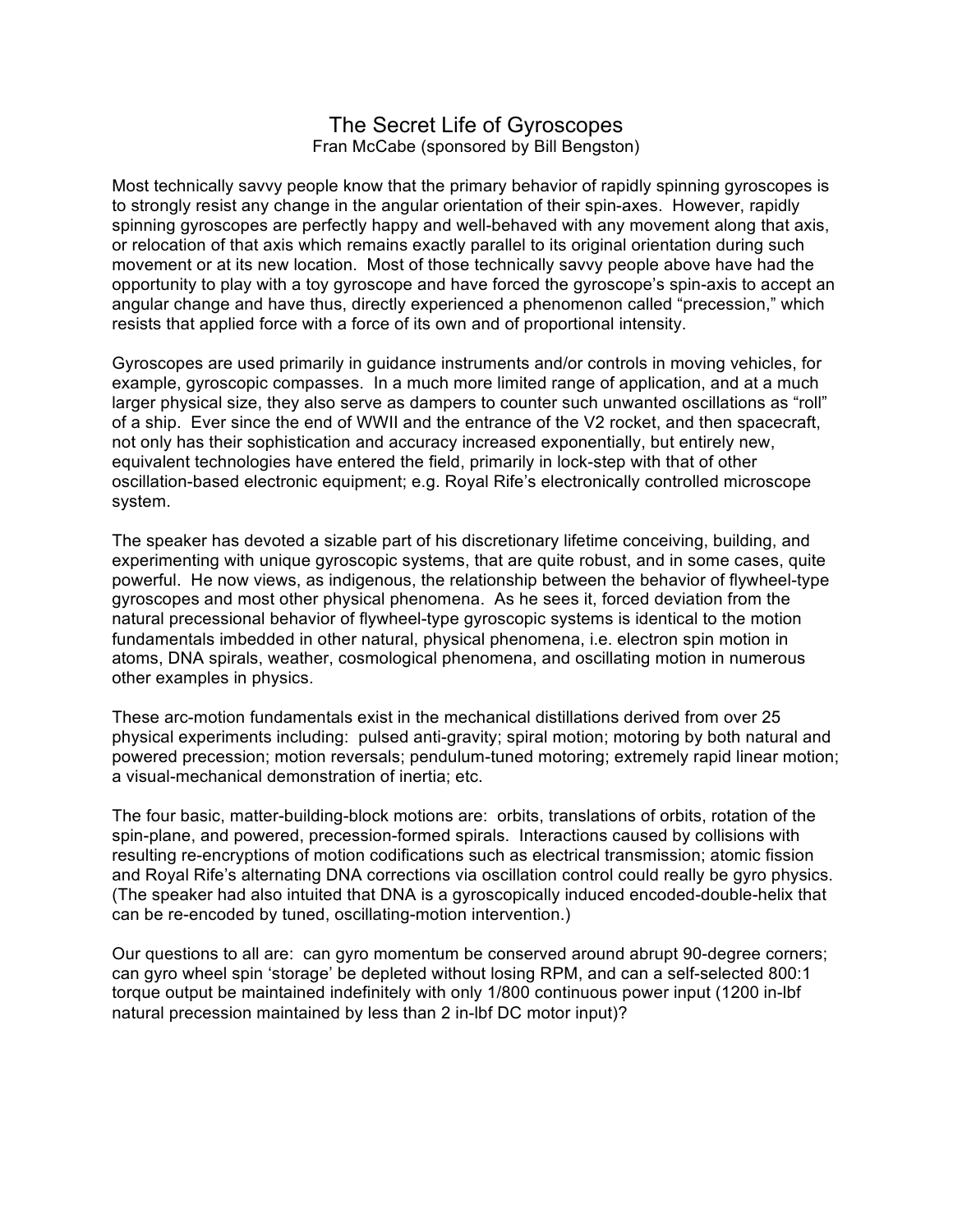### Hormesis + Toxin = Therapy John McMichael, Beech Tree Labs, Inc.

Hormesis is often defined as the stimulating effect of a small dose of a substance that is toxic at higher concentrations. Further, the hormetic effect is often seen graphically as a "J" or "U" shaped curve where doses higher or lower than the optimum can fail to induce any response or be toxic.

One such potent toxic substance is thimerosal, an agent long used as a topical disinfectant (Merthiolate) and as an anti-microbial preservative in vaccines. Thimerosal in vaccines has been a focus of heated discussions and lawsuits because of its implication as a possible cause of autism in vaccinated children.

The standard concentration of thimerosal in vaccines was one part in ten thousand (1:10,000), but a therapeutic dose has been found which is considerably lower yet significantly higher than what would be anticipated in a homeopathic remedy. This therapeutic dose is measurable by standard techniques, is stable, and is useful.

For the past two decades we have been working with thimerosal as an anti-viral agent for *in vivo* use in humans and domestic animals. While showing some modest activity against adeno- and polyomaviruses, it is especially effective in combating viruses of the influenza and herpes families.

At first glance it would appear that these two virus classes have little in common. Influenza viruses have SS-RNA for their genetic material while herpes viruses have DS-DNA. Influenza infection is restricted to the respiratory tract while the herpes family can induce disease in a wide variety of tissues.

What these two virus families do share is a replicative cycle that is the target of thimerosal therapy. That vulnerable step is associated with the assembly of virus particles after infection and uncoating in susceptible host cells.

Successful interruption of viral progeny production translates to interruption of infection and often extremely rapid resolution of symptoms and restoration of the healthy state. FDAauthorized clinical trials for evaluating the safety and efficacy of thimerosal for the treatment of influenza and recurrent oral herpes infections have been initiated.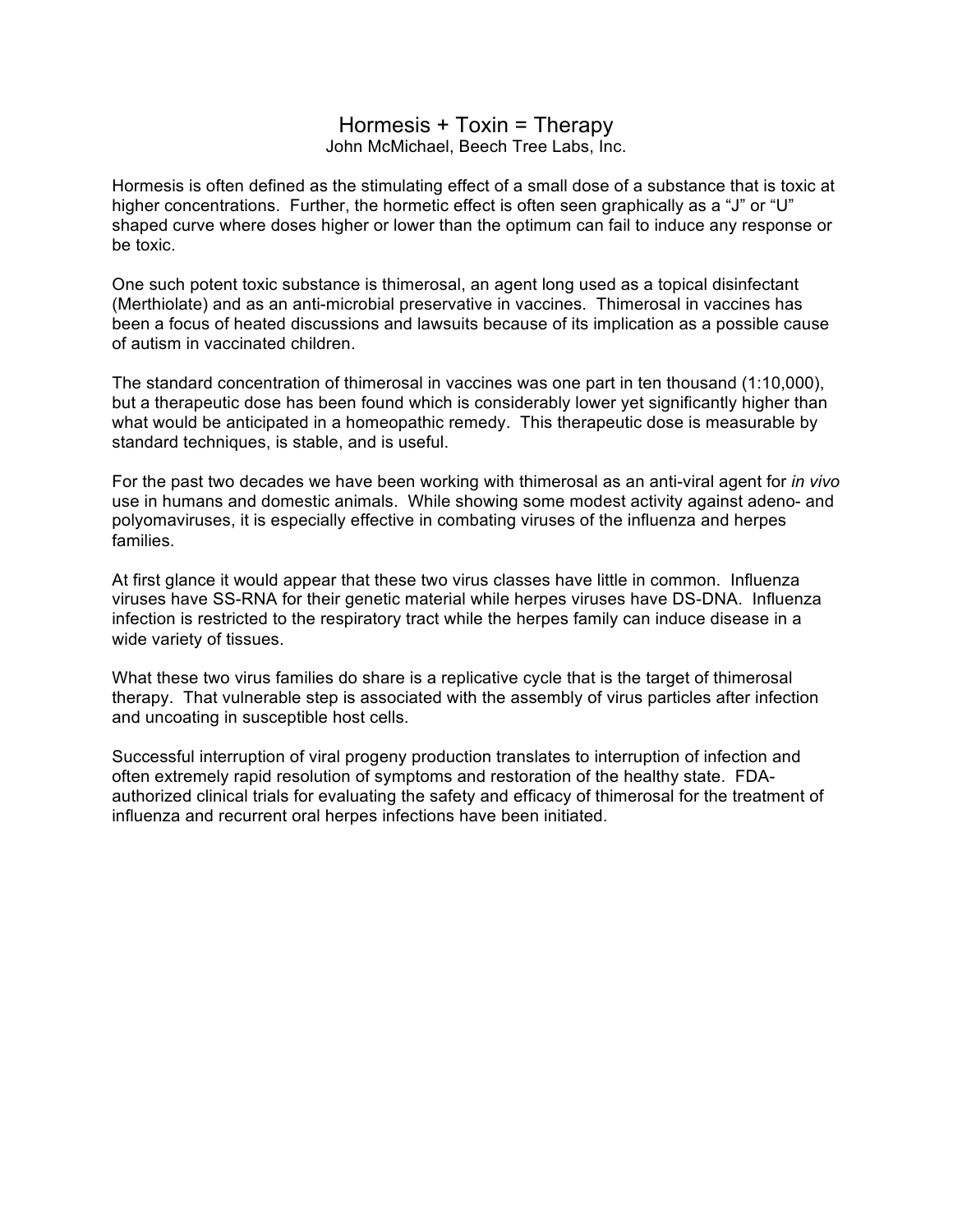# Predicting Seemingly Unpredictable Events Using Pattern Classification of Physiological Data Julia A. Mossbridge, Northwestern University Department of Psychology

Distinct physiological changes preceding randomly selected and seemingly unpredictable arousing (vs. calm) stimuli arriving 3–10 seconds in the future have been described in peerreviewed journals using five different physiological measures (skin conductance, heart rate, blood volume, EEG, fMRI) in at least twelve different laboratories. A meta-analysis of experiments examining such anomalous anticipatory activity reports a small but highly significant overall effect (Mossbridge et al., under review). Here we examined the utility of pattern classification in predicting seemingly unpredictable upcoming events based on physiological data preceding those events.

In the first experiment, 20 undergraduates were fitted with 64 EEG electrodes. Participants used their right hand to press the left mouse button as soon as they saw a "1" or heard a low tone, and the right button if they saw a "2" or heard a high tone. All stimuli were randomized. Raw EEG was current source–density transformed and artifacts were removed before analysis. Based on previous work by others revealing predictive alpha patterns preceding visual stimuli, we used as dependent variables the phase of the mean (across-trial) peak alpha (7.5–12 Hz) frequency for each person at each electrode relative to 550 ms preceding the onset of the upcoming stimulus presentation (left vs. right). A random forest pattern classification algorithm was used to classify the dependent variables according to the nature of the upcoming stimulus presentation. To be conservative, the classifier was executed using the actual data versus a randomized version of the same data. Using data from the entire group of participants averaged across trials, the classifier was able to predict the upcoming stimulus class with 76% accuracy (*p* < 0.012; generalization performance). Importantly, two left parietal electrodes (opposite the button-press hand) were most critical for classification.

In the second experiment, in each of 625 trials, author JM tried to guess a future "target" image from four photos. Following this selection, a random number generator randomly selected one of the photos as the target and displayed it. The dependent variables were the mean baselined heart rate (HR) and skin conductance (SC) during each of the ten seconds preceding the presentation of feedback (correct vs. incorrect). The same classification algorithm was used in an attempt to predict, for this one participant, the physiological "anticipatory signature" of the upcoming event, but it was not able to predict the upcoming feedback on a trial-by-trial basis. One possible explanation is that over time the experimenter's response to the stimuli became less dramatic, consistent with the results of the meta-analysis revealing a decrease in effect size accompanying an increase in the number of trials performed.

Pattern classification of EEG signals suggests that physiological prediction of seemingly unpredictable future events is both possible and informative. Future work will attempt to reduce classification error rate for group data and examine the best paradigms for producing classifiable data on a trial-by-trial basis, and address response shifts over time.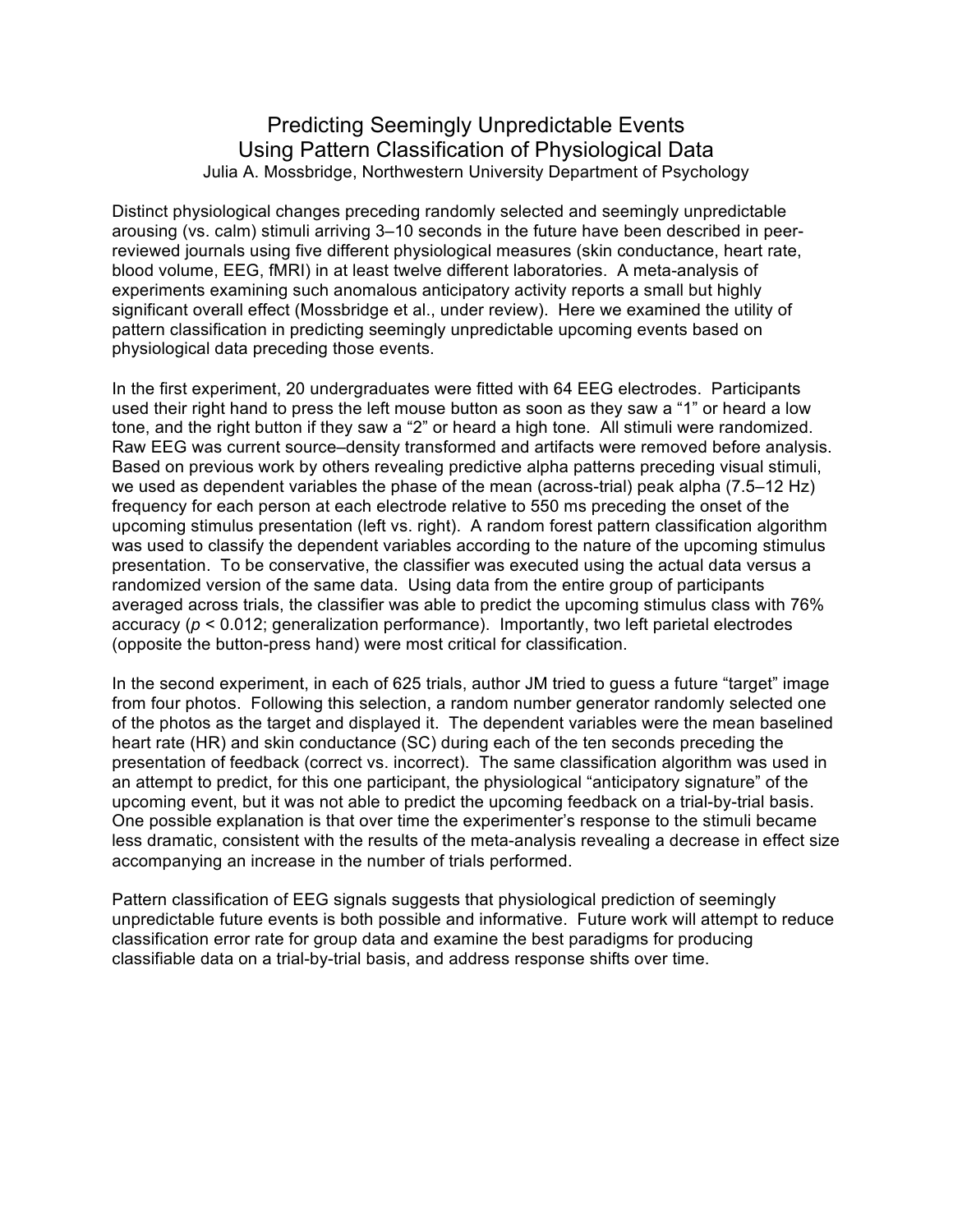## Physics, Synchronicity, and Experimenter Expectation Sky Nelson (sponsored by Adam Curry)

A new model is proposed where the time evolution operator 'A' of a quantum system is factored into its singular value decomposition. A physical interpretation is given with the following consequences: 1) Any action or measurement by an observer is treated as "imagining the future possible outcomes of the system" and writing the state of the system in an orthonormal basis composed of those outcomes, and 2) the singular values σi of 'A' weight the possible outcomes and represent the level of expectation that the experimenter has that the state "i" will occur. As a consequence of this interpretation, the observer's action on and beliefs/expectations of the system determine the set of available outcomes and bias the system toward a particular outcome. This may provide a useful model for understanding psi experiments in the literature. For instance, with regards to experiments by both Radin and Bem, the possible influence of experimenter expectations described above may provide an explanation for both a variance in the data over time, as well as the difficulty for some parties (but not others) to replicate the results.

Justification will be briefly made (in reference to previous papers) for why these results may apply to macroscopic situations as well. It will be suggested that, if the result above is true, effects such as these may have consequences for addressing real world societal problems, such as climate change. In the macroscopic domain, this described effect would appear as the occurrence of 'synchronistic' or meaningful connections within seemingly random events. The effect would bring the observer a greater-than-chance possibility of fulfilling her expectations about everyday events. This would have consequences both positive and negative for human experience. For instance, an individual who believes that challenges such as global climate change are solvable will be more likely to run across coincidences which help her be successful in her attempts to find solutions. Conversely, an individual who thinks the solutions are too difficult or too expensive will find equal appearance of synchronicity to confirm her beliefs. One could reasonably extrapolate that the effect may happen not only at an individual level, but also for collective groups of individuals, bringing about collective meaningful coincidences.

In conclusion, it will be suggested that if the proposition is confirmed to be correct then there is an urgent need for more understanding of this issue not only among intellectual circles but among the general public, for our collective beliefs would potentially have an impact on our collective future.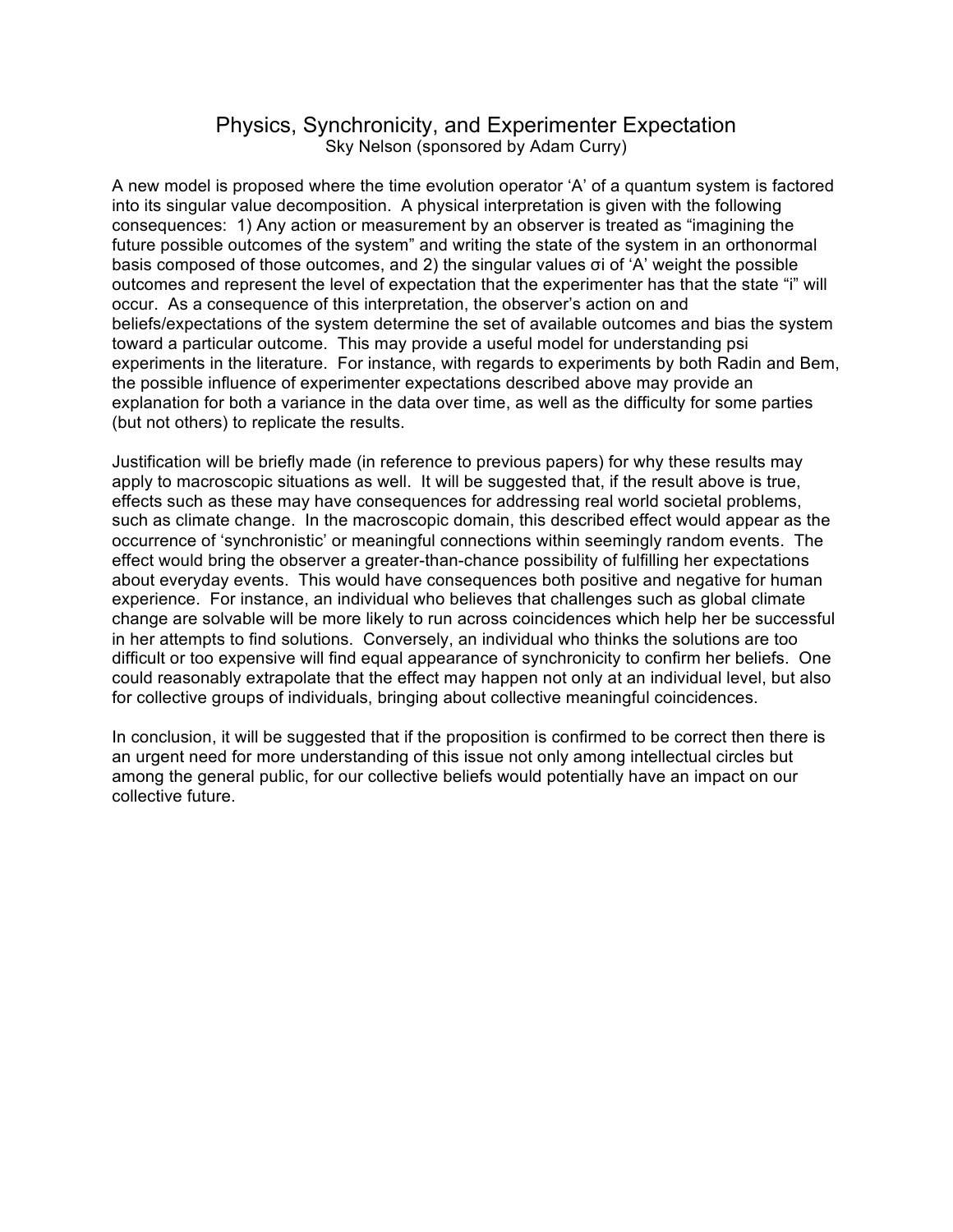# Another Envelope Experiment with the Bengston Method of Energy Healing: New Answers, More Questions Vernon Nicolas & Bernadette Doran

William Bengston conducted an "envelope experiment" to determine if a recipient's need catalyzes a healing response in a therapist, even without conscious awareness about the recipient.

Previous research with Bengston demonstrated fMRI brain scans exhibit "on" and "off" states of healing. As he entered an enclosed MRI for measurement, different sealed envelopes were placed in Bengston's left hand, some empty and others containing pictures and hair samples of animals with cancer. Despite no conscious knowledge of the contents within each envelope on Bengston's part, the fMRI scans revealed two distinct patterns: the presence of a healing state when Bengston held the animal sample envelopes and the absence of a healing state when he held empty ones.

A similar experiment was conducted to identify an unconscious provocation of a healing response. However, Gas Discharge Visualization (GDV) energy assessments replaced MRI scans to measure the presence of a healing response. GDV scans have been previously used to measure Bengston Method of Energy Healing responses in more than 40 therapists and patients at Equilibrium Energy + Education in Chicago.

Nine individuals trained in the Bengston Method of Energy Healing participated in the experiment. Eight were trained by Bengston during a two-day in-person workshop while one was self-trained using Bengston's CD program. All were instructed not to consciously "cycle" (the subjective means of initiating a healing energy flow) and were deliberately distracted during the experiment to direct their conscious attention elsewhere. Each was given a sealed envelope holding either a blank index card or a card with the names of three cancer patients currently undergoing Bengston Method treatments. The experimenters and all participants were blind to the contents within each envelope. Only one individual held an envelope at a time to minimize interaction effects. After holding the envelopes for ten minutes, the energetic state of each individual was captured using the GDV technology.

The energy fields of the individuals holding the cancer patient envelopes indicated a strong healing response, as expected. However, the energy fields of the individuals holding blank index card envelopes also indicated a response, at only a slightly lesser extent. While these results corroborate Bengston's earlier findings, the experiment raises a new set of questions about a "group response" in healing and the nature of resonant bonding.

Bio: Vernon Nicolas is the Research Director and Bernadette Doran is the Director of Equilibrium Energy + Education, a Chicago wellness center dedicated exclusively to researchbased energy therapies, classes and training workshops.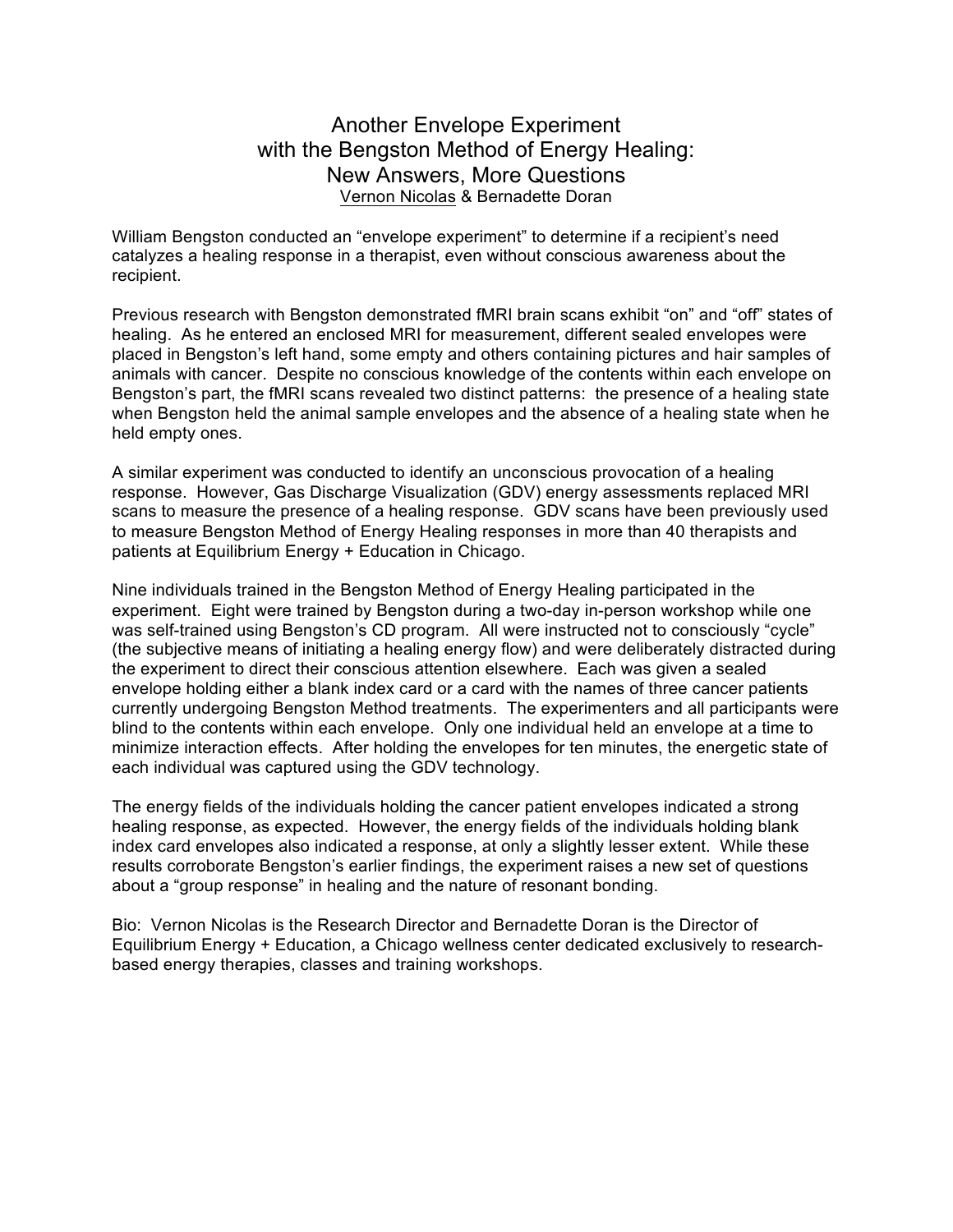# Minerals, Genetics, and the Long-term Effects of Cesium 135, 137, Iodine, and Strontium 90 Richard Olree (Invited Speaker)

After the stunning connection was made linking the 64 sequences (or codons) with a specific mineral, the absence or presence of minerals in the human diet has helped to explain both degenerative disease and optimal health. An understanding of how minerals direct the threedimensional structure of amino acids is explored along with the laws of physics as they relate to minerals. This in turn affects how DNA becomes RNA and how RNA creates three-dimensional proteins.

The relationship of minerals to subatomic particles as it ties in to the constant flow of magnetic energy in the human body will be explored. Understanding the constant flow of energy as it pertains to the circadian rhythms, acupuncture, and gene expression entanglement will be introduced. An understanding of what are the most important minerals to keep the human gene code working will be explained.

Aubrey Keith Brewer (1893–1986) developed a theory of the High pH Cancer Therapy with the mineral cesium and this grew out of his understanding of the physics of the cell membrane. Later studies by Dr. Marilyn Tufte confirmed uptake of cesium by cancer cells. "Alkalize or Die" is a saying in the alternative health industry in reference to cancer treatment and cesium is at the center of the therapy that Dr. Brewer was utilizing in an effort to control the proliferation of cancer cells. The cesium that is used in alternative cancer procedures is referred to as cesium chloride and vibrates or resonates at different frequencies to that of radioactive cesium.

The Fukushima Daiichi nuclear disaster has provided the entire Northern Hemisphere with an abundant amount of cesium in the form of cesium 137 and cesium 135. The consequences of such widespread radioactive particles affect the genetic stability of DNA-based life forms. What are the consequences of the other radioactive minerals such as strontium 90, iodine 131, xenon 131, 133, 135, 137, and 138, tellurium 129, chlorine 38, cesium 134, 136, and 137, arsenic 74, yttrium 91, and lanthanum 140?

The fallout effect on plants is also documented. Fasciation, or cresting, in plants is a rare disorder marked by abnormal growth. It is predominantly caused by a mutation in the meristematic tissue. Plants in the Northern Hemisphere are showing increased signs of fasciation and radioactive stress. As expected, fasciation is more common now in Tokyo, Japan, where it affects dandelions so readily that it is becoming "common". Increased levels of fasciation are occurring even in our country, but to a lesser degree.

Cesium follows the potassium, sodium, rubidium, and lithium pathways in the human body. Any alteration to cesium can and often does affect these other pathways. Proper mineralization through a change in diet or via supplementation can help prevent or mitigate the fallout effects. Mineralization can help to prevent genetic mutation or fasciation in our biological society and the reasons why will be discussed.

Bio: Dr. Richard N. Olree JR. is a 1981 graduate of Logan College of Chiropractic. He has been in private practice as a Doctor of Chiropractic for over thirty years. Dr. Olree owns and operates a health food store and has his own line of mineral supplementation. He is also the co-author of the book *Minerals for the Genetic Code*. Dr. Olree travels the country lecturing to organic farmers and alternative healing practitioners about minerals, genetics, and remineralization of the human genome.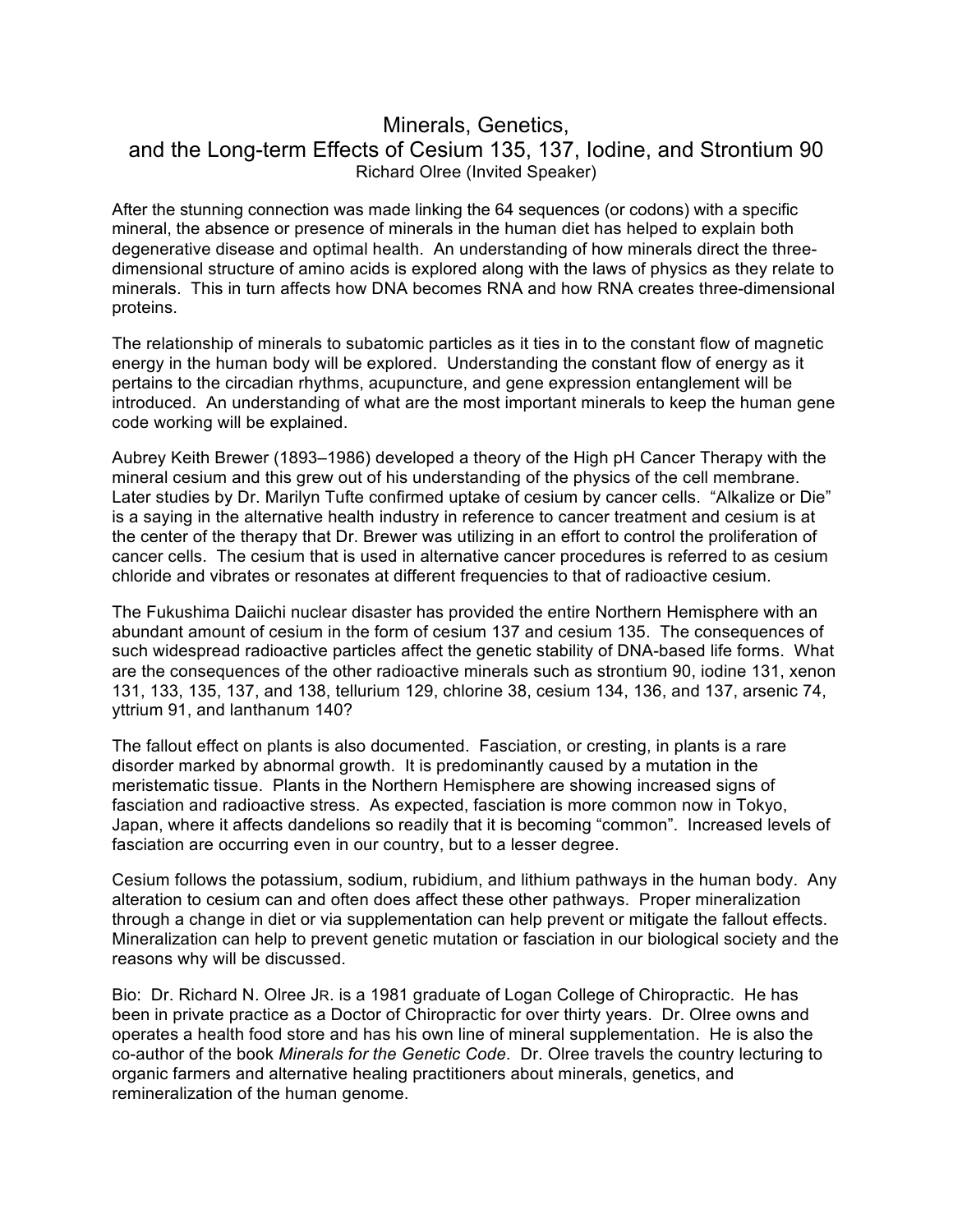# Immuno-Enhancing Effects of Longitudinal Electromagnetic Fields Generated from a Caduceus Coil Glen Rein, Quantum Biology Research Lab

Longitudinal vibrations in a variety of resonators (crystals, minerals, meta-materials, thin films, etc.) have been mathematically modeled in an attempt to understand the properties of the electromagnetic (EM) fields they emit. Such longitudinal (or scalar) fields can be experimentally generated by exciting longitudinal vibration modes or by the use of self-cancelling coils. The latter includes the use of toroidal and caduceus coils (which are geometrically related). These studies indicate that longitudinal fields can be considered non-classical, since they do not obey Maxwell's laws. Recently Barrett has reformulated Maxwell's equations [U(1) symmetry–based] to account for the observed anomalous behavior of transverse EM fields under special conditions. The modified equations, based on non-Abelian algebra, characterizes longitudinal EM fields of SU(2) symmetry.

Propagation of longitudinal fields is described in various biological systems (bone, cochlear tissue, etc.), where these fields have been postulated to mediate growth processes. Preliminary studies by Flannigan, Smith, and Ho suggested that biological systems also respond to longitudinal EM fields when applied exogenously. However, relatively little is known about their mechanism of action.

In this presentation, the biological effects were determined by measuring the growth of human lymphocytes in tissue culture. Growth was determined using state-of-the-art biochemical techniques involving the incorporation of (3H)-thymidine (1.0 µCi/ml) into replicating DNA. Cell proliferation was determined by measuring the amount of radioactivity in the DNA fraction 12 hours after four 15-minute treatments over a 12-hour treatment period. In some experiments, interleukin-2 (IL-2) (25U/ml), a standard mitogen for lymphocytes, was added to the culture medium immediately prior to the 12-hour EM treatment period. Control cultures received no EM treatments.

Longitudinal fields were generated using a specially designed caduceus coil predicted to emit a combination of transverse (classical) and longitudinal (non-classical) EM fields. The caduceus coil was fed with a complex square wave composed of frequencies expected to stimulate the immune system. Near-field transverse EM measurements were used to characterize the EM fields generated by this caduceus coil. A magnetometer was constructed using a Technics T-1050 high pass coil detector connected to a Spectral Dynamics SD-335 spectrum analyzer and a HP 181TR oscilloscope.

The results indicate that longitudinal EM fields generated from the caduceus coil have a very marked stimulatory effect on the growth of human lymphocytes ( $p = 0.001$ ), much larger than previously reported for classical, transverse EM fields. A similar effect was observed with IL-2, but there was no additivity or synergism when the mitogen was combined with the EM fields. This suggests that these energetic and chemical signals stimulate cell proliferation by similar mechanisms. EM measurements indicated the presence of a weak (1.5 G) transverse EM field with the anomalous appearance of new frequencies not present in the current fed into the caduceus coil. It is presently unclear whether the unusually large stimulatory effect on lymphocyte proliferation is due to an optimal combination of transverse and longitudinal EM fields or a highly effective set of frequencies generated by the fields emitted from the caduceus coil.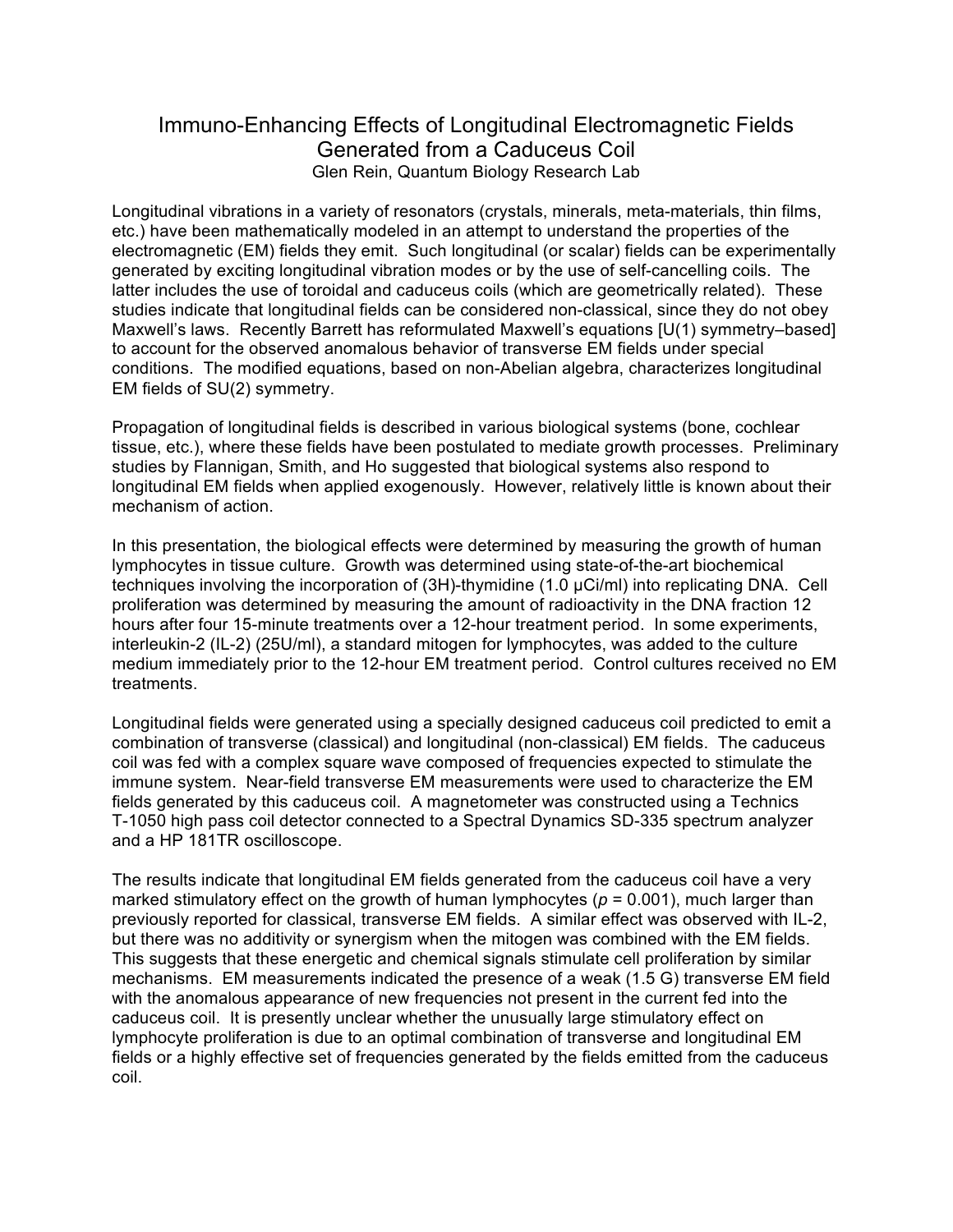## The Reeducation of a Hard Scientist William D. Rowe, SR.

Most of my life I have been a "hard" scientist and engineer. I was educated as a solid state physicist with advance degrees in nuclear physics, statistics, and decision theory. In the latter cases, the design of experiments and reliance on experimental data was paramount. If anything couldn't be measured it didn't exist. In the late 1970s, I began to address probabilistic risk analysis and uncertainty in a decision theory framework. Although much of this was a social science as opposed to hard science, it still had a rigorous intellectual component, including the role of uncertainty and anomalies in both experimental data and life values. This led me to join the SSE in early 1983, particularly after an experience with a well-known healer and psychic counselor.

Through the SSE, I was exposed to research into a variety of anomalies. Although I remained a skeptic, I tried to keep an open mind. The immense data taking and analysis by the PEAR group of intentional telekinesis, using random number generators, particularly caught my intention and interest. During the 1990s, I became involved in activities where groups of people experienced a high "energy" ambience when they seemed to connect with each other. Through PEAR, I was able to obtain and use a Field-Reg random number generator in double blind experiments during recognized periods of these episodes. I published the results in the *Journal of Scientific Exploration* for what I called episodes of Focused Group Energy and since have also used term "zone." Other than the entrainment of two or more people in a group focused on some task, I had little idea of what was being measured except that the experiments gave robust results. Initially, I could not sense these episodes myself and used others who were sensitive to record them. Since then, I have been sensitized to them, and have experienced them in many different circumstances. My experiential horizon had been expanded.

I realized that experiential phenomena were just as "real" as the intellectual and empirically object-oriented universe. For me, a major paradigm shift. Since then, with the help and support of several SSE members, I have entered the experiential realm, I have been exposed a series of increasingly real experiences, and my very belief structure has changed. Through this, I still remain a skeptic since the enabling principle are as much a mystery as ever.

I will in this presentation relate a number of these experiences, what I learned, and where it has taken me.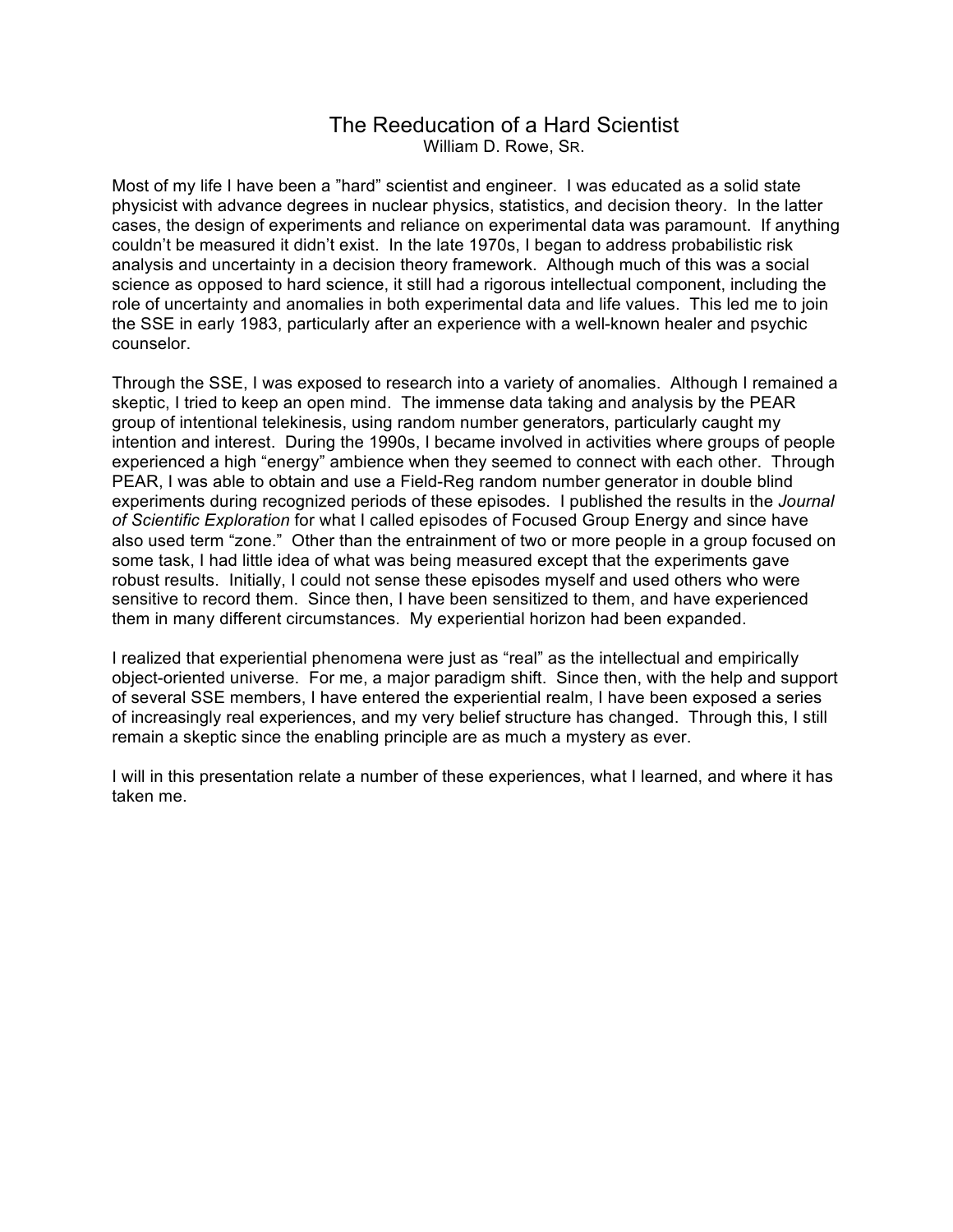# Theoretical Feasibility of Cold Fusion According to the BSM–Supergravitation Unified Theory Stoyan Sarg, York University, Toronto, Canada

Advances in the field of cold fusion or LENR in which the energy release cannot be explained by a chemical process need a deeper understanding of the nuclear reactions and, more particularly, the possibility for modification of the Coulomb barrier. The current theoretical understanding based on high temperature fusion does not envision such a possibility. The treatise *Basic Structures of Matter–Supergravitation Unified Theory* is based on an original model of the physical vacuum containing underlying superfine material structure with node elements held by Supergravitational (SG) forces that are inversely proportional to a cube of the distance. At distances below 1 angstrom, the SG forces appear as strong nuclear forces, while at larger distances they conform to Newtonian gravity.

Amongst the major outcomes are the revealed material structures and shape of the stable elementary particles that build the atomic nuclei. The protons and neutrons are not spherical but have the shape of a twisted and folded torus, respectively. Held by the strong nuclear forces, they form atomic nuclei as fractal three-dimensional structures. Such nuclear models exhibit an excellent match to the pattern of the Periodic Table, showing signatures of valences, the Pauli Exclusion Principle, and angular restrictions of the chemical bonds. The Coulomb barrier for these models does not converge to the small size predicted by the Bohr nuclear model, so it is not so strong. It depends on nuclear orientation and it could be modified by some technical methods. The analysis of some successful cold fusion experiments resulted in practical considerations for modification of the Coulomb barrier. Contact: stoyans@cse.yorku.ca, sarg137@yahoo.com.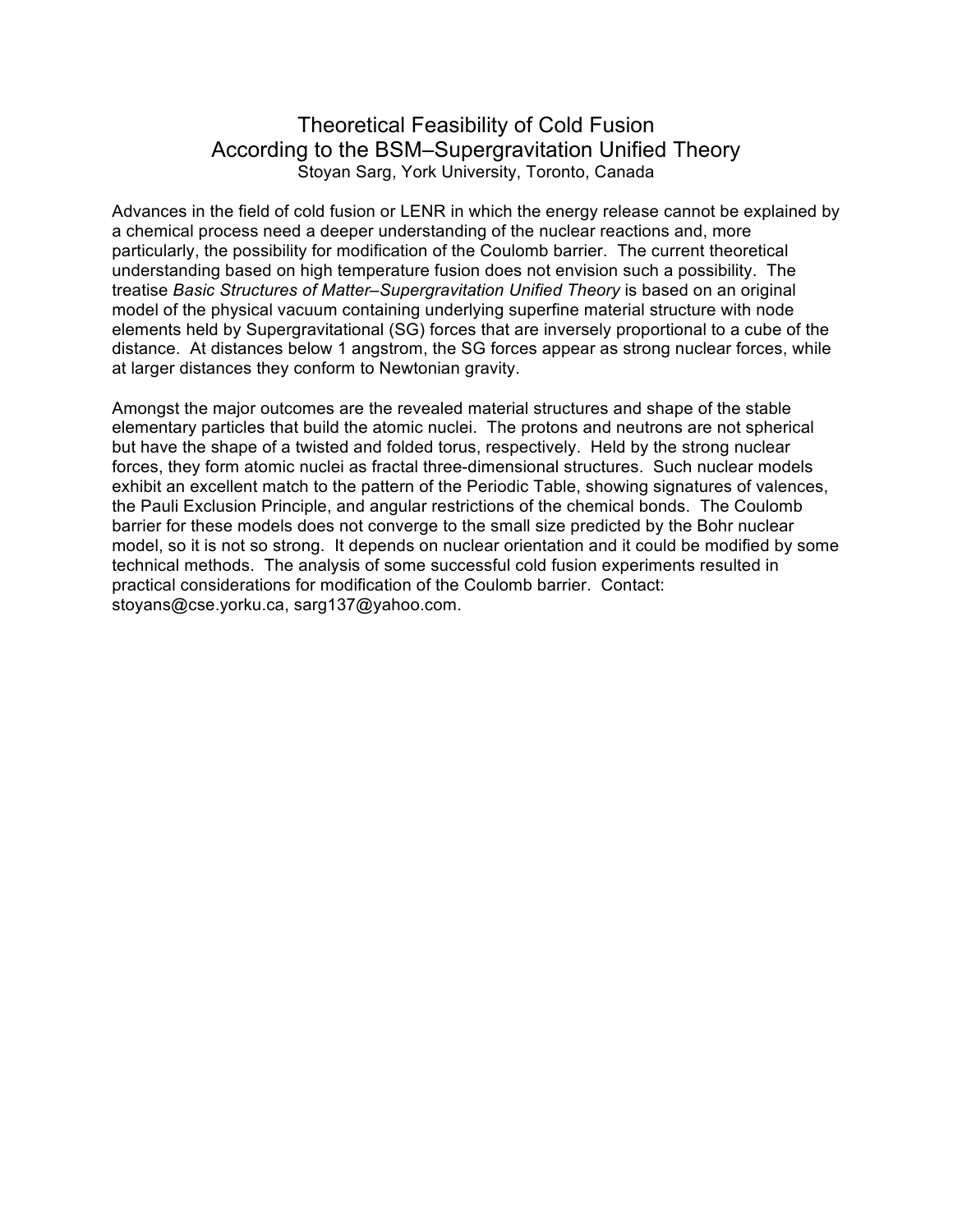### Why Not Sasquatch? Samuel Webb Sentell

Bigfoot/Sasquatch continues to be an area of great interest in our culture while science steadfastly resists examination of the anecdotal data in any comprehensive way. This paper uses the term Sasquatch to represent the purported biological species and Bigfoot to represent the cultural phenomena. Bigfoot phenomena are sometimes hoaxed but hoaxing can be studied within social psychology. Nevertheless, Bigfoot phenomena are not all hoaxes. Bigfoot is also an archetype of the human collective unconscious and can be studied within psychoanalytic, neuroethological and phenomenological disciplines. Phenomenological or psychoanalytic research is historically discounted by zoology which also rejects Sasquatch as a species. Yet, Sasquatch is now considered a "de facto" species by a small but increasing number of scientists. I propose that the problem with Bigfoot/Sasquatch phenomena is lack of orthogonality within one discipline. The blurred boundaries between the social psychology of hoaxing, and the archetypal and biological areas of inquiry leave scholars feeling vulnerable or confused. As such, academics often refuse to peruse the existing anecdotal data and furthermore make irresponsible public statements that are verifiably false in assessing this area of scientific inquiry.

This paper reviews one such example of a false irresponsible public statement made by a scientist reporting on the status of current research on Sasquatch. This scientist stated unequivocally that no scientist to date has ever discovered scat or hair that might be from a Sasquatch. This paper seeks to use this erroneous public statement to reject the implied hypothesis that no scientist to date has ever found scat or hair that might be from a Sasquatch. This writer is one such scientist, who has indeed found anomalous scat and hair as well as other anecdotal evidence supporting the possibility of Sasquatch. This paper presents photographic evidence of possible Sasquatch scat and hair previously submitted for lab examination that has not been found thus far to be another known species. I discuss submission of my hair samples to the newly developing Sasquatch DNA database and implications. Additionally, I provide other additional anecdotal photographic evidence in support of the possibility of Sasquatch and discuss other currently promising related research methodologies.

Sasquatch because of their similarity with humans, pose new and novel problems for research methodology and ethics. Sasquatch research may influence humans to consider new approaches in ecology and ethology. What are our implied human obligations about protection of the niche occupied by this purported species ? Can Sasquatch ethically refuse to participate in Sasquatch research? Certainly, science needs to reconsider the traditional appropriateness of harvesting a specimen if they appear to be hominid. Bigfoot/Sasquatch research may ultimately contribute to the shifting of some old paradigms of research, ethics and ways of knowing in the academic world.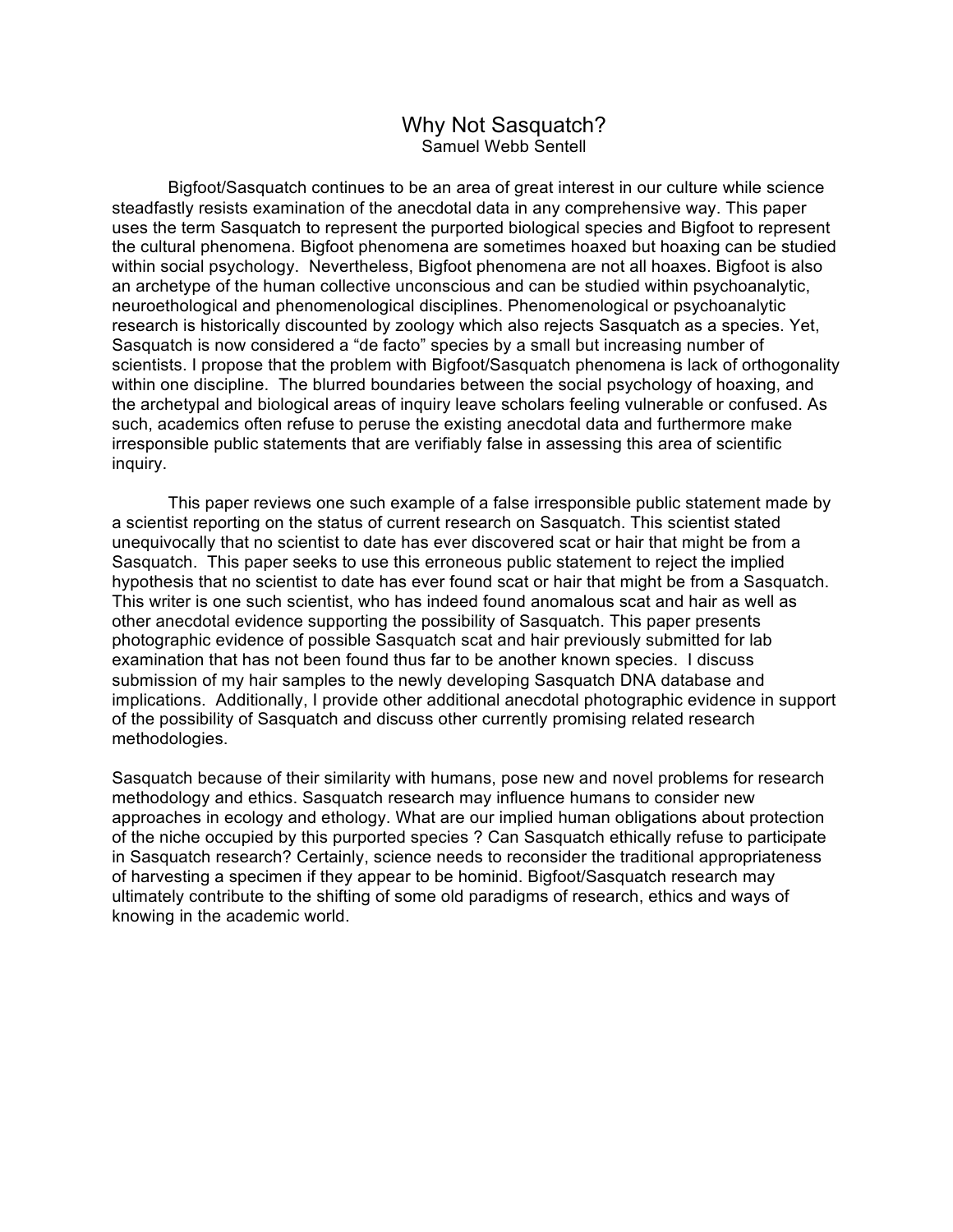### The Cognitive Architecture of Placebo Ken Smith (sponsored by John McMichael)

Scientific interest in the placebo effect is outgrowing viewing it as a nuisance in clinical trials to accepting it as real and worthy of investigation. Changing opinions and research relate to cognitive architecture.

Cognitive architecture includes the manner in which we perceive, how this is information is processed, and behavior. Language is considered the mediating element. Architecture both reflects and determines the cognitive systems that govern experimental models to worldviews. An allopathic model, for example, holds the world to be made of physically separated material objects. Research is reductionistic. In turn, a holistic model may view the world as being formed of a web of energy. Research accounts for nonlinear, complex systems. These two approaches to the world are found at the heart of placebo investigations.

A placebo response is the psychological component of treatment delivering a therapeutic effect beyond influences such as natural history and spontaneous remission. It has also been termed a "meaning response." Expectation and classical conditioning are the major placebo inducers, activating different physiological pathways with similar results, and together produce a greater response than either acting alone.

Changing even one architectural component may change perception and/or behavior. We might then think differently and consciously process in new ways. For example, if psi is included as a viable part of the overall perceptual system, and emotional intelligence is included within processing systems, then the range of perception and meaning is transformed. Worldview evolves.

As worldview has changed, so have placebo-related results. Through more mainstream awareness of the placebo effect, there are increased placebo responses in clinical trials due to increased expectation, or conscious anticipation. In one study, 40 percent of subjects in the control group responded to placebo even though they were told they were receiving placebo. In turn, beliefs may hinder therapy and produce a negative, "nocebo" effect.

Environment also plays a role. A clinician's office influences expectation and conditioning with subsequent placebo or nocebo responses. Blue pills are generally better than red for tranquilizers except for Italian men since blue is associated with the national soccer team.

These data indicate that cognition, for good and ill, affects well-being. By using this research to develop a cognitive architecture that is modern and inclusive, we may produce sweeping changes to how we look at physiology, engage the world, and change behavior to reflect our innate capacity for the self-regulation of health.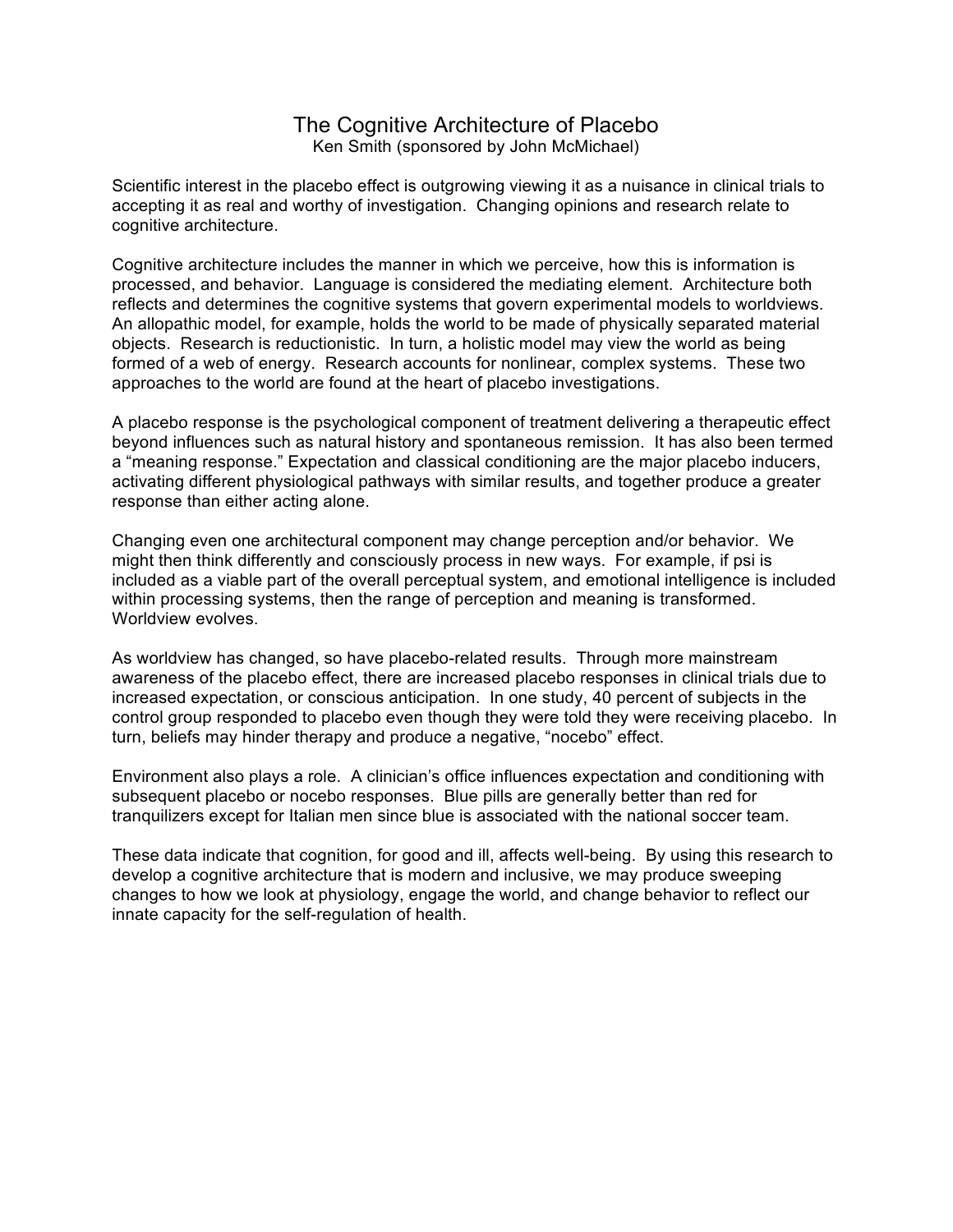# Anomalous Results in a DC Potential Study: Implications for Promoting Health and Well-being in Adult Development Maria Syldona

Research in fields such as psychology, psychoneuroimmunology, and the neurosciences have established that the mind affects the body, promoting states of health and well-being as well as of illness. In childhood and early adolescence, as the biological or physical development completes itself, the mind simultaneously goes through its own developmental stages, and seems to play a part in overall human developmental stages. After these milestones are reached, in essence, human development is considered to be basically complete, and less research has typically been done at this point of seeming completion. Therefore less is known about human development beyond the mental (supra-mental), and beyond the primarily biological development that occurs in the earlier years of life. As a result, relatively little is known in Western culture about the stages and states of adulthood and their possible effects on health and well-being. Gaining greater scientific understanding of both ordinary and atypical adult developmental processes and their effects on this growing adult population may be one of the greatest and most important challenges of the century.

The British Royal Academy recently called for interdisciplinary collaboration between the sciences and humanities in an effort to understand major paradigmatic challenges. Consideration of cross-cultural traditions and sciences in service of solving these challenges could prove fruitful as well. With respect to adult development and well-being in many other cultures, the 'elders' are those who are in possession of many of the kinds of 'anomalous abilities' studied by, or of interest to, SSE members. Many of them are the 'seers,' the 'healers,' those that know the science of influencing the weather, or possess other non-ordinary talents. These cultures all have an understanding of some supra-mental, psychology cosmology, or psychospiritual aspect inherent in human beings that manifests frequently in adulthood, or advanced adulthood.

Research integrating tenets of Eastern psychospiritual traditions and Western science could also be of value in facing the challenges of promoting health and well-being in adult development. Such integration provided the basis for a study of healing meditation states that produced data of real-time dynamic fluctuations in DC potential measurements. It was hypothesized that bioelectricity, as DC potential current measurements, taken from on and off acupuncture points is both a direct and an indirect measure of prana (chi). Anomalous data from an adult subject who reported spontaneous experiences that met traditional criteria for a Kundalini experience is presented. According to Eastern science traditions, Kundalini processes represent the stage of adulthood, accompanied by the potential for supra-mental or psychospiritual development. The DC potential data taken during this event exhibit an anomalous pattern compared to others obtained in this study, and also appear to corroborate descriptions in Yogic sciences of energy-based phenomena which can take place during Kundalini activation. The results likely represent an electrophysiological signature of Kundalini activity. Since the apparently anomalous data fit the theory which accounts for this data, it serves to confirm the hypothesis.

Bio: Dr. Syldona's interdisciplinary background encompasses science, engineering, psychology, education, and Eastern psychospiritual traditions, at institutions including: Carnegie-Mellon, Stanford, and Brown Universities and SUNY Stonybrook. She is Founder/Director of the Institute for Human Psychospiritual Development in Colorado. Contact: healingbalance@scienceandspirit.org.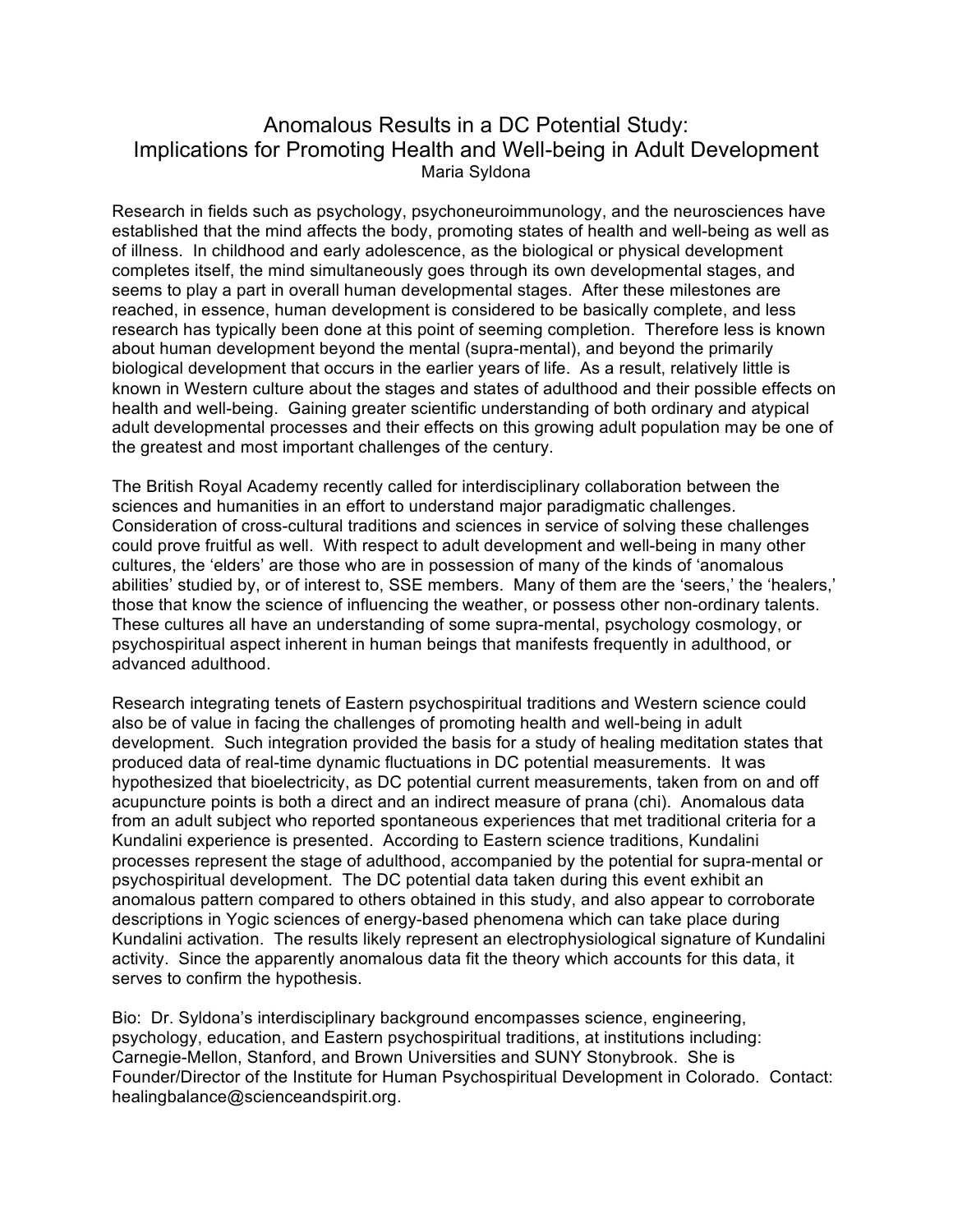# Medical Materialism: Exploring the Allopathic Paradigm through Shamanic Practices Shawn Tassone (sponsored by Larry Dossey)

This talk compares the training of allopathic physicians through calling, medical school, residency, and practice, to that of an indigenous shaman in training. The different stages of training will be compared and presented as a platform to show many similarities and one glaring difference. Indigenous shamanic healers practice healing in the community where they trained where the allopath has no overall sense of community. In order to highlight this comparison, medical students at the University of Arizona in an Integrative Medicine rotation were evaluated after being exposed to Huichol healing traditions in the high desert of Sedona, Arizona.

Seventy-two hours of working with healing and fire ceremonies, smudging, and open dialogue with ancestors, brought students closer to their reasons for entering medical practice. Students claimed the exposure to these indigenous ceremonies and spending increased time with their colleagues in this setting instilled them with a sense of increased community and they felt more energized about the sacred calling to heal. The students also felt more connected to their bodies and their senses of hearing and touch were subjectively elevated. In conclusion, exposure to indigenous methods of healing might bring the allopath back to their calling to enter medicine and allow them increased connection to the community of patients they treat.

The call to heal comes from the familial bonds of the shaman-physician, healing vocation, or from wounds of the past. In any case, it is the spiritual glue that provides physicians with the ability to become healers. The continuation of spirituality in medicine is a critical conduit to healing the physician. Inner healing of the physician is an important aspect of bridging the gap towards healing the community. Shamanic practice is a potential first step in bridging the gap between the wounded healer and the disembodied local and global communities.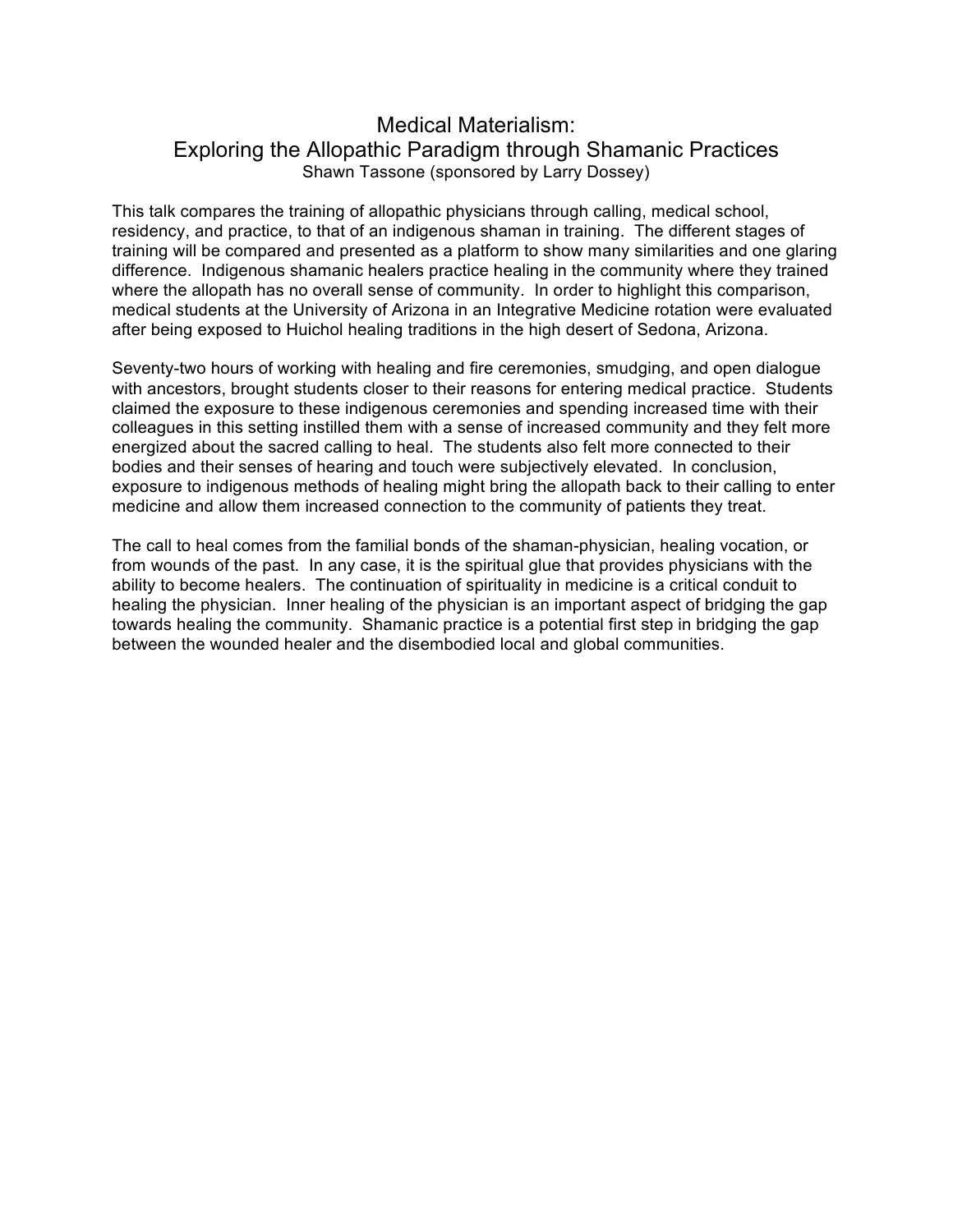### Thomas Kuhn, Gaston Bachelard, and Mitsuo Taketani: Three Different Approaches to Scientific Change and Progress Jean-Christophe Terrillon Japan Advanced Institute of Science and Technology 1-1 Asahidai, Nomi, Ishikawa, 923-1292 Japan Contact: terril@jaist.ac.jp

Much research in philosophy of science over the last century has been devoted to the crucial topic of scientific change and progress. The famous American philosopher of science Thomas Kuhn (1922–1996) focused on scientific theories as the crux of scientific endeavor, and argued that persistent anomalies observed in science episodically lead to "paradigm shifts" and to "scientific revolutions," thus revealing the discontinuity of scientific change—without necessarily implying scientific progress. The study of anomalous phenomena, or more simply expressed, of anomalies in science, which are key elements of Kuhn's approach, has received increasing attention in the last twenty years, in particular by researchers who question the paradigmatic nature of scientific endeavor.

Other less well-known philosophers of science adopted a different approach to scientific change and progress: in France, Gaston Bachelard (1884–1962) addressed the issue from an epistemological viewpoint, involving concepts instead of theories and paradigms. Bachelard notably invoked scientific progress as coincidental with scientific change—which is not necessarily the case in Kuhn's work, owing to so-called "Kuhn loss"—with at its heart the notions of epistemological: "obstacle," "break" or "rupture," and "reforging." In Japan, Mitsuo Taketani (1911–2000) characterized scientific change, by analogy with Hegelian dialectics, as a process involving three distinct stages of scientific development: the phenomenal, substantial, and essential stages, with the last stage unifying the previous two stages. The process is cyclic and proceeds in a hierarchical spiral.

To our knowledge, in modern philosophy of science, no in-depth comparative analysis of scientific change and progress has been attempted that contrasts differing approaches, such as that of Kuhn in the United States, with the work of less well-known philosophers of science such as Bachelard in France and Taketani in Japan.

The goal of a new research project which we are initiating at the Japan Advanced Institute of Science and Technology is thus to address the three following research questions (RQ):

RQ1: Can different approaches to scientific change and progress adopted so far in modern philosophy of science be integrated into a more general model, and if so, how?

RQ2: How can anomalies in science be characterized, and how can anomalies, as a key element of scientific change and progress, be incorporated into the more general model considered in RQ1?

RQ3: How can the results of this research project be applied as a useful intellectual tool by researchers and graduate students in their daily research activities, to contribute to increasing their critical approach to and improving the originality of their research (whether individually or in teams), in particular in terms of how to formulate research problems—which are by definition ill-structured—of the research methodology that is used, and of the interpretation of experimental results, while keeping in mind the possibility of the appearance of genuine anomalies?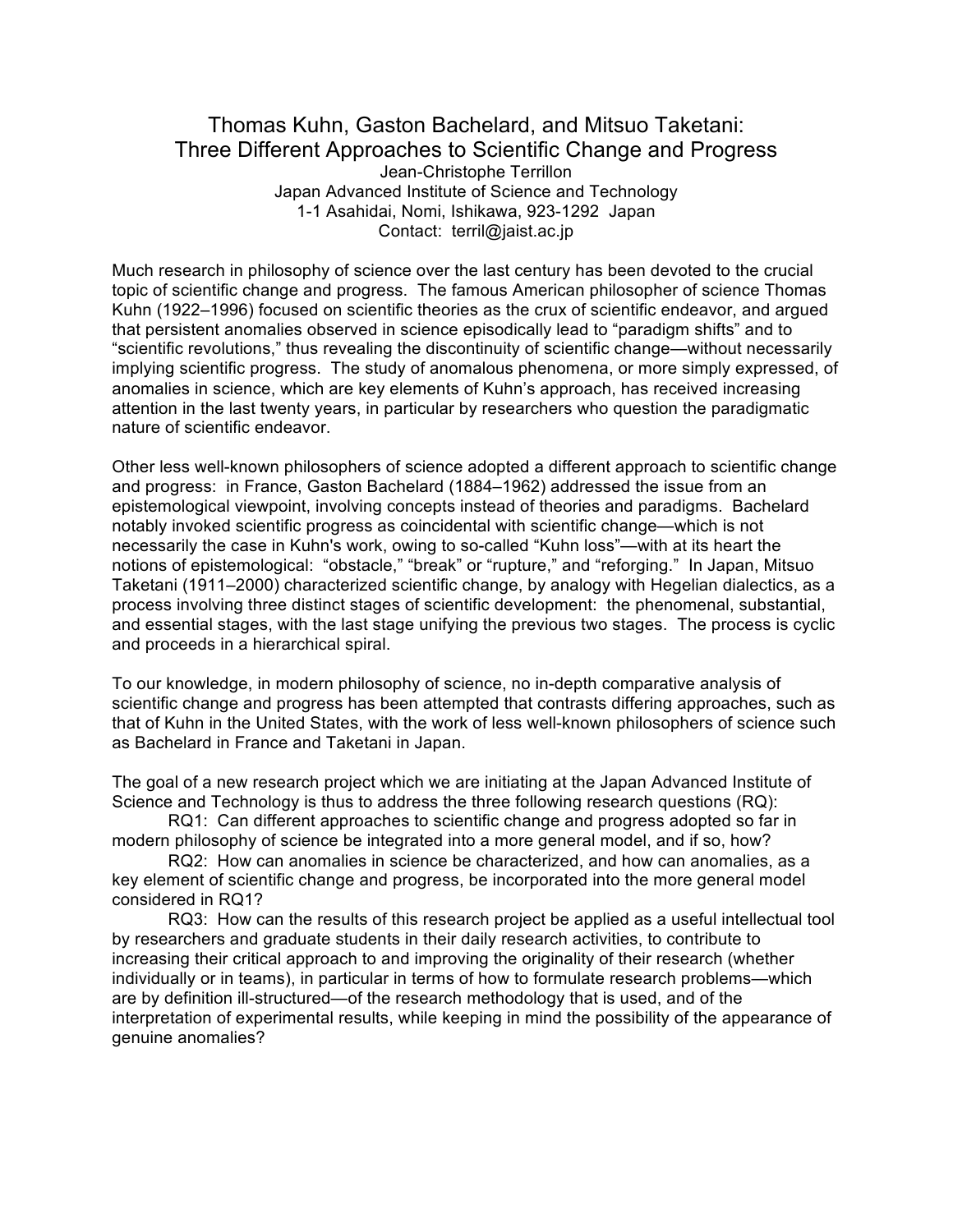## Upgrading the Immune System through Multiple Composite Frequencies Mo Wheeler

This proof of concept study involved an upgrade to the immune system using twelve statements of intention to improve antibodies and the way we process energy when the immune system is activated. It was proposed that these changes would be made by a type of healer who can influence multiple composite frequencies at the cellular level. The 110 subjects in the study did not know what would be treated but were simply given a list of five possibilities and asked to write the statement, "I want to be healed,' knowing it would relate to only one of the possibilities. The researcher did not know whom she was treating, but asked for the healing on behalf of all of the individuals whose forms were randomly selected and in a sealed envelope.

A second treatment group received the statements in an envelope. They were asked to keep the sealed envelope in their home for three months. It was believed that communication would occur at the cellular level as a result of the subjects' intention to receive healing, the protocol resonating with the healing frequencies, and the passage of at least three months.

The intention statements involved in this study were directed at the cellular level of healing. Three statements related to the immune system getting the wrong signals from the environment and enabled the proteins to make more informed decisions. The body was also asked to make "one size fits all" antibodies that are more adaptable to varying intruders. The stem cells were asked to make new antibodies with more than two branches. Virus protection software was installed and permanence was requested, locking the treatment into cellular memory.

Participants answered a questionnaire at the beginning of the study and again one year later. In order to conceal from the participants which of the five choices would be treated, only five of the eighteen questions were designed to measure a change in the immune system.

Average difference scores were compared to note any change in one year's time. When the two treatments combined were compared to the control group, the difference approached significance ( $p = 0.065$ ). This is about what was predicted. Looking at the separate group comparisons, the group treated by the researcher was significantly better than the control group that received no treatment ( $p < .05$ ). Although this statistic does not control for the Type I error rate, it is still encouraging, given the small sample and use of a self-report questionnaire.